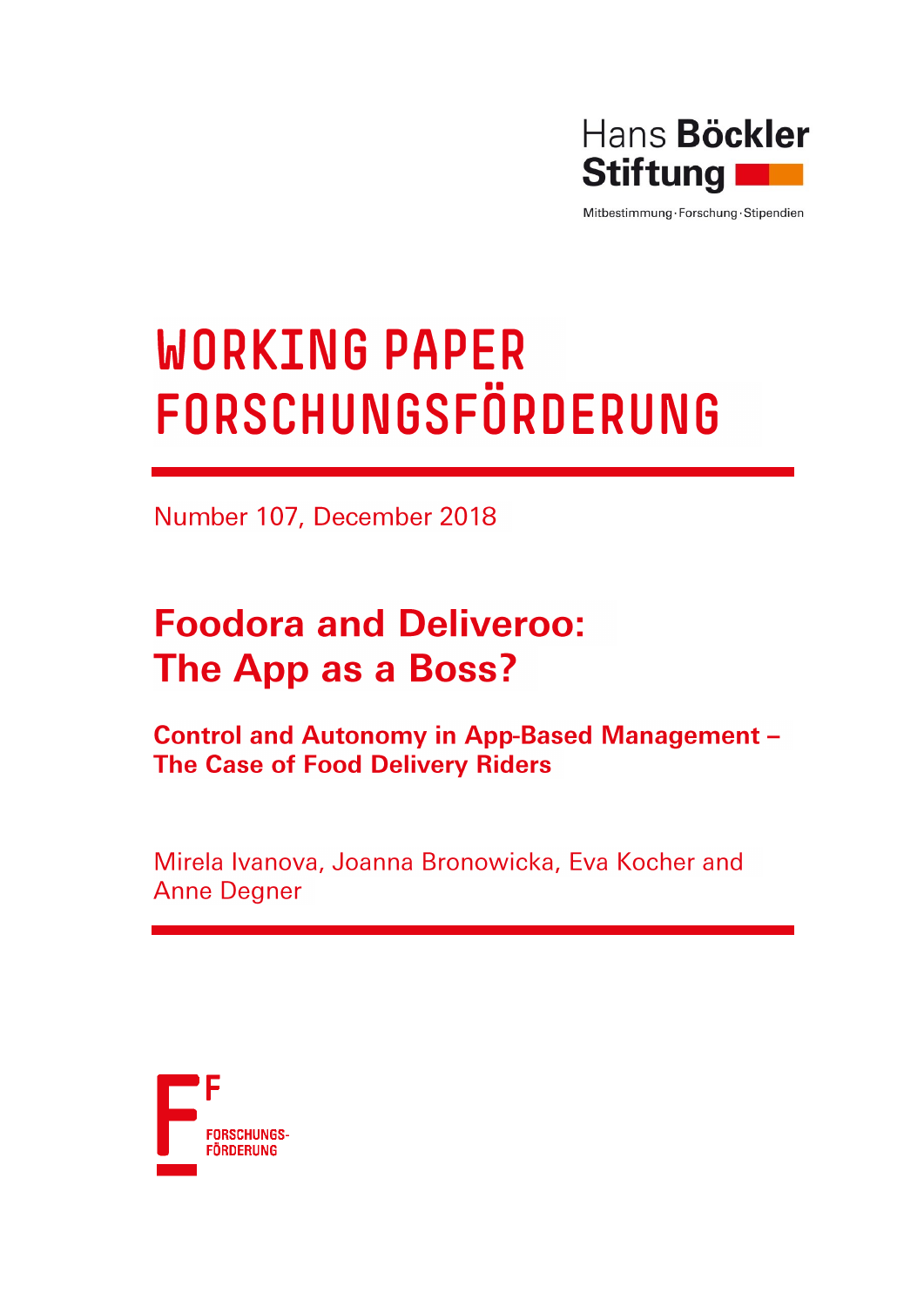© 2018 by Hans-Böckler-Stiftung Hans-Böckler-Straße 39, 40476 Düsseldorf [www.boeckler.de](http://www.boeckler.de/)



"Foodora and Deliveroo: The App as a Boss?" von Mirela Ivanova, Joanna Bronowicka, Eva Kocher und Anne Degner ist lizenziert unter

#### **Creative Commons Attribution 4.0 (BY).**

Diese Lizenz erlaubt unter Voraussetzung der Namensnennung des Urhebers die Bearbeitung, Vervielfältigung und Verbreitung des Materials in jedem Format oder Medium für beliebige Zwecke, auch kommerziell. (Lizenztext: [https://creativecommons.org/licenses/by/4.0/de/legalcode\)](https://creativecommons.org/licenses/by/4.0/de/legalcode)

Die Bedingungen der Creative-Commons-Lizenz gelten nur für Originalmaterial. Die Wiederverwendung von Material aus anderen Quellen (gekennzeichnet mit Quellenangabe) wie z. B. von Schaubildern, Abbildungen, Fotos und Textauszügen erfordert ggf. weitere Nutzungsgenehmigungen durch den jeweiligen Rechteinhaber.

**ISSN 2509-2359**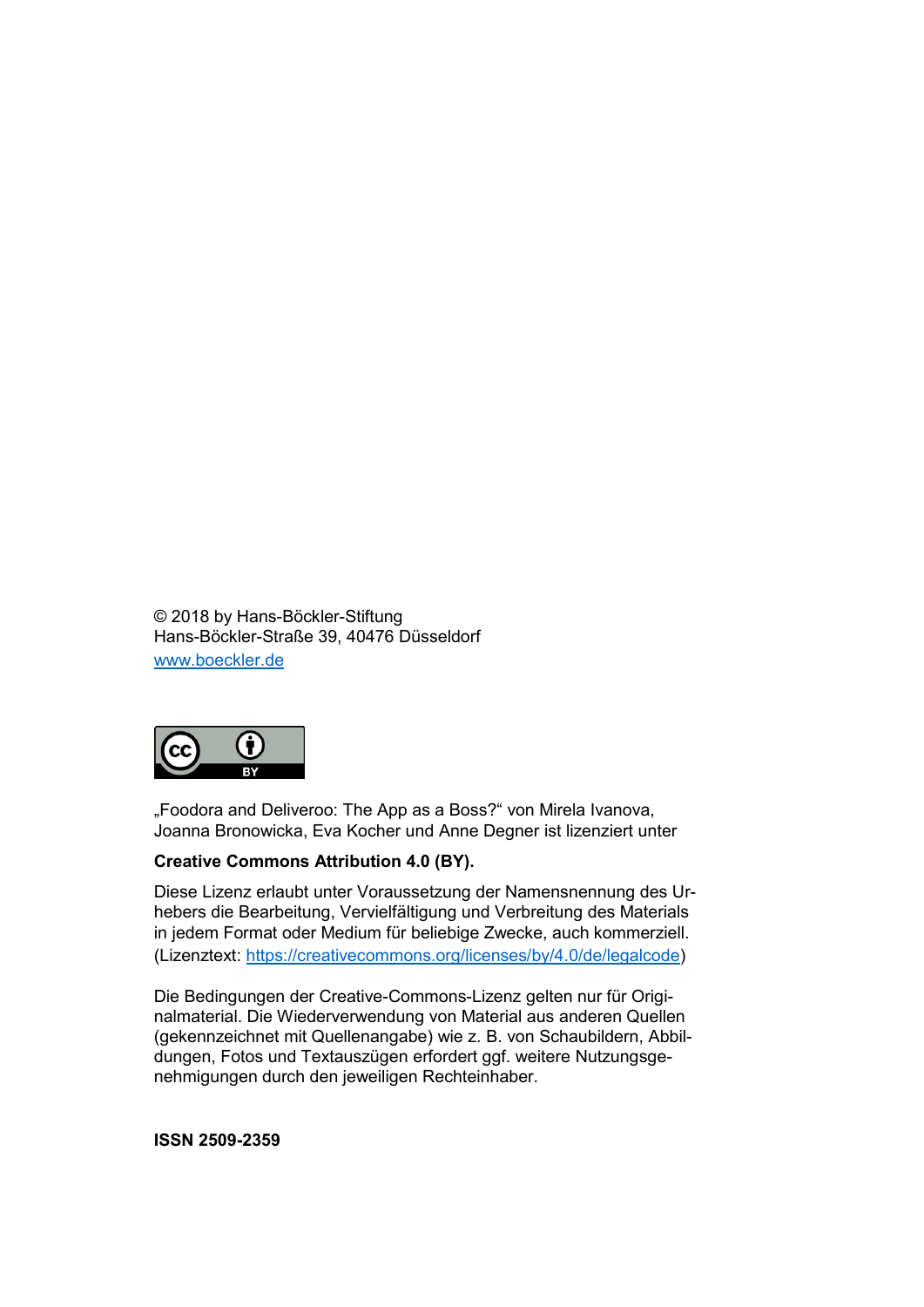# **Table of Contents**

| Interdisciplinary Perspective on Application-based Management  8 |  |
|------------------------------------------------------------------|--|
| Relationship between technology, control and spheres of          |  |
|                                                                  |  |
| Legal consequences of app-based management 14                    |  |
|                                                                  |  |
|                                                                  |  |
|                                                                  |  |
|                                                                  |  |
| 'Ride with us': Working for Foodora and Deliveroo in Berlin20    |  |
| 'Be your own boss':                                              |  |
| Means of controlling autonomy in app-based management 23         |  |
| 'Go to the closest log-in point':                                |  |
| 'Earn good money': Control through monetary incentives  25       |  |
| 'Super flexible job':                                            |  |
| 'The App will give you all the information':                     |  |
|                                                                  |  |
| Why create spheres of autonomy? A comparison 32                  |  |
|                                                                  |  |
|                                                                  |  |
|                                                                  |  |
|                                                                  |  |
|                                                                  |  |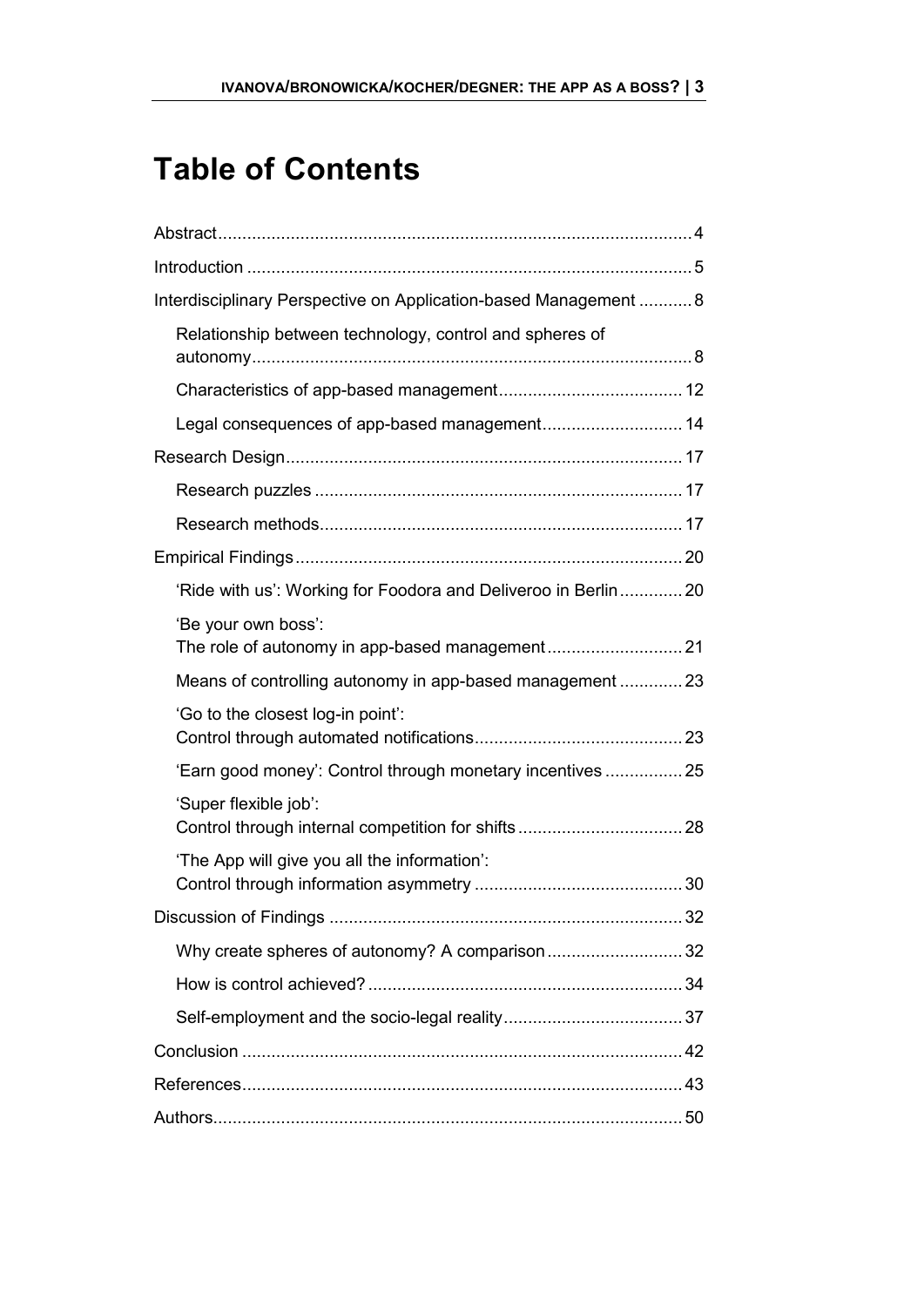### <span id="page-3-0"></span>**Abstract**

The rise of digitally-mediated labor requires a deeper understanding of algorithmic management in work environments. The discourse surrounding the gig economy portrays platforms as lean, flexible and efficient. Gig-work companies promise autonomy and flexibility to their workers regardless of the contractual relationship between them. Platforms also often position themselves as providers of a neutral technological infrastructure and as an impartial intermediary.

The paper explores the interplay between autonomy and control in the app-based management of food-delivery platforms from an interdisciplinary perspective. We set out to understand how much autonomy is given to food-delivery workers and how platforms attempt to increase their control through technologies. We also ask what this socio-technical reality tells us about the contractual status of self-employed gig-workers. Using a qualitative comparative research design, we explored how appbased management is constituted in the case of the self-employment model used by Deliveroo and the employment model used by Foodora.

Despite significant differences in the contractual models these two platforms use, we found that spheres of autonomy granted to the rides overlap. Both platforms delegate autonomy over time scheduling, zone choice and a route of delivery. Our results show, however, that platforms use specific app-based techniques of control in order to influence riders' choices and behavior. Platforms exert control over workers through statistic-based internal competition for shifts and bonus systems, informational asymmetries, and automated messaging system. We conclude that the autonomy promised to the riders is granted to them only when they meet the performance standards set by the companies. We also suggest that the integration of a worker in the app-based management structure could be considered a suitable legal criterion for defining the scope of labor law provisions in the gig economy.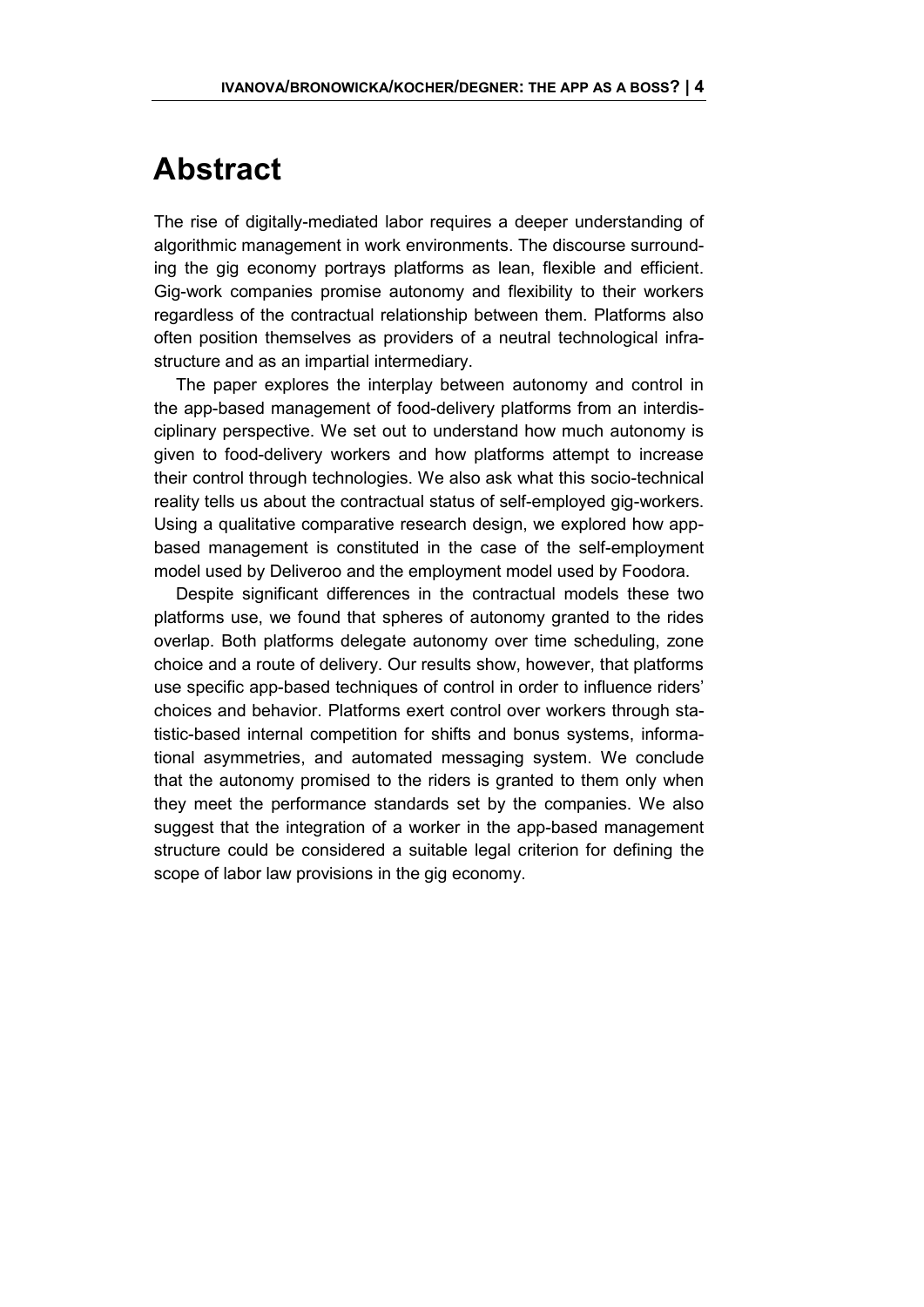# <span id="page-4-0"></span>**Introduction**

*Did you ever wonder why so many 'pink bikers' are riding around Berlin? Well, we know why! They all love to have a super flexible job, earn good money and be their own boss, which is exactly why they already joined the Foodora network.*

Foodora recruitment website<sup>1</sup>

*You decide when to work. Working with Deliveroo gives you flexibility and independence. And by being self-employed, you enjoy the advantages of working to your own availability.*

Deliveroo recruitment website<sup>2</sup>

In just a few years, food delivery platforms have gained popularity among urban dwellers in Berlin and hundreds of other major cities around the world. When you don't have time to cook you can simply reach for your phone, choose from a wide variety of local restaurants and enjoy your favorite dish in less than an hour. Technological change didn't create the need for city inhabitants to eat, but new technologies have made satisfying these needs cheap and convenient.

The business model of food-delivery companies such as Deliveroo, Foodora and Uber Eats has sparked an interest in researchers, as it has created new marketplaces connecting hungry customers with the restaurants supplying their food. This new model has also radically altered the employment relationships of the delivery drivers, who are no longer paid for their service by the restaurant or the customer, but rather by the food-delivery platforms. In this study we focus on two companies currently operating in Berlin – Deliveroo and Foodora.

Deliveroo deploys a model of workforce management which places it clearly in line with other so called 'gig-economy' platforms – such as Uber or Helpling — which rely on self-employed contractors. These digital labor platforms offer the labor of "humans as a service" (Prassl, 2018) to their end users, the customers. As Schmidt (2017) has noted, many economists see the digital platforms to be a promising alternative to traditional forms of employment, because they promise lean, flexible and efficient management of a workforce. The platforms themselves mirror the 'celebratory rhetoric' of the on-demand economy (Malin & Chandler, 2017), claiming that digital platforms nurture autonomous micro-

 $\overline{a}$ 

<sup>1</sup> [www.appjobs.com/berlin/foodora](http://www.appjobs.com/berlin/foodora) (Last accessed on 11 September 2018).

<sup>2</sup> <https://deliveroo.de/en/apply> (Last accessed on 11 September 2018).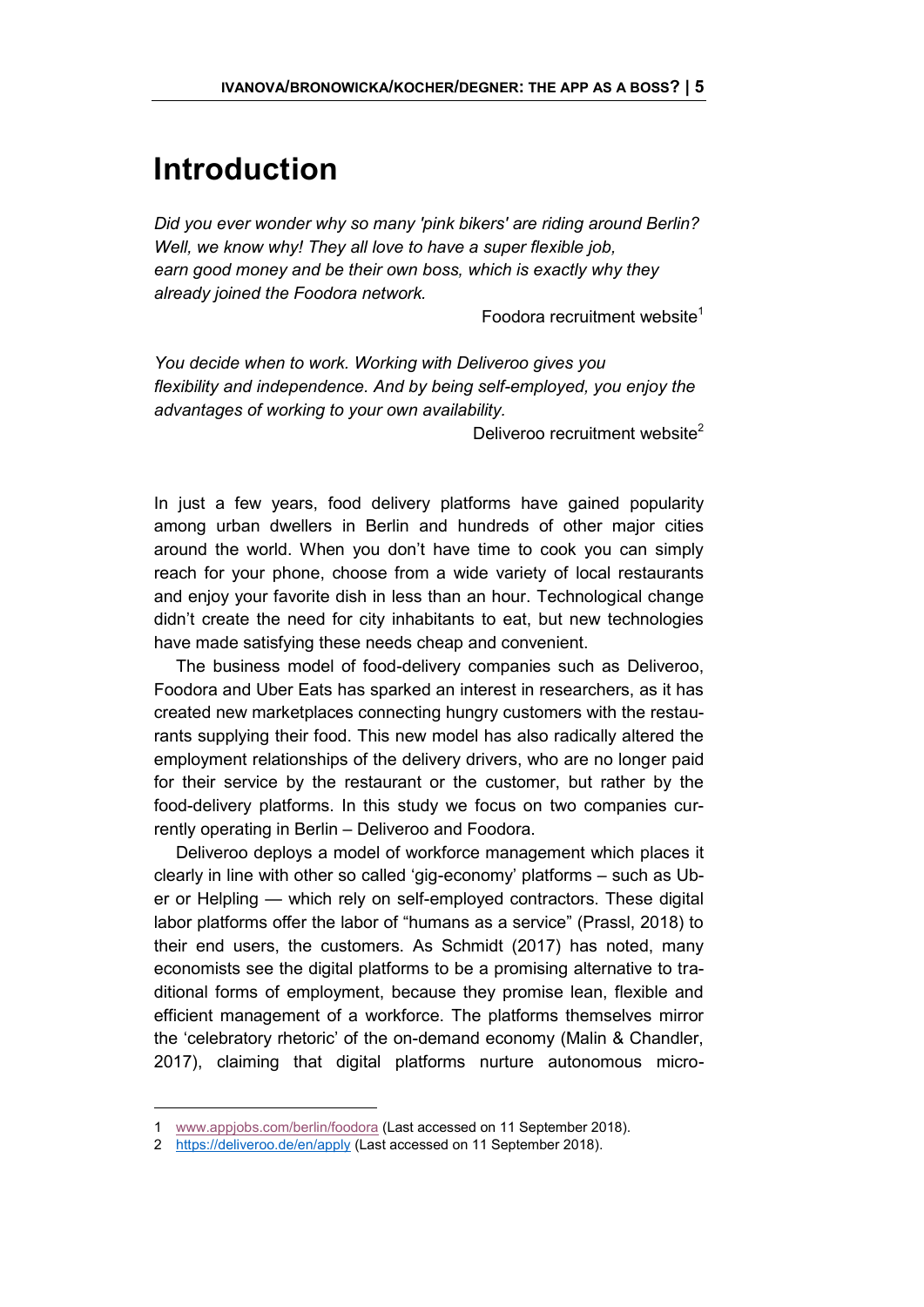entrepreneurs who can determine the nature of their work independently.

Other scholars criticize the use of self-employment for allowing the platforms to evade responsibility towards workers and leaving them without social protection. The management model based on self-employment is seen by many scholars as a stark example of the neoliberalization of the economy over the past four decades, fueled by digitization (van Doorn, 2017; Srnicek, 2017), precarization of labor relations in the aftermath of the recent financial crisis (Hill, 2015), and evasion of labor and social security regulation.

Against this backdrop, the case of Foodora in Berlin is particularly interesting. While the work performed by bicycle riders is almost identical to those of Deliveroo, the majority of them are actual employees. This model is less common, although it is also used by other platforms such as Book-a-Tiger. What remains common to the two food-delivery platforms is that in order to earn money, riders need to own a smartphone and download a mobile application (app), which assigns and controls the entire delivery process.

Indeed, it is the use of a proprietary mobile app designed specifically for the purpose of workforce management, which connects the business models of the two companies, but also the working experiences of the Deliveroo contractors and Foodora employees. According to the discourse promoted by the platforms themselves, this technological solution is a source of flexibility and autonomy for those performing the job. It is 'the app' which allows you to 'be your own boss'.

Gig-economy platforms often discursively position themselves as providers of an app, usually portrayed as a neutral technology infrastructure. To claim that the technology is "open, impartial, and non-interventionist" is, however, to mystify its nature (Gillespie, 2017, p. 4). In fact, the functions of these apps go beyond mere mediation, as they exert control over gig-workers (Chan & Humphreys, 2018; Lee, Kusbit, Metsky, & Dabbish, 2015; Mohlmann & Zalmanson, 2017; Rosenblat & Stark, 2016; De Stefano, 2015; Shapiro, 2017). To put it simply: for the humans working for these firms, the platform – materialized in the app – is the 'boss'.

We believe that understanding how strategies of managerial control have evolved — with the advent of new technological solutions — is the key to understanding the future of labor relations. The application-based model deployed by both Foodora and Deliveroo can give us insights into wider dynamics of technology in the workplace. In particular, by listening to the experience of workers who are regular users of these technologies, we can decipher the changing norms that are embedded in them.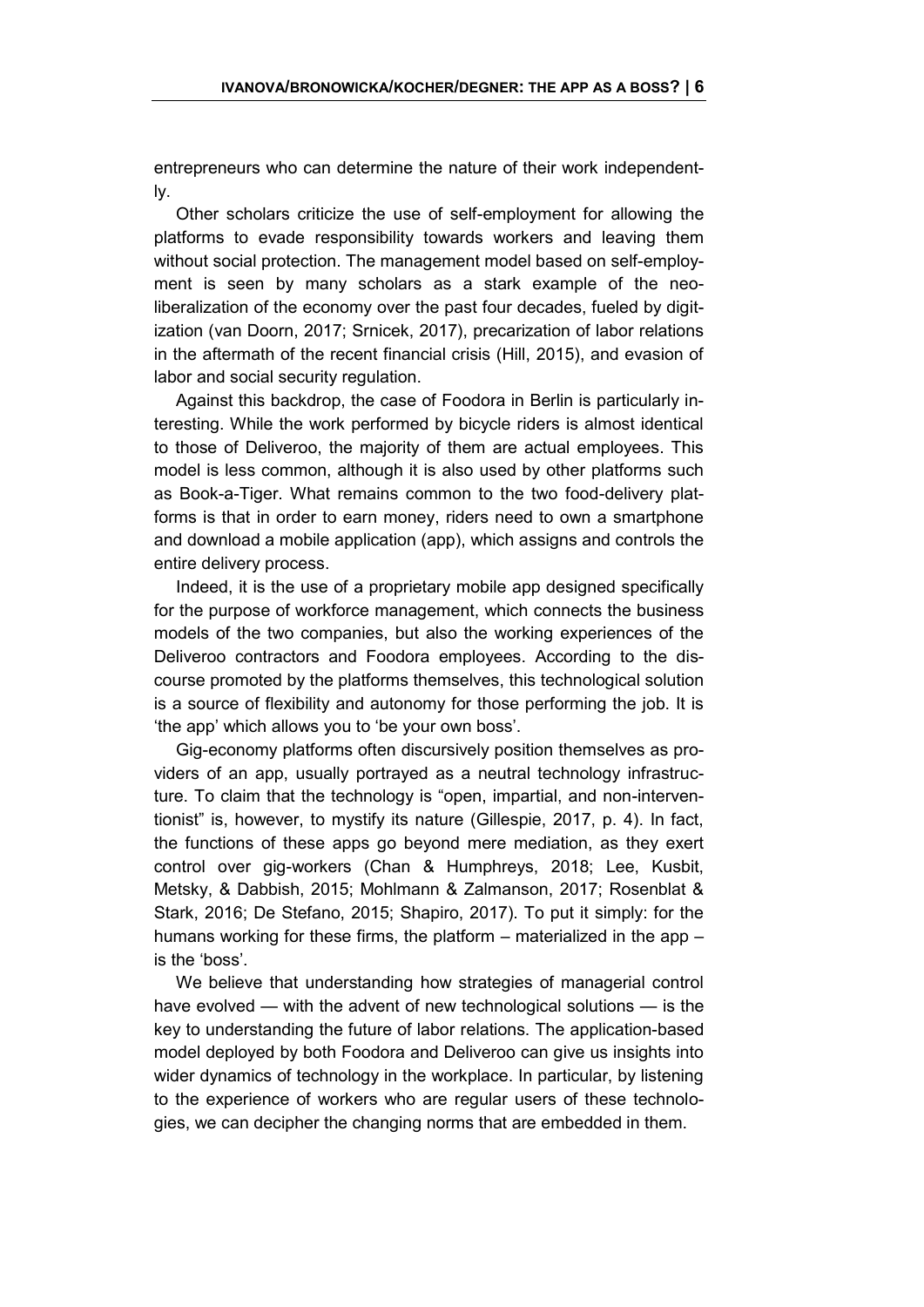Our first aim in this article is to ask how much autonomy is actually given to gig-workers and what mechanisms these platforms utilize in order control labor. More specifically, we choose to focus on the manifold role of the app in this infrastructure of autonomy and control. The second goal of the article is to provide insights into the connection between questions of app-based managerial control and the legal construction of the employment relationship.

To ground our research in theory, we developed an interdisciplinary theoretical framework, which accounts for the relationship between autonomy, control and technology in app-based management, from a sociological and a legal perspective. We selected three research puzzles and used comparative research methods to inform our understanding of them.

The data we collected in our empirical research helped us discover that despite the differences in the contractual relationships, both companies grant riders similar levels of autonomy at work. We also gained a detailed understanding of the specific app-based techniques of control through which platforms aim to influence riders' behavior. In particular, we found out that these platforms exert control over workers through automated messaging, information asymmetries, internal competition for shifts and monetary incentives.

After presenting the empirical results, we discuss our findings in light of the research questions. Specifically, we analyze what might be the reasons behind management granting autonomy to riders, how is this autonomy controlled through technologies, and what is the role of the app. Finally, based on the sociological analysis, we concentrate on the question whether the relationship between platforms and riders could be defined as independent in the strict legal sense.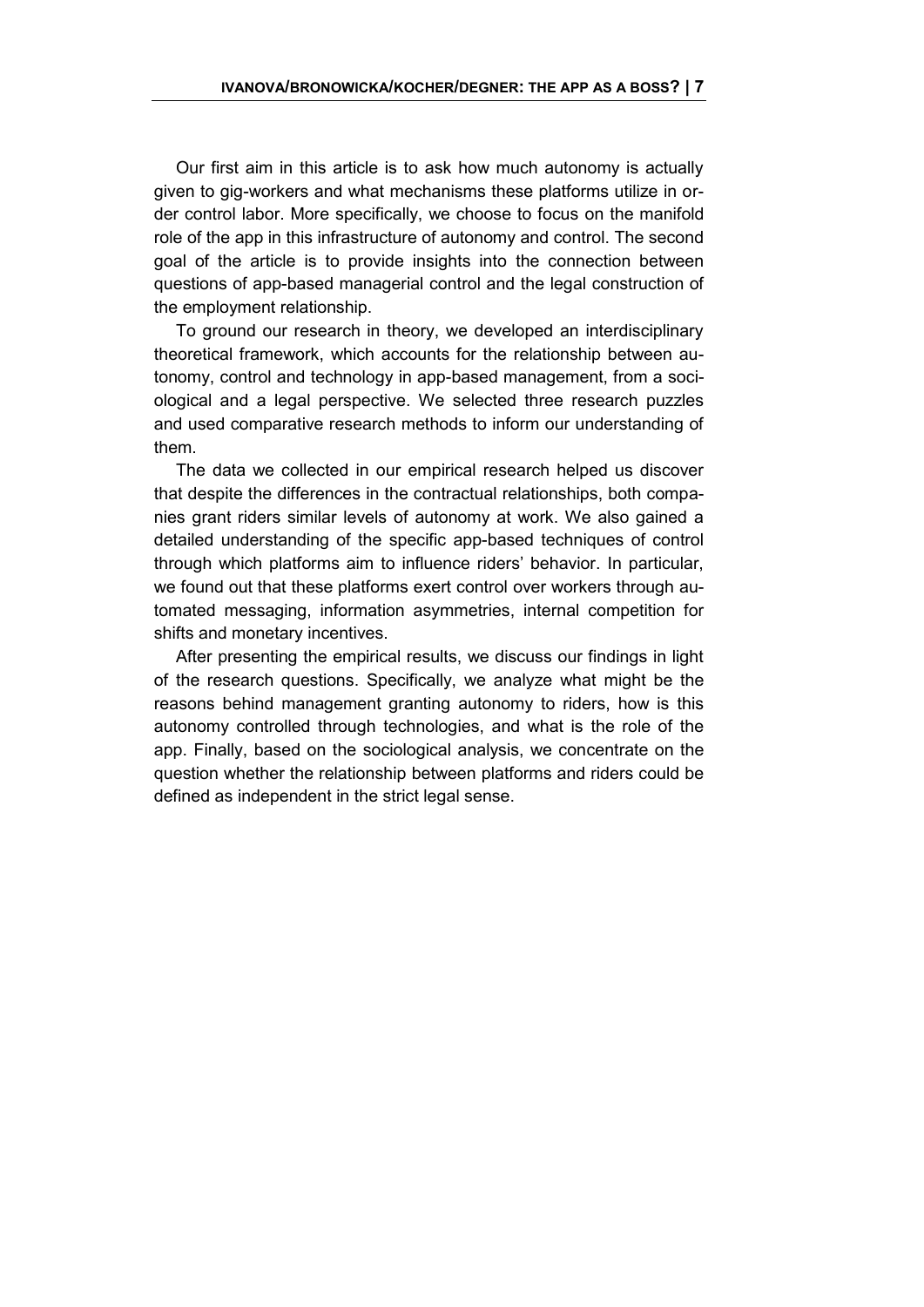### <span id="page-7-0"></span>**Interdisciplinary Perspective on Application-based Management**

Both social scientists and legal scholars have paid great attention to labor control by management. It is surprising though, that there is little scholarship on the topic combining these two disciplines. Here we propose a theoretical framework that takes into consideration how the legal realities of self-employment and employment by a company are interrelated with the configuration and changing of mechanisms of labor control and management.

First, we discuss broadly the roles of labor control, spheres of autonomy and technologies at work. We introduce a differentiation between two ideal-type situations of control: control in an organization, and control by the market; and emphasize the legal circumstances associated with each of these types. We then focus on the characteristics of appbased management by briefly summarizing the literature on the topic. Finally, we provide a frame for understanding the relevance of autonomy and control in app-based management for the legal assessment of the contractual relationship between platforms and gig-workers.

#### <span id="page-7-1"></span>**Relationship between technology, control and spheres of autonomy**

As Hyman (1987) pointed out, while in orthodox management literature the question of labor control is often neglected completely, the most critical literature "perceives nothing else" but control (p. 34). The wide range of management activity and processes of surplus-value production certainly cannot be reduced to issues of labor control; however, control is an indispensable element of any workplace regime, since "division of labor requires mechanisms to set goals, allocate responsibilities and evaluate the effectiveness of performance" (Thompson & McHigh, 1995, p. 104).

The so-called 'control imperative' stems from the fact that owners' profit is dependent on the labor performed by the workers. Control refers to all ways of management trying to "convert labor power into actual profitable work" (Thompson, 2010, p. 10). Two ideal types of control situations can be differentiated: managerial control in an organization setting, and control by the market (Hensel, Koch, Kocher, & Schwarz, 2016).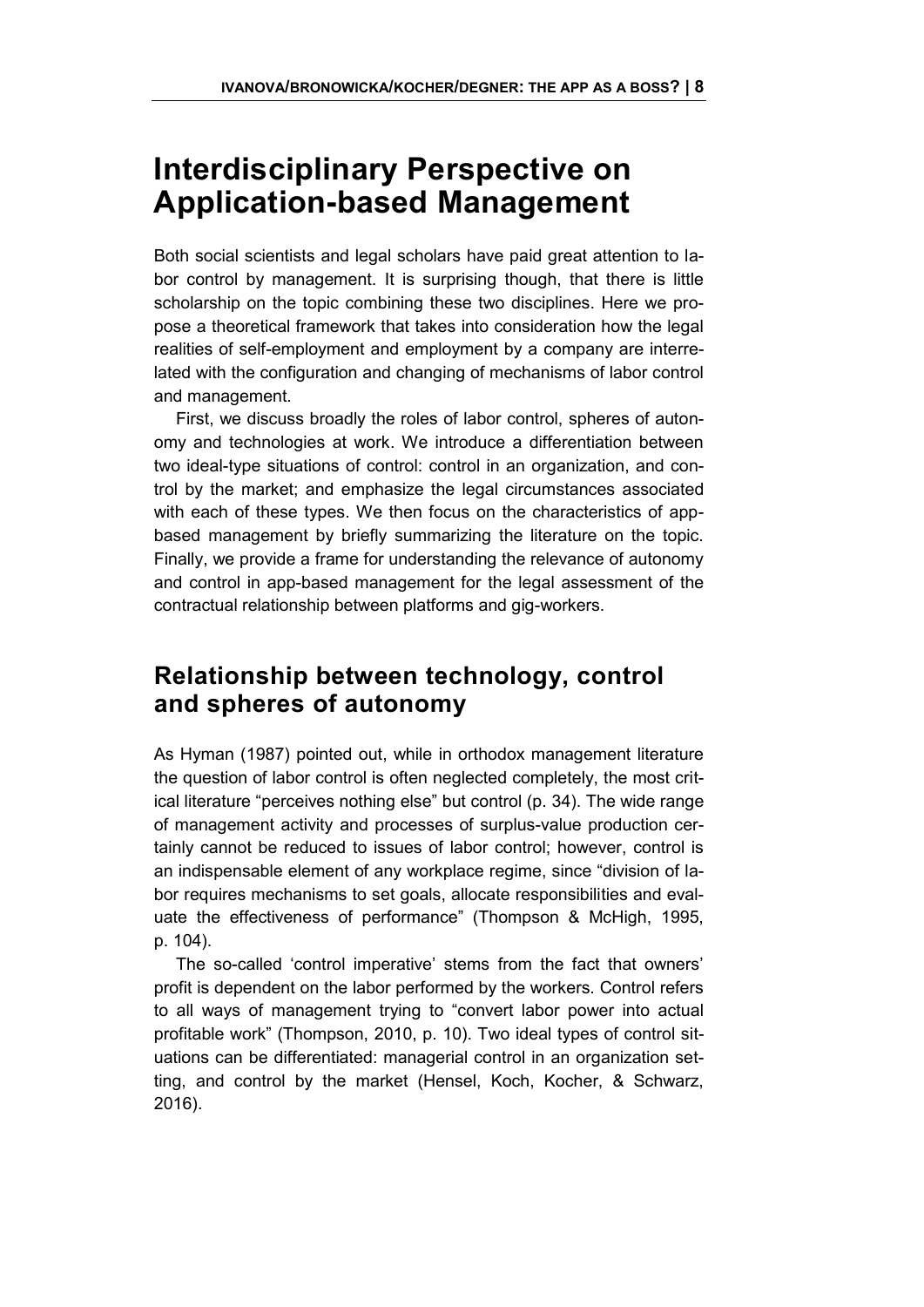We will first discuss control in an organizational setting. Since industrialization times, workers selling their labor power had to be integrated in an organizational structure. As company's revenue depends on workers' labor performance, capital owners need to ensure that this performance is maximized. Since labor market mechanisms alone cannot exercise control over the work process (Smith, 2015), workers are integrated into organizations, where their work is planned and controlled by management.

The legal form of employment relationship which guarantees the employer's directional powers (§ 106 GewO) has been modelled on these forms of control. Labor law and social security regulation attempt to compensate for the lack of equal bargaining power in an organizational form where one party (the employer) may command the other party (the employee) (Kocher, 2015; Davidov, Freedland, & Kountouris, 2015).

A vast amount of literature has accumulated on the varieties of control strategies adopted by management (Braverman, 1974; Edwards, 1979; Friedman, 1977; Buraway, 1985; Barley & Kunda, 1992; Kärreman & Alvesson, 2004). Research has shown that there is no uniform historical shift from one mode of control to another; every organization relies on a mixture of control techniques, which don't necessarily exist in pure and mutually exclusive forms (Thomspon & McHigh, 1995). Further, it is not debatable if these techniques and structures are the result of a deliberative and purposeful strategy by management to control labor (Hyman, 1978). Here we adopt a rather specific definition of control: the way in which management tries to influence when, where and how workers perform their labor.

If control in an organizational setting is one side of the spectrum, on the other side we have control by the market. In contrast to the first type, it does not rely on the 'command and directional power' of management to assign tasks, give orders and directives to workers. The 'control' element here relates to the market forces of supply and demand, which influence the remuneration, but may also have an effect on working time and effort. As Huws (2014) argues in relation to market control: "unless what they have to offer is exceptionally sought-after, self-employed workers and independent producers have little choice but to offer what their customers want, at the price they are prepared to pay, in the face of competition which, in many industries, is increasingly global" (p. 120).

Market-mediated labor relations have been called 'open' employment relationships because "they are based on free market forces and competition" (Kalleberg, 2011, p. 83). Kalleberg (2011) emphasizes that these 'marketized' relations can be internalized within the organization, or externalized beyond the boundaries of the company. A contractual legal re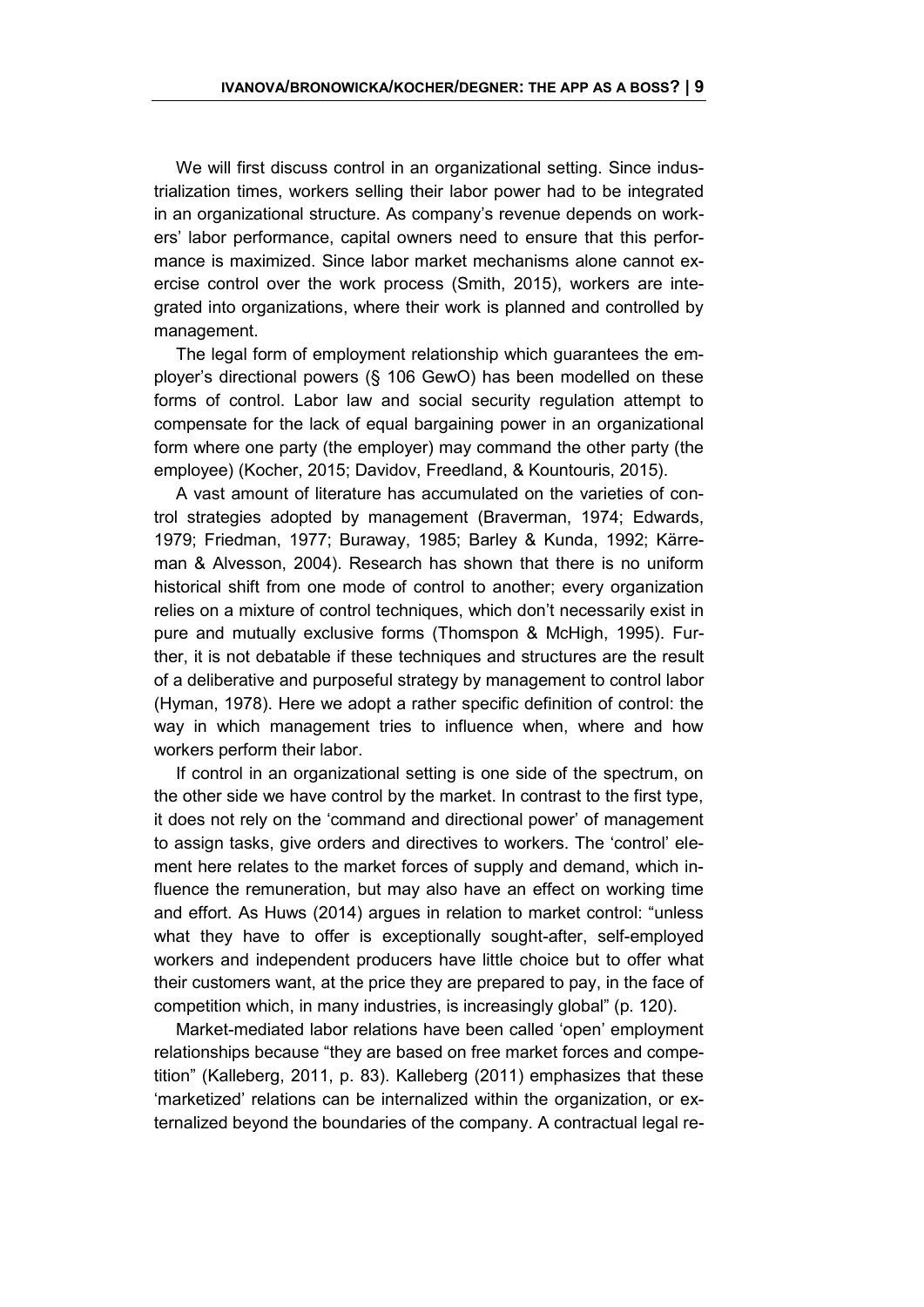lationship that only relies on market mechanisms, where management does not retain any directional powers, will be constructed as "selfemployment", i.e. a non-employment civil law contract. Autonomy in this sense means the absence of directional power over working time, working place and execution of tasks (§ 611a para. 1 BGB, § 84 para. 1 HGB) (Davidov et al, 2015).

It is commonly understood that market mechanisms alone cannot exercise effective control over the performance of workers and reduce the indeterminacy of labor. By indeterminacy of labor, we refer to the idea that companies relying on a self-employed workforce cannot 'fix' or know in advance the exact amount of labor effort given by workers, nor can they fix or know in advance the labor time the workforce will elect to work (Smith, 2006). Thus, the imperative of control does not disappear in the context of market labor relations, but operates in a profoundly different way. As Fleming (2017) points out, 'radical responsibilization' in a workplace, "whereby responsibility for all the costs and benefits associated with being an economic actor are solely his or hers" (p. 693), requires more, not less, management and control. As a result, companies implement more subtle and indirect mechanisms of control in order to manage a self-employed workforce, and to structure imbalanced power relations in their favor.

Although the law thinks of control by organizations (directional power) and market mechanisms as mutually exclusive, these two types might actually co-exist in different combinations. In other words: companies can utilize control by market mechanisms on their employees, and exert organizational control on self-employed workers. Furthermore, in particular management regimes, workers can be granted certain levels of discretion over the 'when, where and how' aspects of work.

When we speak of spheres of autonomy here, we mean those aspects of the work process, which are left to the worker to determine. These spheres can have different functions. They provide a space for creativity and cooperation for labor, which is needed for the improvement of work processes (Thompson & Newsome, 2004). They draw on workers' knowledge and creativity in order to "keep the wheel of capitalism turning" (Huws, 2014, p. 30). Furthermore, granting autonomy to employees could be used as a managerial strategy of indirect control, which aims to increase motivation and performance. With the promise of "autonomy, self-realization, and non-alienated work" (Bröckling, 2015, p. 8) workers are expected increasingly to self-manage their work. Studies have revealed how autonomy might actually even increase control over workers (Ezzamel and Willmott, 1998, Sewell, 1998). Finally, spheres of autonomy might have been introduced so as to meet all legal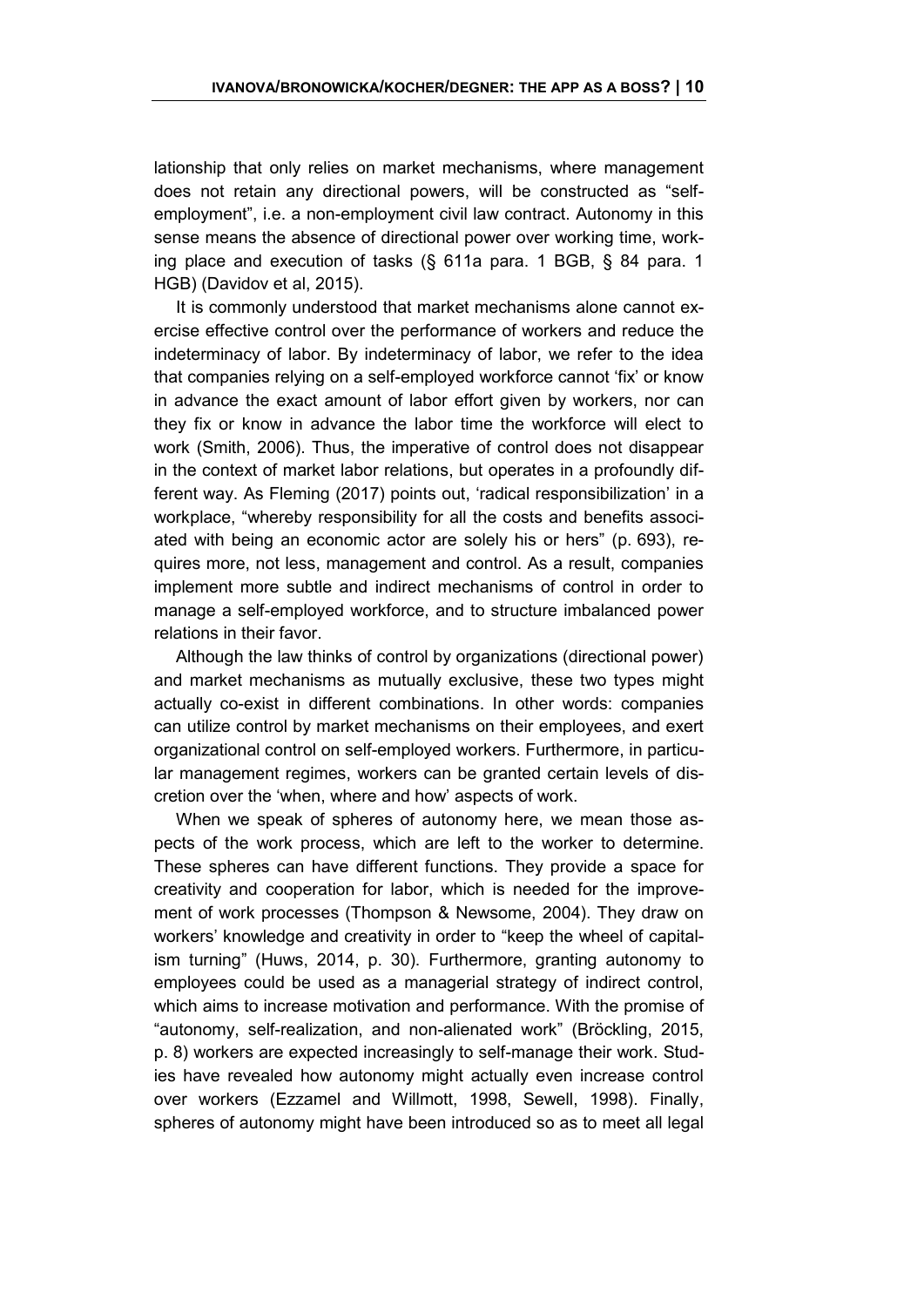criteria for a worker to be recognized as an independent contractor (Däubler, 2010).

As there are different reasons why management would introduce spheres of autonomy, their relationship with strategies of control is a particularly interesting subject of investigation. Our study does not only focus on possible contradictions between a drive for autonomy and a need to control; we also seek to understand how the technology used can contribute to controlling autonomy.

Now to focus on the role of technology: in contrast to a body of literature which assumes that the effects of technology at work are neutral, we side with those theories that emphasize that technologies are created and implemented within social relations (Moore, Upchurch& Whittaker, 2018). They embody the values and goals of their creators, they have historically served multiple purposes, and their relevance to organizational profit is not reducible to control of labor.

Technologies can be integrated in a system of control. They can serve as tools of command and control, as providers of spheres of autonomy, and as means for controlling autonomy. Technology is not a control strategy per se (e.g., Edwards' technical control), but rather is open to integrating various control strategies (Hall, 2010). With the expansion of digital technologies in the workplace (or 'digital despotism') technology can combine bureaucratic (computers), physical (machinery) and bodily (wearable devices) control (Pfeiffer, 2017). Technology can also expand control functions to new territories, such as emotional labor and workers' tacit knowledge (Hall, 2010). In the social-scientific literature on the deployment of information and communication technology (ICT) at work there has been a special focus on call-centers (Thomson & Broek, 2010). The so-called 'call center debate' provokes images of an "electronic panopticon" (Bain & Taylor, 2000) and centers around the role of ICT in controlling labor.

Technology might enhance workers' autonomy by allowing individuals to determine when, where and how they work. It can also lead to intensified self-control: the 'autonomy paradox' identified by Mazmanian, Orlikowski, and Yates (2013) points to the fact that digital technologies provide more flexibility and autonomy to workers and also blur temporal boundaries and increase stress, as workers self-restrict their autonomy due to the internalization of norms.

Here we want to focus most on if and how technologies are used to establish spheres of autonomy and strategies of control within a particular management regime. We will scrutinize how technologies are embedded within infrastructure where organizational-based and marketbased management regimes are mixed. We will also engage with the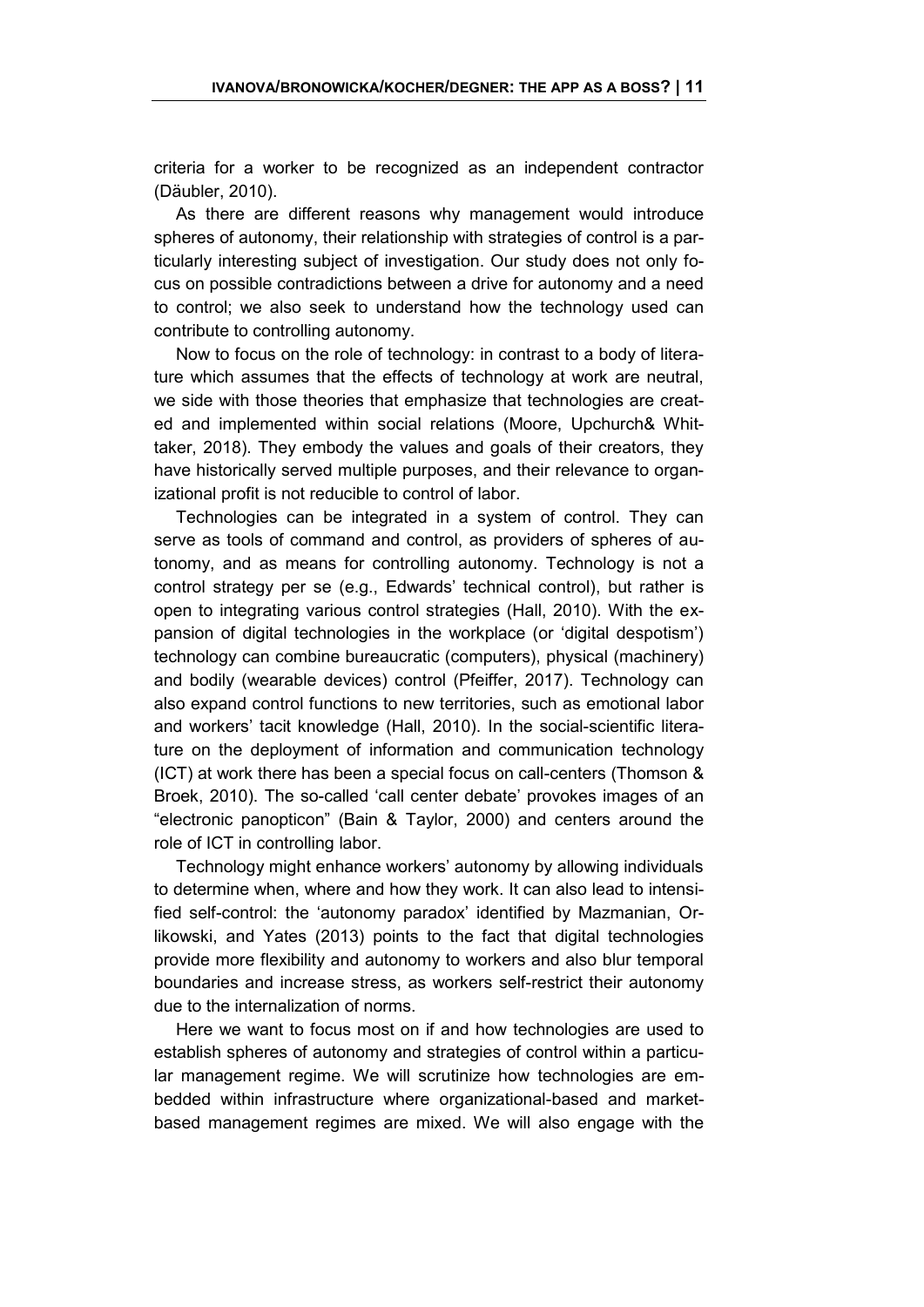question of what the usage of technological control in market-based relationships tells us about the legal status of self-employed workers.

#### <span id="page-11-0"></span>**Characteristics of app-based management**

Digital platforms that use different workforce management models provide a fertile ground for exploring these themes. Both organizational and market control exist among on-demand platforms. Furthermore, as Heiland (2018) emphasizes, gig-work platforms themselves represent a "specific mixture" of market mechanisms and more traditional control regimes.

Irrespective of their employment status, gig workers perform their work out of the direct sight of supervisors. Like all mobile workers (Bakewell et al, 2018; Levy, 2015), they typically have a remote relation with managers, which grants them relative independence in their work. The identifying characteristic of gig-work management is the lack of physical manifestation of supervision; all supervision is up to 'the app' (Rosenblat & Stark, 2016; Waters & Woodcock, 2017). They prove what Edwards (1979) has already shown: technical control may displace direct control and result in less physical contact between workers and managers. As much of the supervisory functions are delegated to the app, workers do not need to communicate with human supervisors.

Moreover, gig-work platforms promise a significant level of flexibility in deciding when, where and how one works. In this sense, the design of the Uber, Lyft, Deliveroo and Helpling apps should embody the spheres of autonomy. Platforms, however, are faced with the challenge to organizing and controlling the labor process of dispersed workers in such a way that a maximal labor performance can be achieved. Scholarship has elucidated the technical means of controlling gig-workers, giving rise to the concept of 'algorithmic management' (Lee et al, 2015).

Here we adopt the notion of application-based management instead of algorithmic management, as we want to focus on the distinctiveness of working with a mobile application — alone — in the absence of any physical presence of a human supervisor. While algorithms operate in various work contexts, what appears to be truly exceptional about the location-based gig-economy is that the app is the main, if not the only, management tool. Hence, workers perform their labor activities almost exclusively through the app. App-based management is also a more encompassing term. It points to all aspects related to working with an app, from logging in and out to generating a constant flow of data to platforms' servers.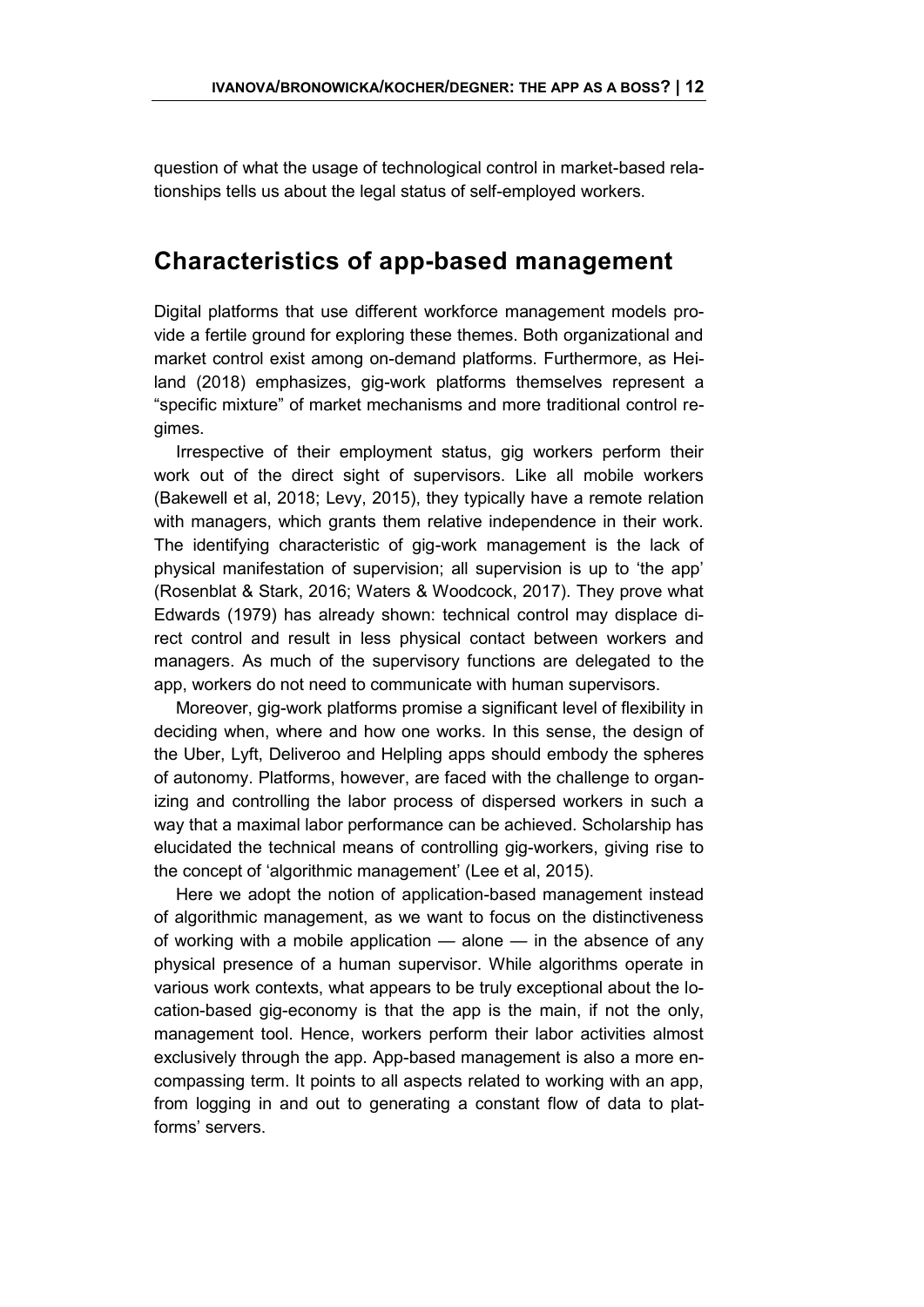Literature on algorithm management in the gig economy identifies five functions relating to which technology can support managerial control: surveillance of the labor process, collection of data for performance evaluation, automatic decision-making, automated messaging systems and digital choice architecture.

Firstly, by applying tracking software that "F.W. Taylor could only have dreamed of" (Thompson & Briken, 2017, p. 251) platforms can thoroughly monitor the labor process. As Waters and Woodcock (2017) observe in their study on Deliveroo, an 'algorithmic Panopticon' provides a God-like view over the workers' behavior through a combination of Taylorism and panopticism.

This constant tracking allows platforms, secondly, to collect an enormous amount of data. Part of this data can be used for an automatic evaluation of gig-workers' performance (Möhlmann and Zalmanson, 2017). Data has become a 'form of social knowledge' facilitating the concentration of information in the hands of the platforms and exertion of power over workers (Chan & Humphreys, 2018). Furthermore, 'metric power' might enable market-like relationships to emerge between workers and therefore might foster competition (Beer, 2016).

Thirdly, and probably most obviously, the directional effect of algorithms is manifested in their ability to implement decisions automatically, based on existing data. Automatic order assignment is a classic example of algorithmic management (Lee at al., 2015; Hanrahan, Ma, & Yuan, 2018). The credibility of these decisions is based in the computational authority of algorithms, which are perceived as an autonomous and objective force (Gillespie, 2014).

The fourth characteristic relates to data-driven automated messaging systems. Attempting to influence workers' behavior through pop-ups, reminders, and prompts is one of the key aspects of algorithmic control (von Doorn, 2017). Munn (2017) refers to this characteristic of algorithmic management as the "Partner-Management-Messaging machine", which aims to shape the workers' behavior through "motivational messaging techniques" (p. 12). Uber, for example, has been found to persuade drivers into working longer (Scheiber, 2017) and changing their work location (Rosenblat & Stark, 2016) through push notifications.

Finally, algorithmic management is related to the construction of a digital 'choice architecture' (Sunstein, 2015). On the one hand, platforms rely on pre-programmed paths of action, where the unwanted and impermissible alternatives are excluded from its design; a form of control which Aneesh (2009) termed 'algocracy'. On the other hand, in cases when app users are actually given the choice between different paths of action, platforms have control over the way these choices are presented.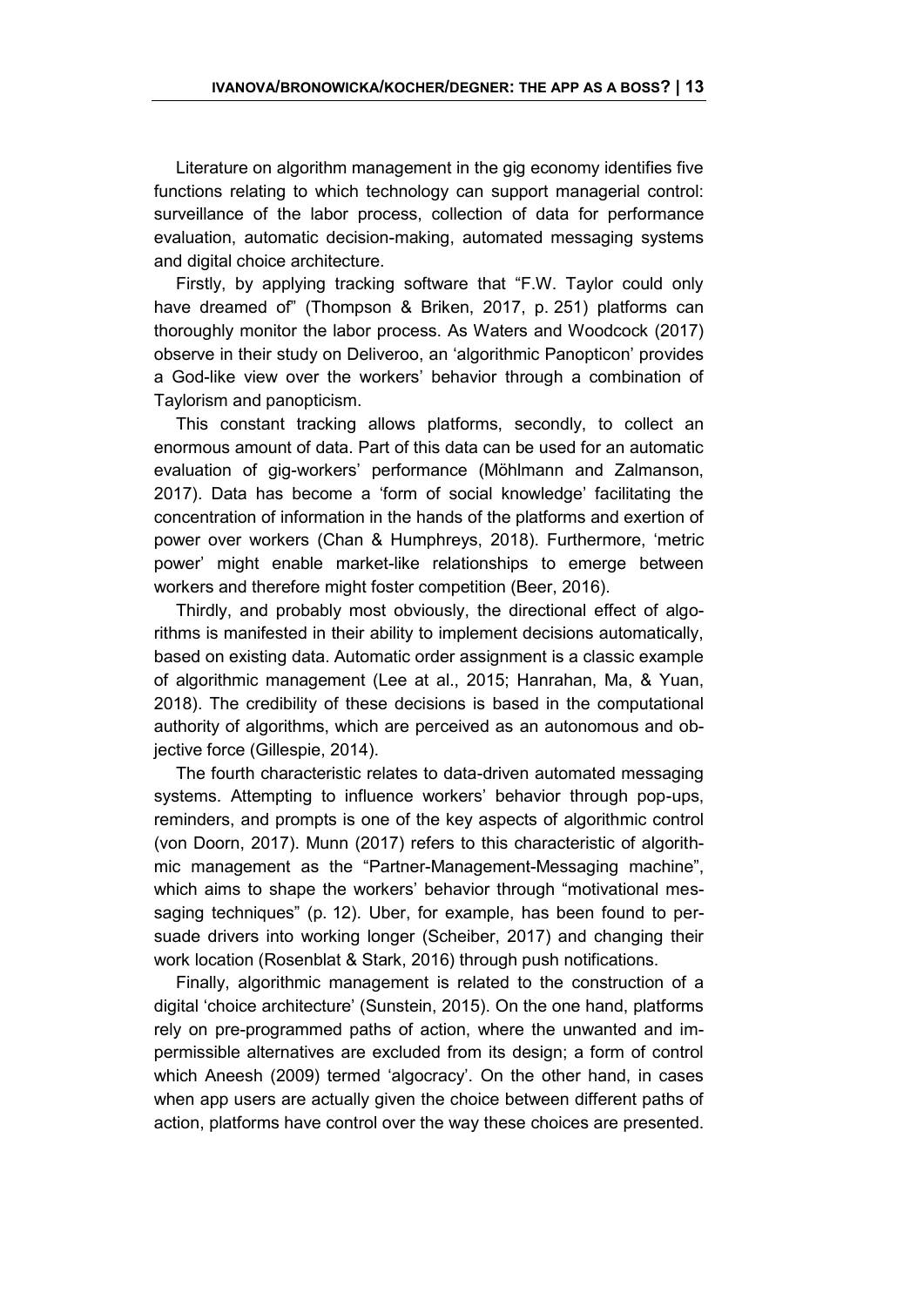The operation of a specific choice architecture is interrelated with the questions of digital nudging as "user-interface design elements" can be used "to guide people's behavior in digital choice environments" (Weinmann, Schneider, & vom Brocke, 2016, p. 433). Both the information given by the app as well as its visual design are tools for guiding choice in app-based management.

These five elements certainly do not exhaust all characteristics of algorithmic management. They are also mutually dependent and do not have clear-cut borders: data collection cannot exist without digital monitoring and automated decision-making cannot function without a constant data flow. They inform us, however, that platforms have a variety of tools in their box to influence workers' behavior. We do not adopt these analytical categories as a rigid framework in which we try to fit our empirical data. Rather, once we have reconstructed the operation of appbased management we come back to them in order to illuminate our findings in respect to the existing literature.

#### <span id="page-13-0"></span>**Legal consequences of app-based management**

Both organizational and market control exist on on-demand platforms. However, the legal consequences of organizational command and control differ from those related to control by market mechanisms.

Employment relationships are the main legal path for workers to access rights and benefits provided by labor law and social security (Kocher, 2015). Differences within the contractual design and risk distribution between self-employed and employed workers are huge. Generally, labor protection regulations such as social security, protection against unfair dismissal, minimum wage, holidays legislation, continued payment of remuneration in the event of illness, etc. only apply to employees. Where the relationship between workers and companies is contractually constructed as self-employment, workers themselves bear the responsibility for their social security and the risks of their activities.

Digital platforms of the gig-economy often describe themselves merely as a 'market-place' for workers that mediates between clients and workers. In the case of crowdworking platforms this evaluation often leads to the negation of an employee status (Lingemann & Otto, 2015; Däubler & Klebe, 2015; Günther & Böglmüller, 2015), meaning that employment law protection instruments are largely inapplicable. In this same vein, Deliveroo does not operate through "employment contracts",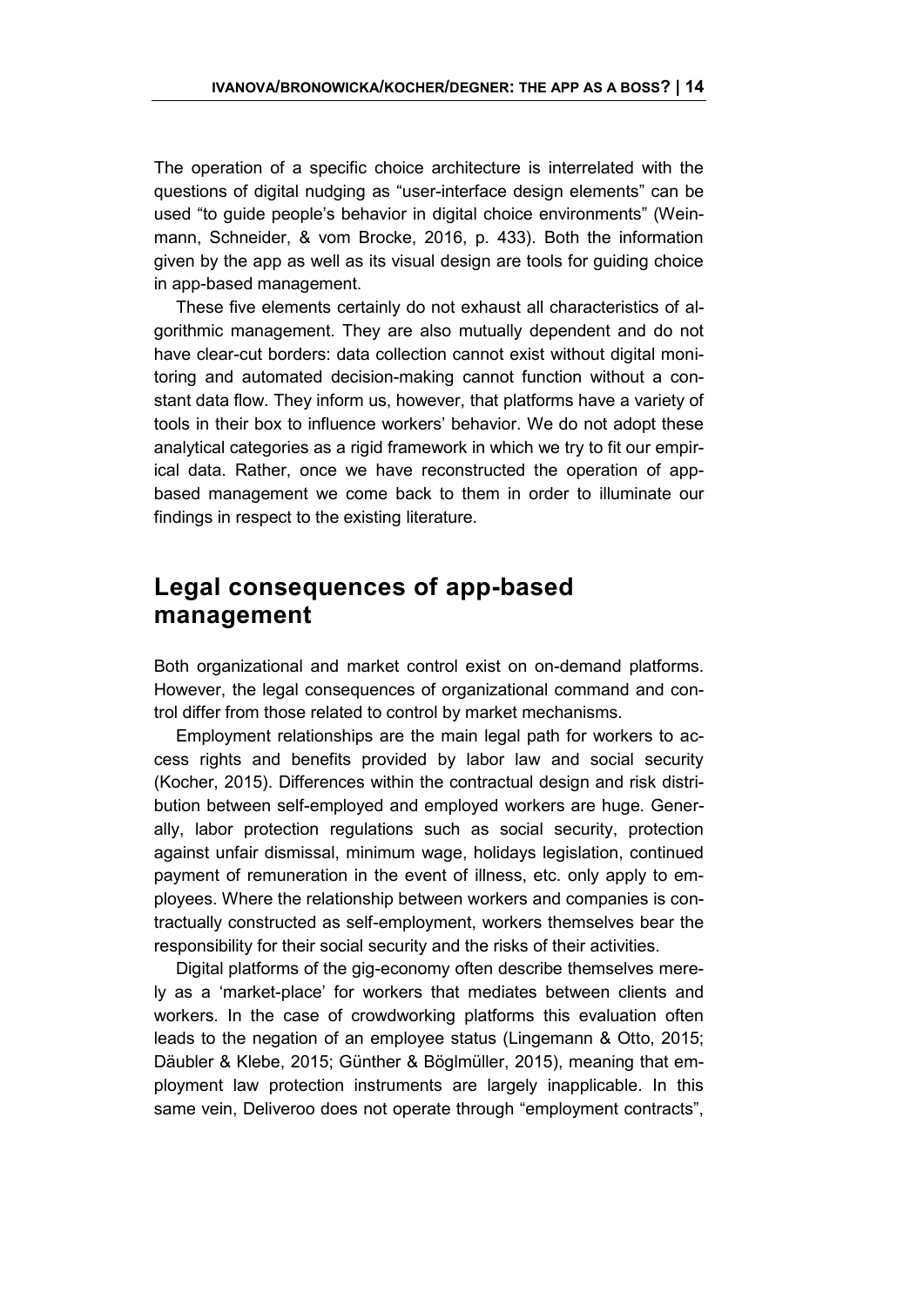but uses self-employed workers who perform their labor as independent contractors, with Deliveroo being legally understood as their client.

However, research on management control has questioned if gigeconomy platforms are really restricted to a role of mere market mediation. In many cases, workers are coordinated and organized by the platforms in a way that employer coordinates employees. In the legal debate, the issue is about disclosing false self-employment (Scheinselbstständigkeit) (Prassl & Risak, 2015; Risak & Lutz, 2017; Kocher & Hensel, 2016; examples of this issue in US court cases: Cherry, 2015).

The question of false self-employment arises because the legal analyses, instead of examining the contracts, analyzes the actual implementation of the contractual relationship in order to determine if a worker is considered an employee ("primacy of facts": Hensel, 2017; Kocher & Hensel, 2016; Davidov et al., 2015; Prassl & Risak, 2015). The legal evaluation of the relationship has to be made on a case-by-case basis and is oriented towards the traditional criteria for the concept of an employer: personal dependency based on the employer's right to give instruction, being integrated into the work organization and bound by directions of the employer.

The jurisprudential discourse is still in the process of legal classification of gig-economy work. What makes this task harder is precisely the way new technological tools blur the boundaries between organizational and market instruments of control.

On the other hand, the digital platforms maybe deliberately using legal strategies to construct their relationship with riders (Däubler, 2010). Circumventing labor law by contracting self-employed workforce may enable organizations to save on labor costs, such as benefits and insurance, training costs, maintenance cost and investments costs (Srnicek, 2017).

But this comes with the price of the law influencing management tools – only by renouncing directional powers, will it be possible to persuade courts to accept the legal construction of self-employment. Companies relying on self-employed workers need to provide a certain level of onjob autonomy in order to "reap the benefits from the independent contractor designation" (Shapiro, 2017, p. 2). To adhere to legal standards, companies might allow workers to decide when, where and how to work – creating the uncertainties and challenges that come with not being able to foresee and plan in advance workers' behavior and choices.

While the academic focus on algorithmic management has been centered on platforms relying on self-employed workers, little attention has been given to platforms that hire employees. This is why our comparison between Deliveroo and Foodora is of particular interest, since the two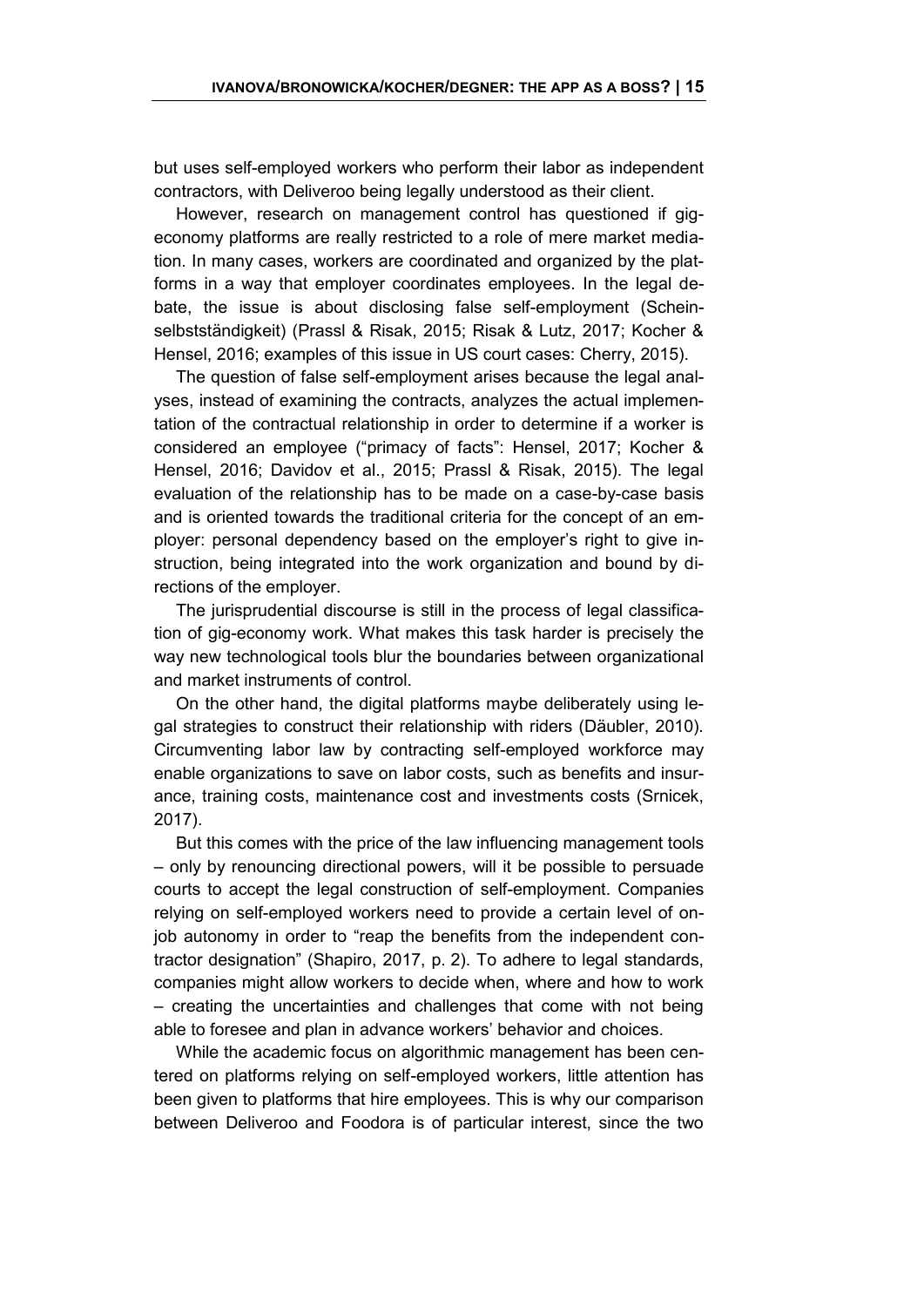companies use different contract and employment models. At the same time, they both work with app-based algorithmic management and coordinate similar work processes.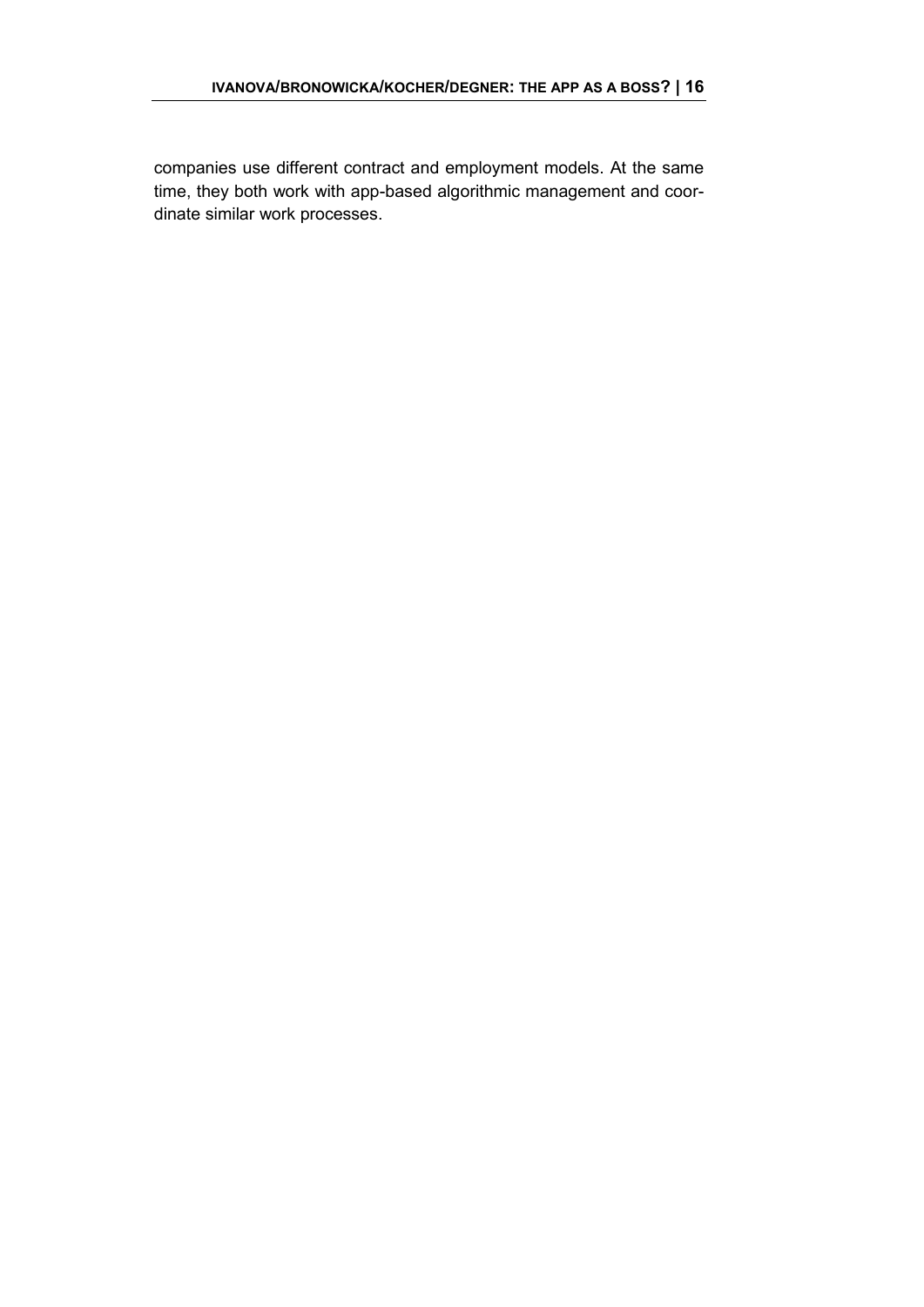# <span id="page-16-0"></span>**Research Design**

#### <span id="page-16-1"></span>**Research puzzles**

By studying in depth two companies deploying app-based management, we set out to explore the following research puzzles:

- a. *What is the role of autonomy in the app-based management of fooddelivery workers?* Autonomy at work is one of the key promises that gig-work platforms make to their workers. What does this autonomy look like in practice? We hope to identify the spheres of autonomy delegated to the riders and to examine the rationale behind them: how they function and what purposes they serve.
- b. *How is management trying to increase its control of autonomy through technologies?* This puzzle concentrates on the managerial strategies of control. While platforms might provide spheres of autonomy to their workers they still want to have all orders delivered on time with minimal staff costs. We will look at the specific technologies through which companies try to maintain control over riders' autonomy.
- c. *To what extent is the workforce model based on self-employment used in app-based management compatible with existing legal frameworks?* The interplay between managerial strategies also provokes legal questions. How does management construct selfemployment and at the same time exercise control over riders? Is this legal construction successful in meeting the preconditions set in German law? What options could be considered to improve the protection of the self-employed contractors?

#### <span id="page-16-2"></span>**Research methods**

In order to investigate app-based management, we selected two companies based in Berlin which use technology as the core of the fooddelivery system and workforce management: Deliveroo and Foodora. The firms deploy two starkly contrasting employment models in the same legal, institutional and political context of Germany. This difference allows us to study the reflection of legal regulation in management models and vice versa. We therefore decided to apply a comparative casestudy research design in order to capture the differences between these two companies.

During the research period from February 2017 to August 2018, we conducted 19 in-depth, semi-structured interviews with the riders; all of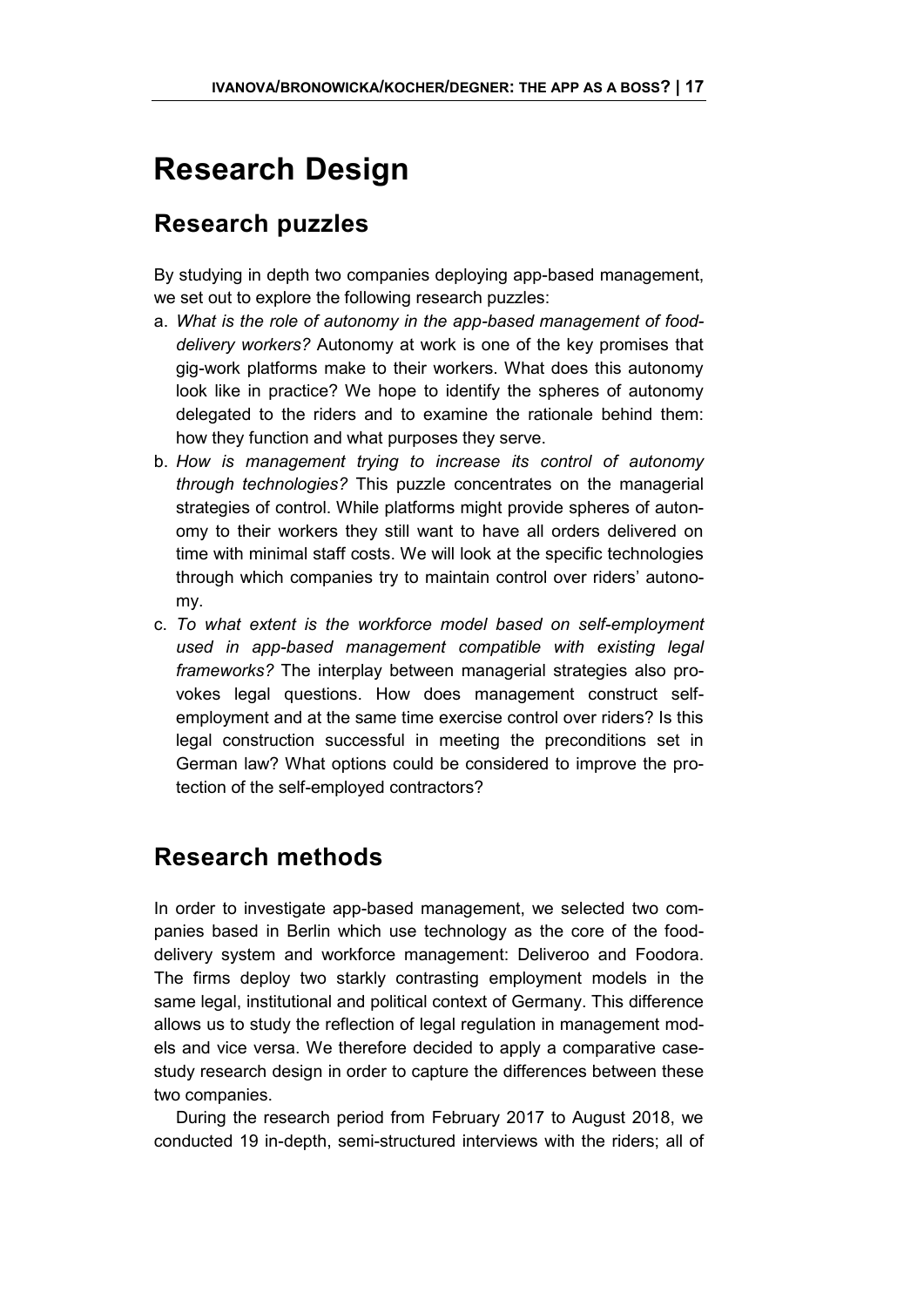them lasted at least an hour long and were recorded. While our sample can hardly be considered representative of all the riders working in Berlin, we did our best to include a diverse set of viewpoints and experiences. We have talked with 12 people working as self-employed riders at Deliveroo and with 7 Foodora employees, riders who belong to unions and those who have never participated in any collective action, riders who are critical of the platforms and those who are favorable to them. former riders, newly hired ones and even some who have been riding for the companies since they launched in Berlin.

Besides the questions aimed at establishing personal histories and motivations, the interview questions generally fell into three categories. First, we asked the riders how the platforms structure and organize the work process; second, we focused on the role the app plays in their work experience; and finally, we asked about their viewpoints on existing collective actions by other workers, or other avenues of improving the existing management model.

We also conducted three interviews with company representatives charged with different aspects of workforce management – a dispatcher, a rider community manager and a customer service representative. Moreover, additional interviews with union representatives gave us insights into the causes and dynamics of collective action in Berlin and beyond.

In addition to the interviews, we conducted participant observation of trade union-meetings, riders' protests and other events organized by the rider community in Berlin. We accompanied the riders while performing their work and joined them at some of the social after-work activities.

In order to understand how the platforms communicate with the riders, we reviewed emails and newsletters sent by both companies. We also analyzed job offers' descriptions in order to get familiar with the organizational structure of the companies, as well as analyzing the tasks and responsibilities of people working in different roles. To assess the socio-legal reality of app-based work, we also examined the contracts between self-employed riders and Deliveroo.

Through analyzing these data sources, we aimed to re-construct the way app-based management is constituted in the socio-technical and socio-legal reality. By studying the apps, reading the newsletters and looking at the contracts, we attempted to understand what the 'rules of the game' are. Interviews and observations served not so much as a fact-finding method but gave us an idea how the participants in the game perceive it and what they act upon. The principles of the grounded theory approach guided the coding and analytical strategy. While in this article, we focus our attention predominantly on understanding how app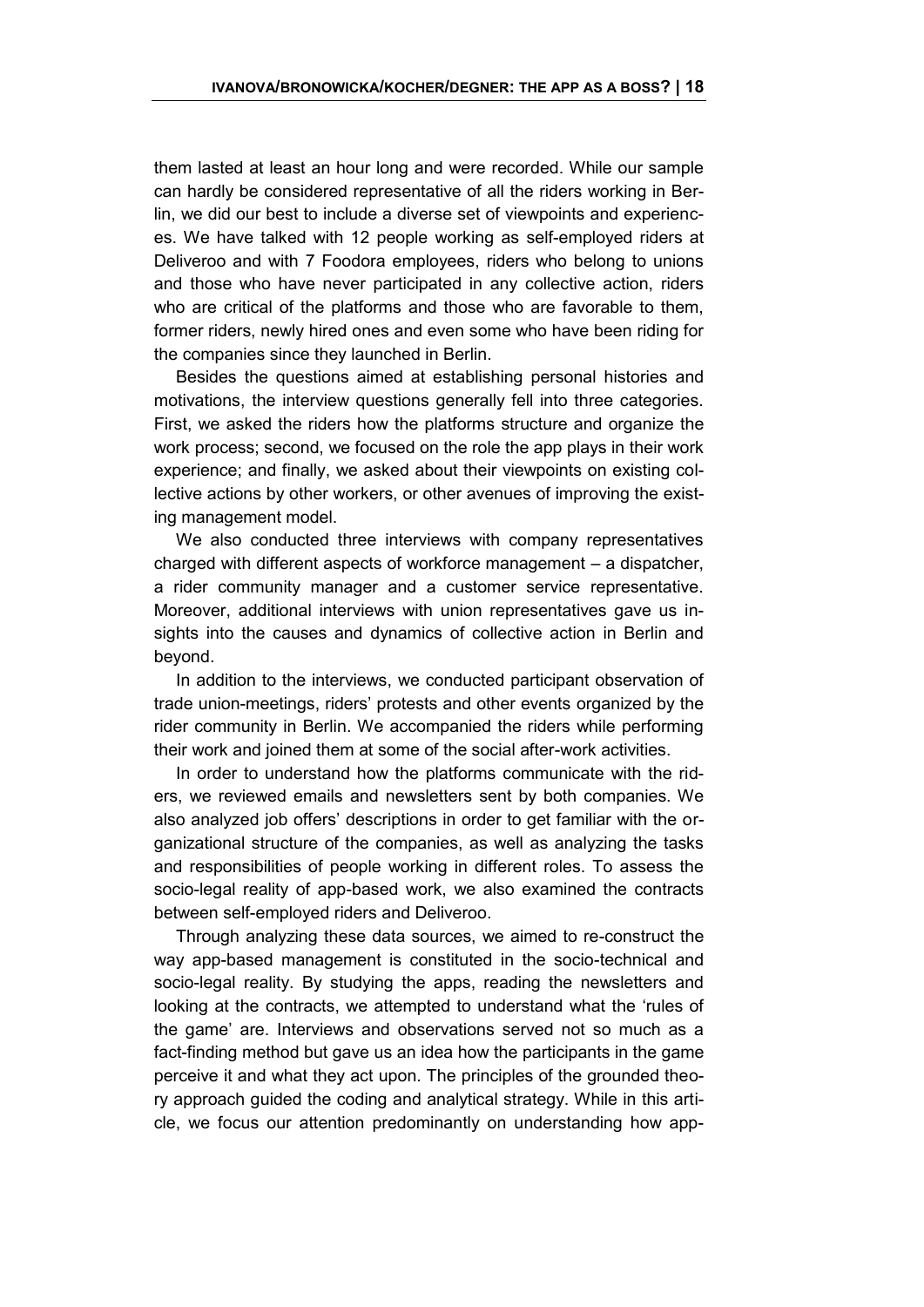based management is arranged; future research will be devoted to an indepth analysis of riders' interpretations and practices.

We attempted to capture the experiences of workers during a tenmonth long timeframe in the most consistent way possible, but we quickly became aware that their working conditions are constantly evolving. From minor modifications of the app design to drastic changes in the shift-booking system, the platforms seemed to be in a constant process of innovation and experimentation. This was one of the biggest challenges of our research, since we had to constantly adapt our interview questions to the specifics of the ever-evolving app. On the other hand, it gave us a unique opportunity to observe riders' reaction to these changes as well as collective actions organized in response to them.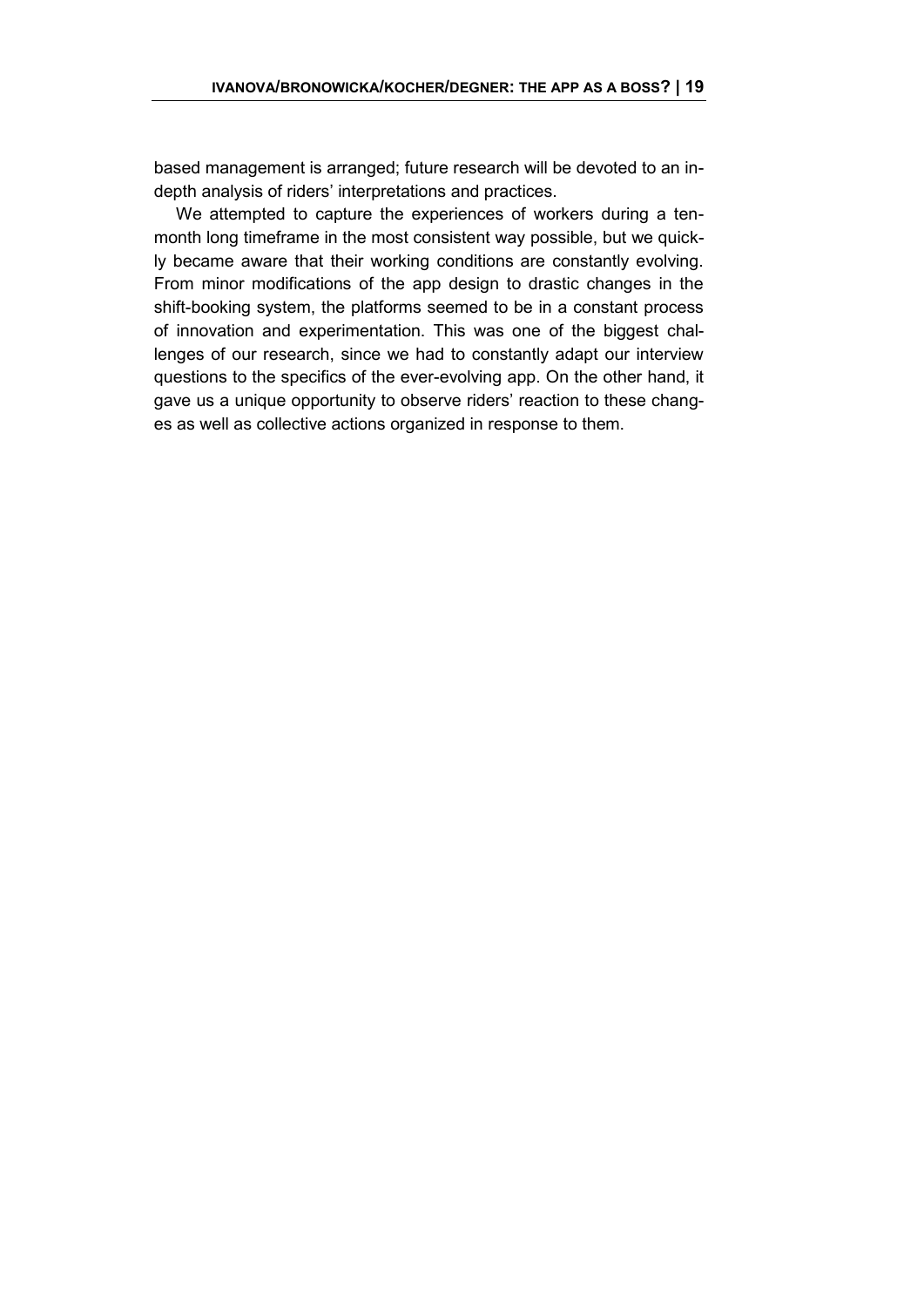# <span id="page-19-0"></span>**Empirical Findings**

#### <span id="page-19-1"></span>**'Ride with us': Working for Foodora and Deliveroo in Berlin**

Working as a Foodora or Deliveroo rider involves picking up food from a restaurant and delivering it to the customer who ordered it. All you need to do this job is a bike and a smartphone. The riders confirm that it is "easy and quick to get the job" (P6) by applying online. No knowledge of German is necessary. The workforce is hence made up of riders with various backgrounds – immigrants, German nationals, students, people with and without higher education. We found that for some of them, it is a side gig and for others a main source of income. It is "a fantastically heterogeneous staff" (P20) as one rider puts it.

All work processes are coordinated through an app, which riders need to install on their phones in order to work. Deliveroo uses the *Rider App* and Foodora uses the *Road Runner App.* Their main function is identical – it gives information about the deliveries and assists riders with the workflow. The workflow is broken into small steps: accepting an order, riding to the restaurant, taking the food and packing it in the delivery bag, riding to the customer, and handing over the food.

At each one of these steps the rider confirms with a click in the app that a step was completed. Almost all communication between the platform and the workers happens through the app. If everything runs smoothly the waiting time at the restaurant and the interaction with the customer are short and impersonal. Much of the working time is spent riding alone on a bike. Lack of communication with a boss, colleagues or customers is often mentioned as the biggest advantage of the job: "You don't have to communicate with somebody that puts you down" (P3) as one rider states.

Although both companies use an app to coordinate the workflow, there is a fundamental difference between the working conditions of these two groups of riders. As an employer, Foodora is obliged to guarantee the German minimum wage to its riders, but riders actually earn  $9 \in \text{per hour} \longrightarrow a$  little bit more than the minimum wage (2018: 8,84 €/hour, § 1 para. 2 MiLoG). Riders working for more than a year in the company get additional 50 cents per hour. There are mini-jobs (450€ per month), midi-jobs (minimum 16 hours per week) and full time contracts (minimum 30 hours per week). While riders need to bring their own bikes and phone, the company provides them with work clothes and delivery bags. It also recently started paying them 25 cents per working hour for bike repairs. Foodora riders are not allowed to decline shifts. If a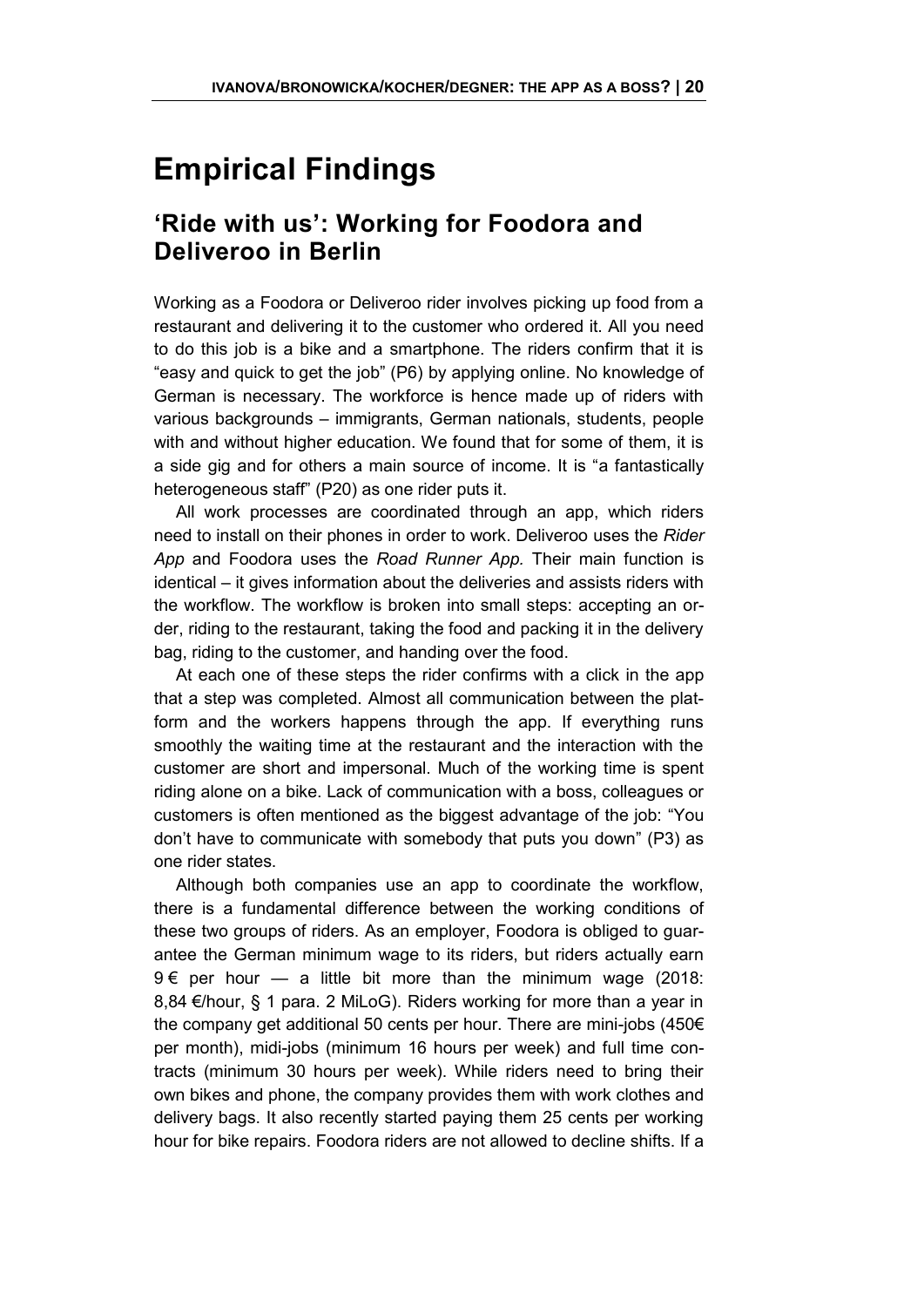rider does not show up to a shift, the absence is marked as a 'strike'. After three strikes a worker could be dismissed.

In contrast, the majority of Deliveroo riders in Berlin are self-employed contractors. The company used to offer part-time contracts in the past, but has gradually phased them out in favor of self-employment contractors. Riders are paid  $5 \notin$  per delivery. They also pay a deposit for using the working equipment and in addition, a small monthly fee for the use of the Rider App. Self-employed riders can reject orders at the beginning of the delivery process and in the restaurants.

Deliveroo riders are free to stop working for an unlimited period of time without any notice or consequences. They can also cancel shifts that they have booked, log-in late and log-off before the shifts have finished. According to what the riders say, the monthly income may vary greatly between Deliveroo riders – those who are able to identify and book the right shifts can make as much as  $20 \in \text{per hour}$ . In extreme cases, however, there can be not a single order during a whole shift and the worker does not earn any money at all.

#### <span id="page-20-0"></span>**'Be your own boss': The role of autonomy in app-based management**

'Super-flexible job', 'independence', 'working to your own availability', and finally, 'being your own boss' are all carefully chosen codes to attract a specific type of a potential worker – a rider who consciously values his or her autonomy. The promise of autonomy is a crucial element of both management models. In the interviews, most riders from both companies stated that in principle, they have considerable autonomy in deciding when and where to work on any given day. They are also free to decide how to complete an order – meaning which route to take and how fast to ride. In this section, we will examine what exactly are the spheres of autonomy granted to Foodora and Deliveroo riders.

First of all, the riders can choose the shifts that fit them best. Deliveroo shift-booking system is integrated in the Rider App. Foodora has a separate shift-booking app called Rooster. A single shift lasts one hour and riders can pick up several shifts in a row. Riders from both companies log into a shift-booking app and see all the shifts still available. Riders can log-in at any moment to check if there are any shifts available for the next week – for example a shift on Monday afternoon or on Friday night. In principle, they are free to distribute their working hours according to their time preferences.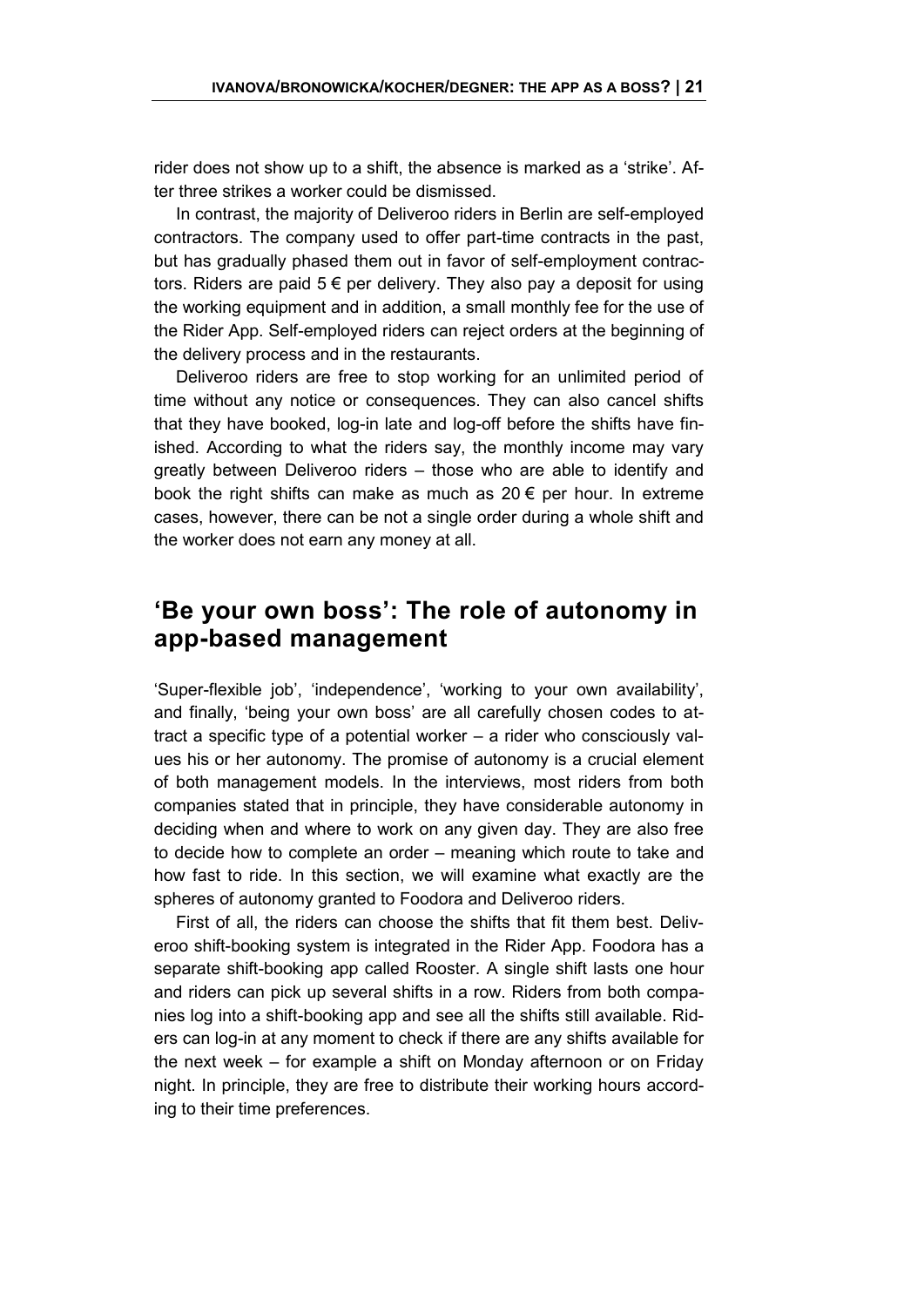This option corresponds to the way many riders understand autonomy – as the ability to manage time in a flexible way. The reluctance to work regular shifts can stem from a personal preference or the need to combine work with studying or other professional activities. In this sphere of autonomy, Deliveroo riders are even more flexible, because they can cancel shifts 24 hours in advance or take longer times without working at all.

Second of all, the riders can choose where they work during any given shift. When logging into the app, they see shifts available in a specific zone, which correspond roughly to Berlin city districts. Riders value this type of autonomy for two reasons. One of them is the convenience of choosing a neighborhood, which is closer to home or more familiar. The other reason is that with a little knowledge of which zones are busier, a rider can try to optimize his or her income.

In the case of self-employed Deliveroo riders, the freedom to choose the time and place of work prompts a behavior of guessing which zones and which times of the week are most likely to yield the most orders, and thus increase the average earnings per shift. On a busy Friday night in the lively Friedrichshain a rider can make as much as 20  $\epsilon$  per hour. whereas on a Monday morning in residential Moabit – maybe  $8 \notin$  per hour or less, sometimes even nothing. Another way to make additional income is to work on the weekends – both companies give a bonus for opting to take weekend shifts.

Finally, the riders in both companies are given significant autonomy as to how the delivery is completed – they can choose which route to take and how fast to ride. Once a rider accepts the order, the app suggests a recommended path to the restaurant, but the rider can choose an alternative path without any consequences. Crucially, the riders explained that the final destination of the customer is revealed only when the order is picked up at the restaurant – it is only at this point that the rider can assess how long the whole delivery process will take.

Surprisingly, the company does not specify to the riders how fast the order should get to the customer. They are expected to complete a delivery within a "reasonable timeframe", as stated in the contracts of both the self-employed and part-time employed riders. There was no indication of a recommended speed or a strict speed standard. In principle, the riders seem to be free to ride the bike as slow or as fast as they want, taking into consideration their physical ability, traffic on the path and their own safety.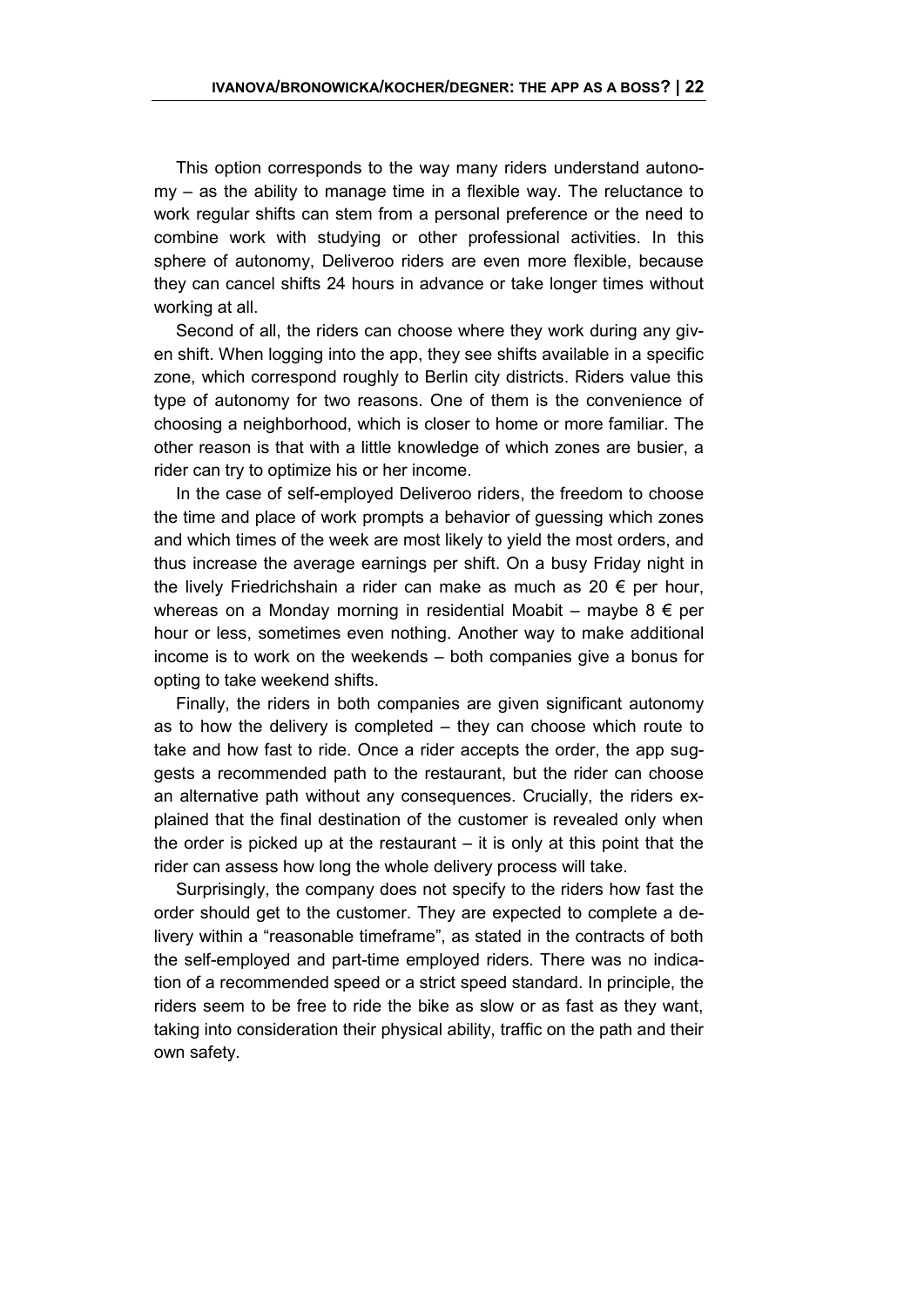#### <span id="page-22-0"></span>**Means of controlling autonomy in app-based management**

Since the riders are given significant autonomy, the platform has to deal with certain levels of unpredictability in organizing the workforce: How to ensure that orders are delivered fast enough when there are no speed standards? How to ensure efficient staffing if self-employed workers can give away shifts at the last moment? How to make sure that there would be enough riders working at the busiest times when workers can selfschedule? How to safeguard attendance of remote workers? In other words, how do these platforms attempt to increase their control over the 'when, where and how' dimensions of workers' autonomy? We found that the platforms deal with the challenges posed by riders' autonomy by using the app as a replacement for managerial control of a human supervisor. In the following sections, we will demonstrate four features of the app, which correspond to four different ways of controlling autonomy in this type of management regime.

First, the app tracks the rider's activity through their clicks and GPS location, which enables automated notifications. This data is then used for calculating their earnings – the basis of a system of monetary incentives. The same data is also used to compile personal 'statistics', which give some riders a priority in choosing the best shifts but penalize others. While workers feed an enormous amount of data to a system designed to control their behavior, they are also deprived of information that would be key for rational decision-making. It is through control over the design of the app, particularly this information asymmetry, that platforms impoverish the decision-making process of the riders and ultimately retain control over their autonomy.

#### <span id="page-22-1"></span>**'Go to the closest log-in point': Control through automated notifications**

The workflow of Foodora and Deliveroo riders is broken into small preprogrammed steps which allow the platforms to collect copious amounts of data. For example, Deliveroo riders need to swipe 'Accept' to accept an order, 'Arrived' when they are in the restaurant, 'Collected' once they have the food, 'Arrived' again when they get to the customer's address and 'Delivered' when they hand them the food. The data provided by the riders themselves is combined with constant GPS tracking which allows platforms to track their riders' movement in the city and the time between each of the steps.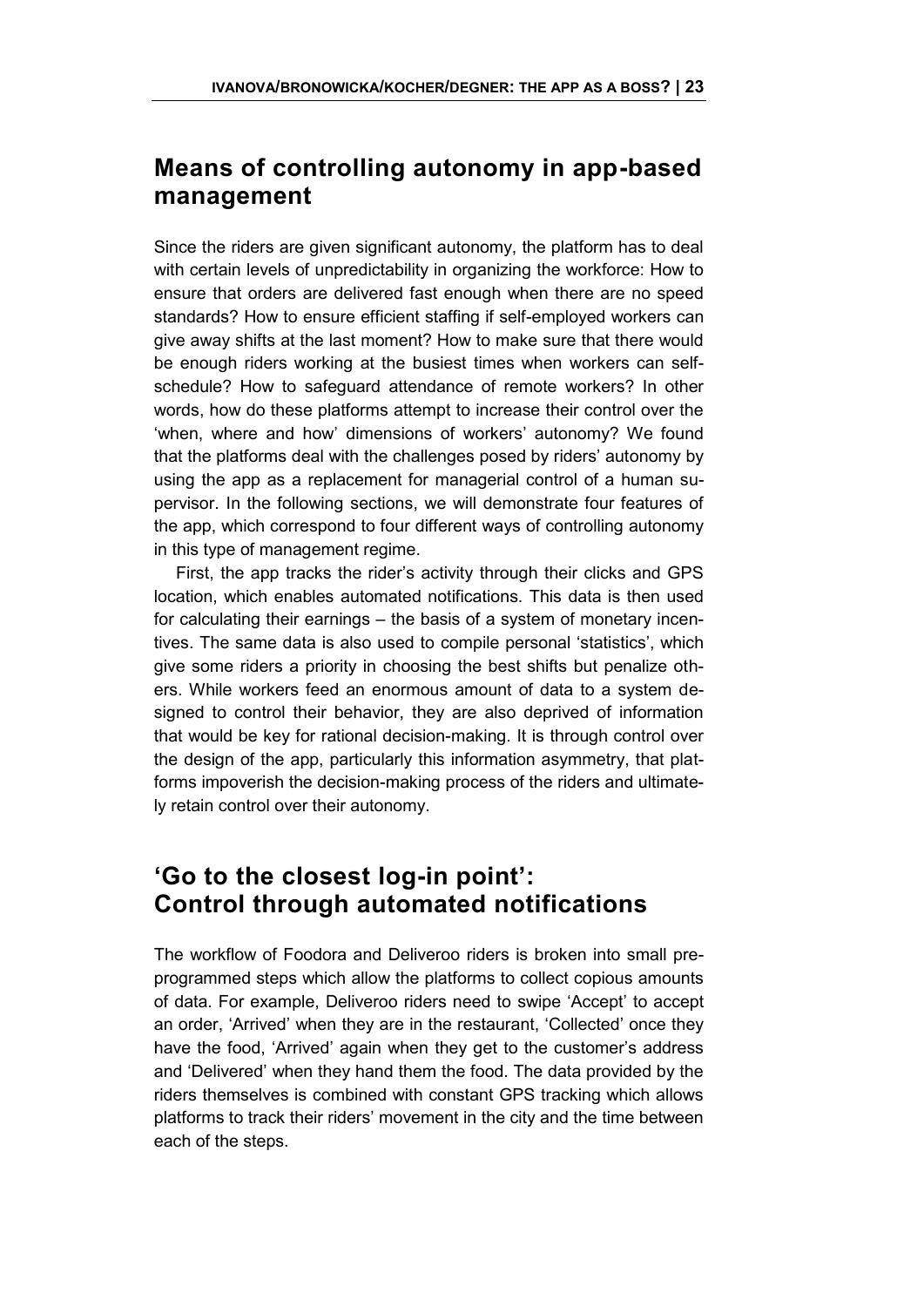The automatic data-collection system allows the platforms to monitor the performance of the riders in real time. If there is any irregularity in what the app considers "normal" workflow, a rider receives an automated notification in the app. For example, the Deliveroo rider receives a notification if she or he accepts an order, but is actually not moving. Moreover, the app sends reminders to riders before their shift starts, and push notification to log-in again if a rider has logged out before the shift has finished.

The content is rather simple and commanding: "go to the closest login point", "contact the dispatcher", "end your order", "log in again", etc. In contrast to other gig-work apps like Uber, the food-delivery platforms studied here do not employ positive persuasion techniques. Uber drivers, for example, can receive the following message when they attempt to log out, "Are you sure you want to go offline? Demand is high in your area. Make more money, don't stop now!" (Rosenblat & Stark, 2016, p. 3768). In contrast, Deliveroo notifications do not try to appeal to riders' logic and emotions – they do not point to the positive or negative consequences of following the pre-programmed path of action.

Foodora also uses automated notifications – for example, if it takes more than the average amount of time for a rider to deliver the food to the customer, the app displays a message "Please, end your order or contact the dispatcher". Similar notifications appear if the rider is too slow in accepting an order or waits too long at the restaurant. The platform also sends messages asking the rider to proceed to the zone center after completing a delivery in order to quickly receive a new order.

In both cases the automated notifications replace the function of supervisors giving orders and guiding workers' behavior. There is a fundamental difference in the legal meaning of these notifications stemming from the contrasting employment models used by the two platforms. In the case of Foodora, the messaging system rather represents directions from an employer than mere nudging. Not complying with the app's commands might have legal consequences. Since Deliveroo is not an employer, the messages sent by the platform are simply nudges to inform and influence riders' behavior.

In fact, in both cases the riders perceive the automated notifications as less controlling than a human supervisor. They are consistent with the idea of working without a boss. As riders put it: "You don't have anyone telling you what you are to do. Of course, somehow the app [does it], but I don't have the feeling that the app gives me orders or controls me or somehow restricts me" (P5). It is told that it is easier to distance yourself from the app than from a supervisor in "office jobs where the boss is looking over your shoulders" (P6). It appears that to at least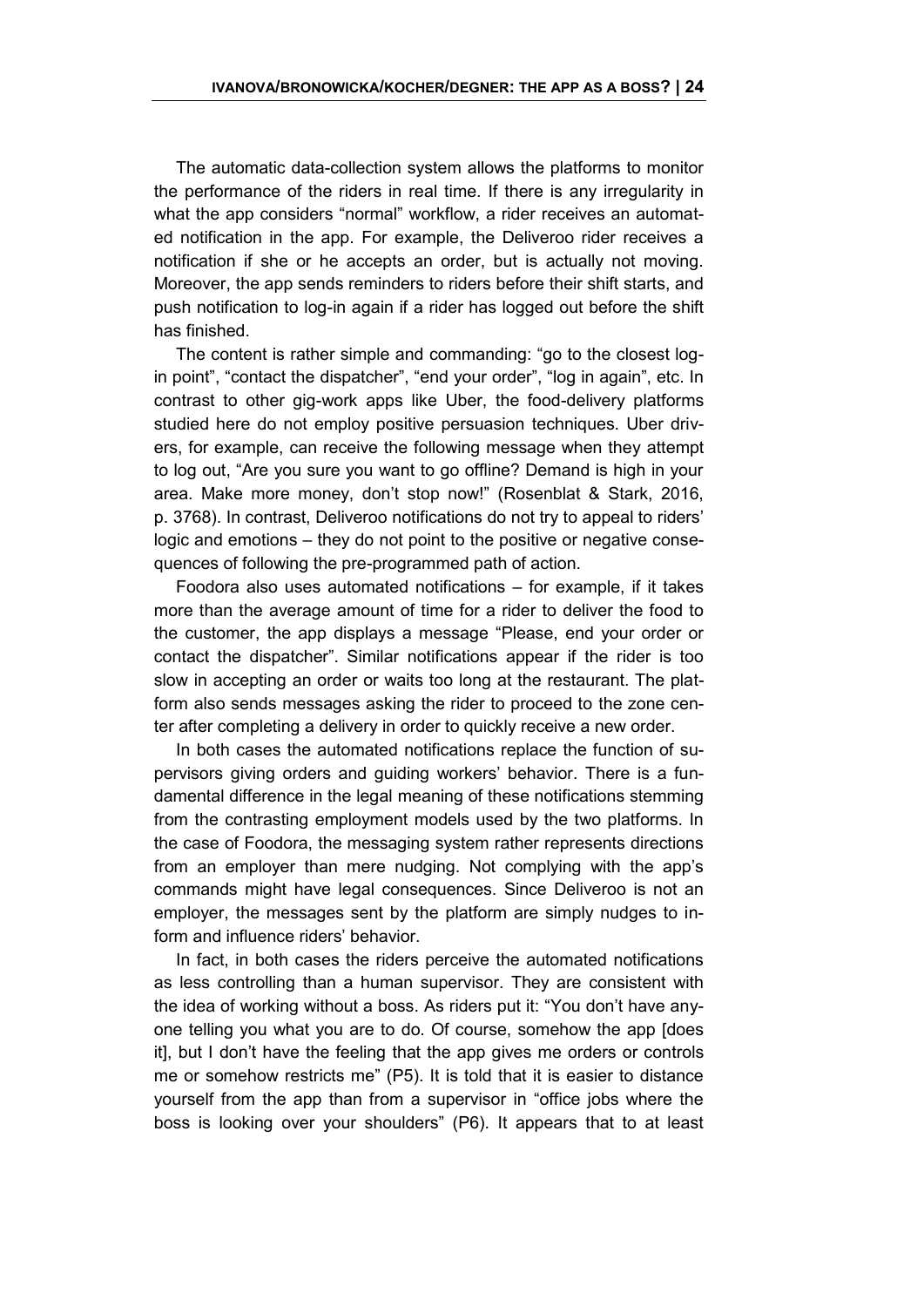some riders, the fact that riders "do everything through the app" can indeed provide a sense of anonymity and freedom (P7).

We did find, however, that a 'human in the loop' of this automated system plays a significant role. Companies employ 'dispatchers', also referred to as 'Riders Support', whose role is to monitor riders and orders in real-time and help solve 'issues'. According to a Foodora dispatcher: "Any delay, any waiting issue at the restaurant, at the customer, at accepting … there is a schedule and when this schedule is not respected you get 'an issue'" (P12). When automated messages are not enough to solve the issue, the dispatcher contacts the rider by phone or text message. Dispatchers are there to help riders when needed but also to supervise their working behavior – as one of the dispatchers puts it, they have a "tight control over riders" (P12). As a despatcher revealed, his exact role in the system of managerial control is however not completely disclosed to him. For example, dispatchers are not informed how their reporting about riders is used by the platform or what the consequences of their actions are. Further investigation into this topic, including interviews with higher levels of management, would be required to fully assess the importance of remote human supervisors in this managerial regime.

#### <span id="page-24-0"></span>**'Earn good money': Control through monetary incentives**

"Boost your income" and "earn great money" are part of the marketing recruiting slogans of the companies. In both cases, the data collected through the app automatically records how many shifts and orders riders completed and calculates their earnings. Although the way the riders are remunerated depends on the legal employment model used by the two platforms, both collect detailed statistics in order to incentivize attendance and speed of the riders.

In contrast to Foodora riders who are paid per hour, self-employed Deliveroo riders are paid per delivery ('drop'). In this way, the company does not pay for the waiting time in-between orders and at restaurants but only for a completed gig. Payment per order does not only save money, it also exerts control over speed, routes, and shift choices. It is very much in riders' interests to complete their deliveries as fast as possible in order to make the most out of their shift: "There are moments when I feel tired or lazy but it's busy so I am pushing because I'm getting more money. And if they pay you per hour, I'd probably be pushing less"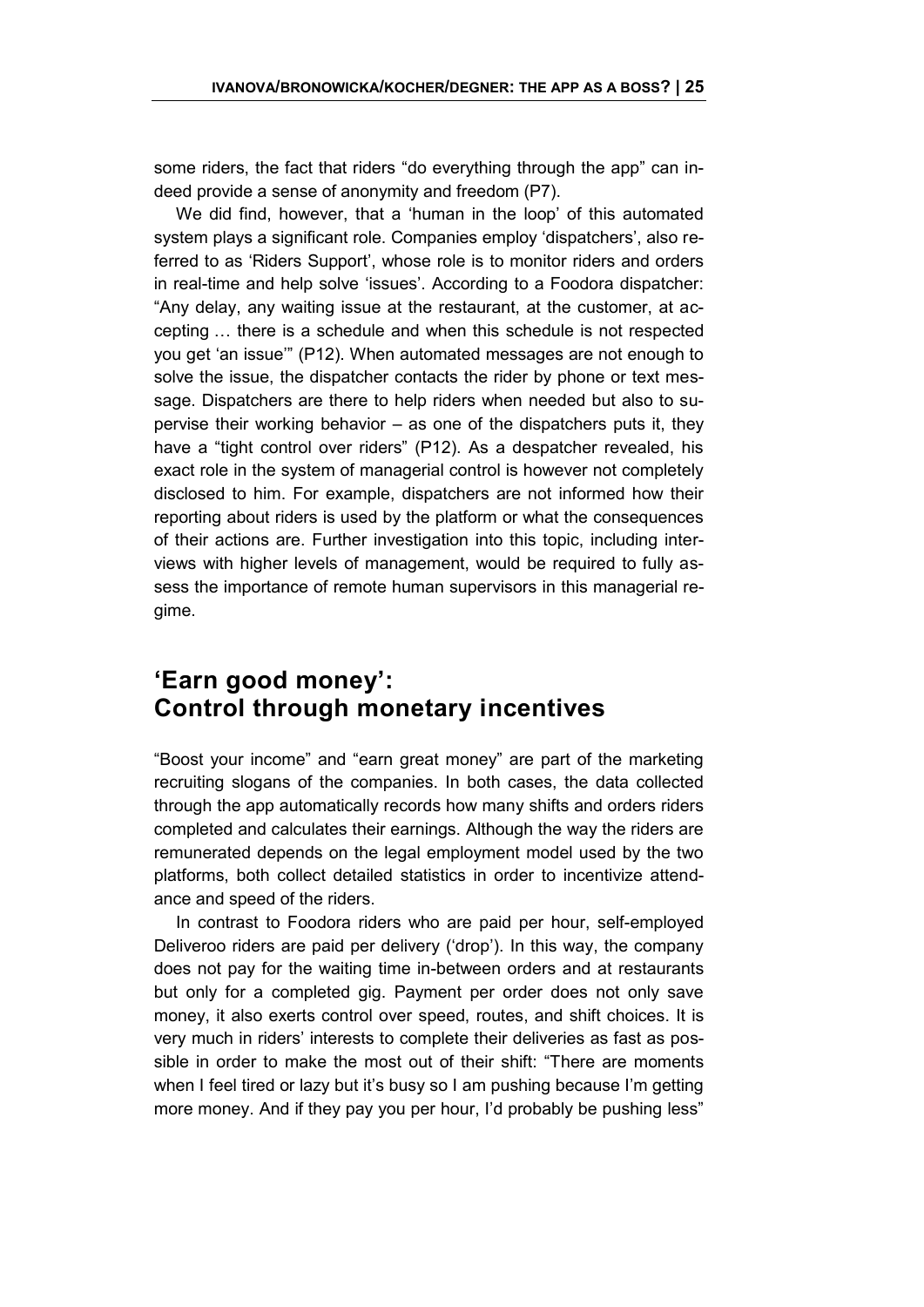(P10). In this sense, the payment per order system aligns to some extent the workers' and companies' interests.

The payment scheme at Deliveroo means they the platform has not to care about incentivizing speed – ensuring riders will ride fast, pack the food quickly, and bring the food promptly upstairs to the client. Similarly, they would try to find the shortest and quickest route. But payment per order also influences riders' choices of when and where to work. There are zones and times of the day/week, where there are more orders than others. When asked if she feels free as a free-lancer to decide when to work, a rider answered: "I mean, if I want to work, if I only want to work without earning money, then I can choose. But if I want to earn money then I have to work weekends, in the evenings, and so on" (P2).

At Foodora riders are guaranteed an hourly salary, and, legally, the company would be able to use direct commands to assign shifts. This legal power, however, is not used by the platforms. Instead, a bonus system is in place that combines two necessities – to control weekend attendance and to control speed. To qualify for a monthly bonus, a rider needs to complete six weekend shifts in a month and reach an average of at least 2.2 deliveries per hour. Although such a target average is not established at Deliveroo, they are also awarded bonuses for picking up extra weekend shifts and completing more orders during busy times. If you pick up at least one shift on three consecutive weekends and deliver at least 50 orders you receive a 50 € bonus. If during weekend shifts you deliver at least 100 orders, the bonus is 100  $\epsilon$ .

As we can see, both companies use monetary rewards to incentivize good attendance and speed, thus securing that enough riders will be present during busy shifts. Indeed, speed lies at the heart of what fooddelivery is all about. Work pace is a locus of control since industrialization (Edwards, 1979) and as our analysis demonstrates, it remains a core concern of management. Platforms cannot directly dictate the pace and rhythm of work but they target workers' motivations in order to regulate the intensity of their labor. A possibility for quantitative labor intensification is introduced by platforms' ability to digitally monitor workers' behavior (Green, 2004) and by the monopoly they have over workers' data.

This type of control over behavior through monetary incentives is strengthened by revealing the statistics to the riders. For example, the Foodora riders receive a monthly newsletter which says: "The analytics of your last month's work are just in […] Thanks for the hard work, keep pushing and see you in the Top 25 % next week?". What follows is a detailed report broken down into the following metrics: no shows, average weekly hours, number of weekend shifts, experience, late log-ins and orders/hours deviation. It also gives a nudge by stating: "Improve your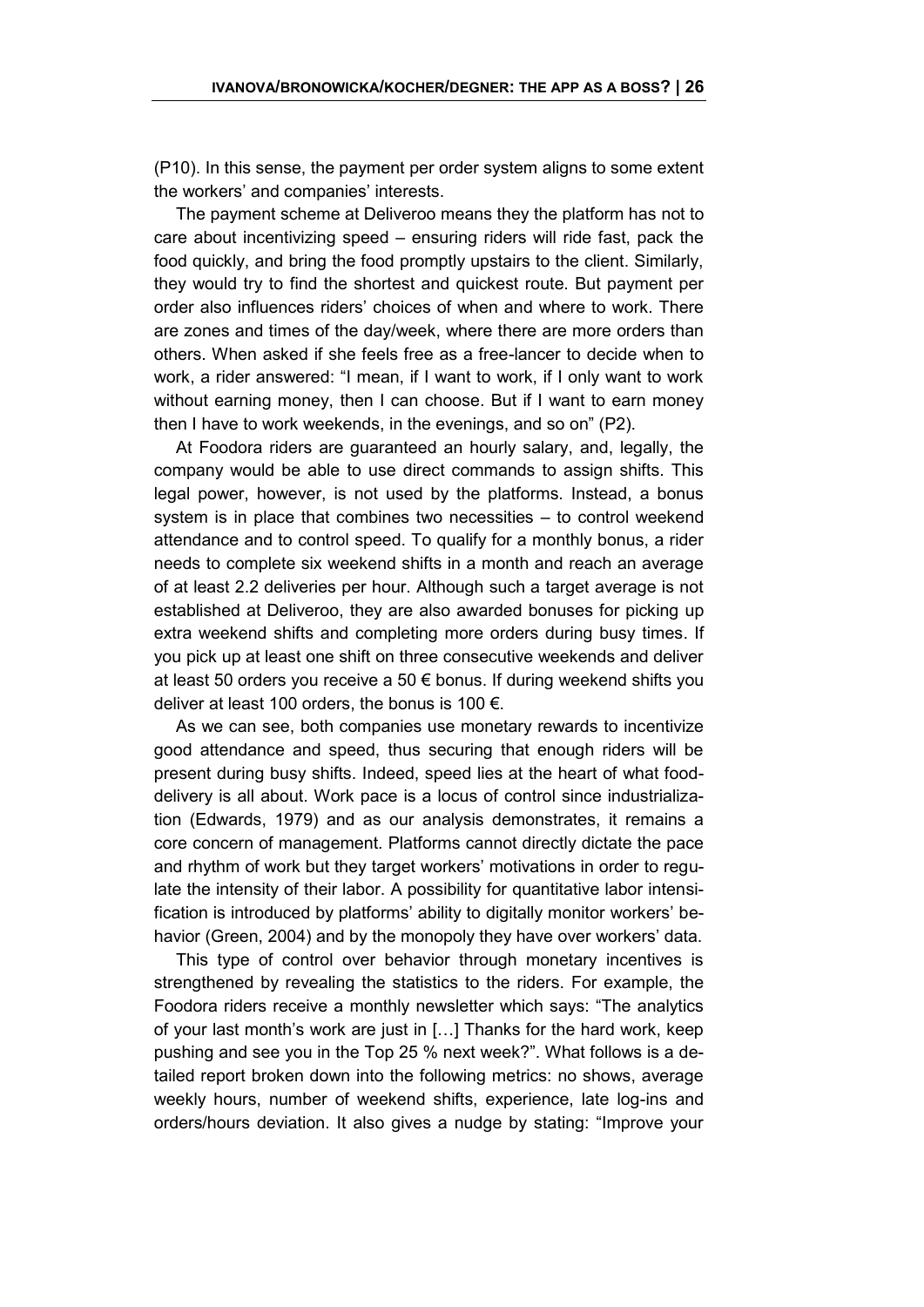UTR by focusing on these metrics" naming speed, time at customer, and reaction time. While the way the statistics are measures is explained in detail, it is unclear what UTR is and how exactly this evaluation impacts the employees. $3$ 

In addition to providing the riders with monetary incentives, statistics perform an additional function. They provide quantifiable metrics for selfmeasuring one's own work performance. It is unclear what the motivational impact of these statistics is, but we did find that self-measuring is a source of satisfaction for at least some of the riders. The ones who selfidentify as passionate bikers even use an additional application called Strava, used by runners' and cyclists', to track and analyze their performance, to share it with other cyclists, to "compete with a global community"<sup>4</sup> and to explore new paths. As a rider explains, "you can see even more what you have accomplished" (P7). Not surprisingly, Deliveroo promoted this application in a Newsletter and there is even a separate group for Deliveroo riders within the Strava App.

The self-tracking culture promoted by these platforms and embraced by some riders indicates that the workplace discipline partly relies on riders' adoption of an imperative to perform and compete. Through calculation and comparison the 'quantified self' seeks a feeling of accomplishment and improvement (Moore & Robinson, 2016). We did not, however, find evidence that this self-quantification holds workers back from 'building direct connections among each other, recognizing deep conditions, and relying on the community' (Moore & Robinson, 2016, p. 9).

In our interviews we found that one and the same rider might selfquantify their work performance, while also engaging in collective action and oppositional practices. The need for appreciation and a feeling of accomplishment at work is not at conflict with the possibility of resistance. As Belanger and Thuderoz (2010) emphasize, contrary to arguments found in both management and academic discourse, commitment to one's work and opposition to workplace regimes can go hand in hand.

 $\overline{a}$ 

<sup>3</sup> "KPIs are calculated on the last 28 days. Your Ranking: How you rank in comparison to the other partner couriers in your city. Top/Bottom x %: How do you compare to other partner couriers? If you are in the top 20%, 80% of the riders in your city perform worse than you. No-shows: Missing a shift in breach to your contractual obligations. Orders per hour deviation: The orders you delivered per hour compared to other partner couriers […] Experience: How long we've been dating. In weeks. We only count weeks in which you were active with at least 1 shift. Accepted absences included. No ghosting." (Foodora Newsletter, April 2018)

<sup>4</sup> [www.strava.com/](http://www.strava.com/) features (Last accessed on 11 September 2018).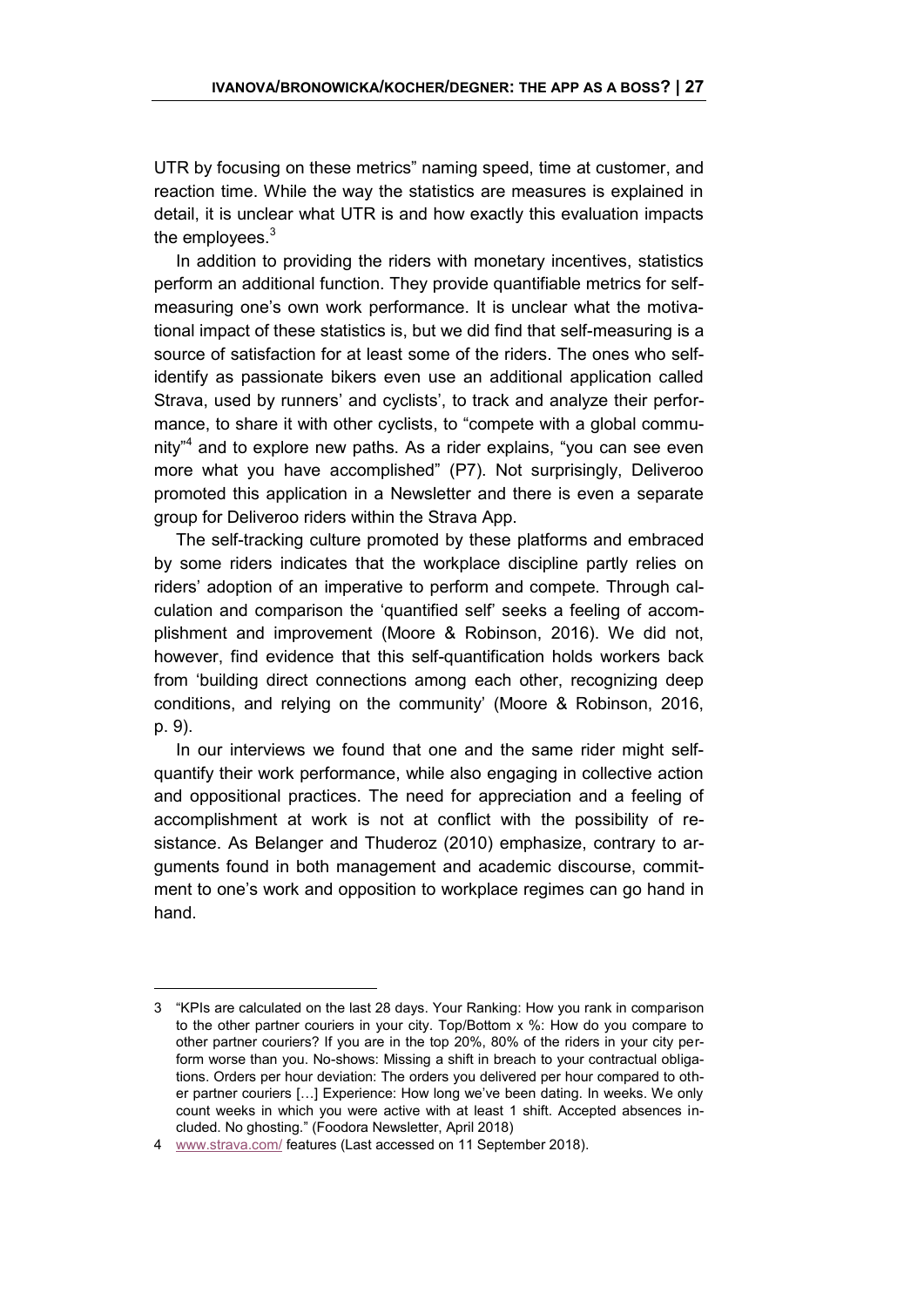#### <span id="page-27-0"></span>**'Super flexible job': Control through internal competition for shifts**

We have already demonstrated that collecting data about riders is used for automated notifications and automated calculation of monetary incentives, which have an indirect effect on their behavior. However, we have also discovered that the automated data processing is used to establish disciplinary measures for unsatisfactory performance or poor attendance. The disciplinary function operates through the shift-booking system used by the riders, which is partly based on this data collected about rider performance and behavior.

In theory, the riders can log-in to their app, see what shifts are available and pick the ones that best fit their schedule. In practice, the shifts that are available to pick from depend on the group they were assigned to, which is based on their individual statistics. In both companies the riders are automatically sorted into three categories called 'badges'.

The 'rules' of the shift-booking system presented here are based on information given to us by the riders. The best performers at Foodora can see on Monday the shift schedule for the next week and pick up the shifts they want. Second badge riders are allowed to choose shifts on Tuesday, and third badge riders not until Wednesday. In the case of Deliveroo, all ranks of riders book their shifts on Monday; however the best performers can book shifts at 11am, second rank riders at 1pm and third rank riders at 5pm. Hence, riders in the lowest group might not have the chance to work when and where they prefer as their preferred shifts could be already fully-booked.

We have already established that the ability to choose when to work is an essential sphere of autonomy for attracting and retaining the right workforce. Also, the choice of the right shift has a direct impact on the rider's earnings. Logically, removing this ability would constitute the most painful punishment that can be introduced in this type of management regime. To put it simply, the worst performers have hardly any choice of working time at all.

Based on an email that the company sent to him, a rider told us that Foodora uses a mix of six metrics to sort riders into groups: weekend shifts after 8pm (30%), average weekly hours (25%), no-shows (25%), percent late log-ins (5%), orders hour deviation (10%), experience working with the company (5%). According to the Rider App, Deliveroo's automated sorting system is based on only two statistics: no-shows and late log-ins (defined as cancelling your shift within less than 24 hours, and logging-in for work more than 15 minutes late, respectively). It appears that Foodora uses the shift-booking system to control mainly at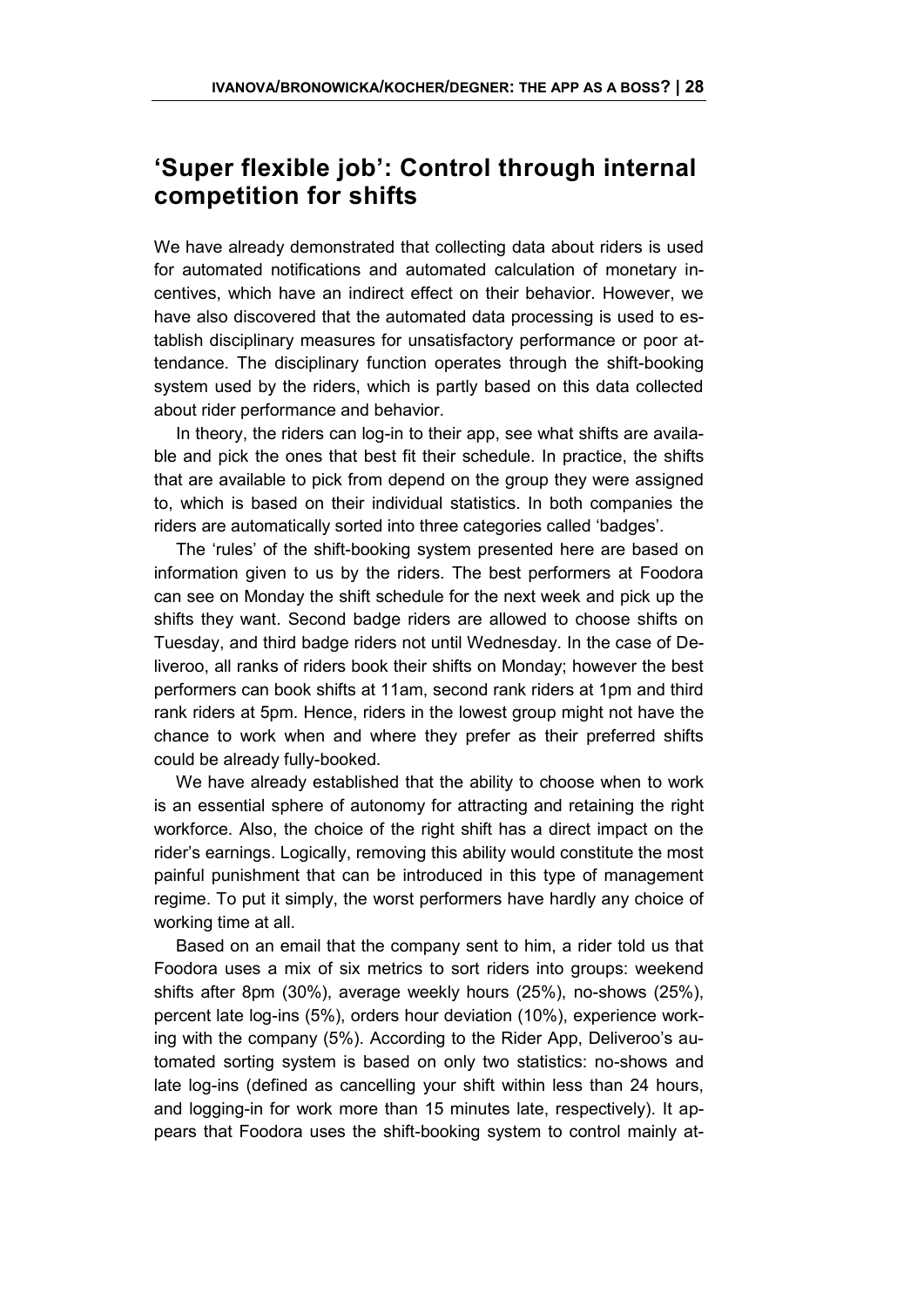tendance misbehavior, working times and speed; while Deliveroo focuses only on attendance misbehavior.

The riders perceive this as punitive measures which limit the autonomy to self-schedule according to one's preferences: "There is this thing about the statistics, if they go down you lose the chances to get every week like the schedule times for next week and we don't have so much chances to get the hours that we want" (R15). As another rider describes it: "In the third group, it is the last one, you have no chance to get [shifts]. So it is really hard and that is the problem, because you are struggling. When you are in the third group it is not easy and you don't have so much work" (R15). In addition to being punished by not having access to good shifts or flexibility to plan, those in the last category are given the impression of possibly not having the chance to get enough work. Essentially, these riders lose the sphere of autonomy that was fundamental to their sense of control over their time, income and satisfaction.

For Foodora riders, who are employees, this system is particularly problematic and risky. If you are supposedly in the third badge and there are no shifts left, shift may even be assigned. As one rider experienced it: "You cannot tell the company any more, I cannot work those days. If you do not have the minimum hours, then they just give you something. I remember a colleague said '*Yeah, I cannot do this anymore, I have to quit because they always assign me those shifts that I cannot work then. So anyways I get the "no shows" and after three "no shows" they will kick me out'* (P18)." This type of sorting has the potential to unleash a vicious cycle, where riders in the third group have a difficult time climbing back up the badge system, and become likely to quit on their own accord.

Deliveroo seems to have intensified the internal competition for shifts by overstaffing. As a Deliveroo representative told us, around the end of 2016 the company increased massively the budget of the recruiting team: "We spent insane, insane amount of money just for rider marketing and to recruit new people" with the "very foreseeable result that at some point we will have so many riders that nobody would earn anything anymore" (P19). According to him, this overstaffing strategy resulted in increased security for the company that all shifts would be sufficiently filled, but it also meant that more riders were competing for shifts.

We conclude that both platforms integrated a powerful automated reward/punish mechanism into the app-based management regime. The riders struggle to understand how exactly the sorting system works, what metrics are used and how to improve one's standing. As a rider complains, the system "is not really transparent. We don't really know how it works. We just have a board with our statistics and sometimes you go to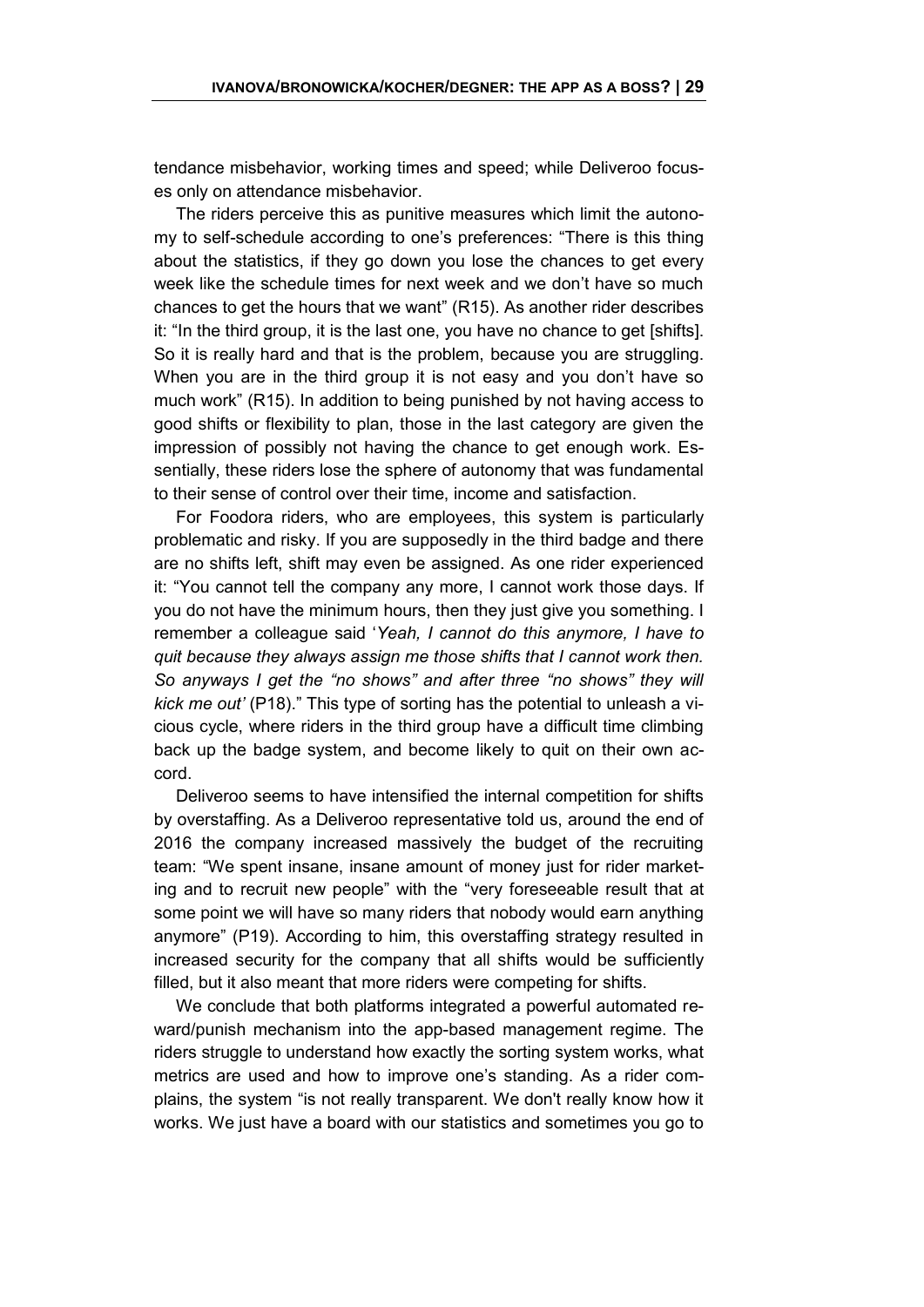the shifts and it's going down and sometimes you don't go and it's going up" (P16). The shift-booking system, like most automated decisionmaking, seems to be quite opaque to the riders and an important measure to control their autonomy.

#### <span id="page-29-0"></span>**'The App will give you all the information': Control through information asymmetry**

At first glance, notwithstanding the before-mentioned measures, the riders appear to have significant autonomy. Do I need a flexible job to fit my unpredictable university schedule? No problem, each week I choose shifts that work best for me. Do I need extra money this month? I'll just pick up a couple of additional evening shifts in a busy neighborhood, ride a little faster to complete more orders and collect extra bonuses and tips. Do I hate being controlled by a boss? No worries, the app will give me all the information I need.

What many features of the software related to workforce management have in common is that they are based on information asymmetry. These decisions, coded into the backbone of the app, give the company means of directly controlling the scope of decisions which can be made by riders. The most glaring example of this asymmetry is the fact that Deliveroo riders do not know the address of the customer when they are deciding whether to accept or reject an order.

This decision can however only be based on their judgment of the restaurant being too far away or typically having long wait times. The key piece of information — how far away the customer lives from the restaurant — is withheld from the riders throughout their decision-making process. Thus, a rider cannot really estimate how fast or long the complete delivery will be and whether a particular order is profitable or not. If the final destination of the customer was known, "It would probably change a bit the decision of making when I accept or reject an order. It would play a role... if you see the address of the customer it is going to be easy I think if they live out of the zone and takes more time. You think 'Oh, this one is going to be long. Ok, I reject and I see the next one'" (P9). This information asymmetry effectively disables the ability of a rider to make rational decisions.

There are other examples of this asymmetry – the riders do not know what are the exact borders of the zones, how many riders are allowed to work in a particular shift, or how big the 'badges' are that they are sorted into by the shift booking system. In fact, by design the riders can never garner sufficient information to make decisions that are optimal to them.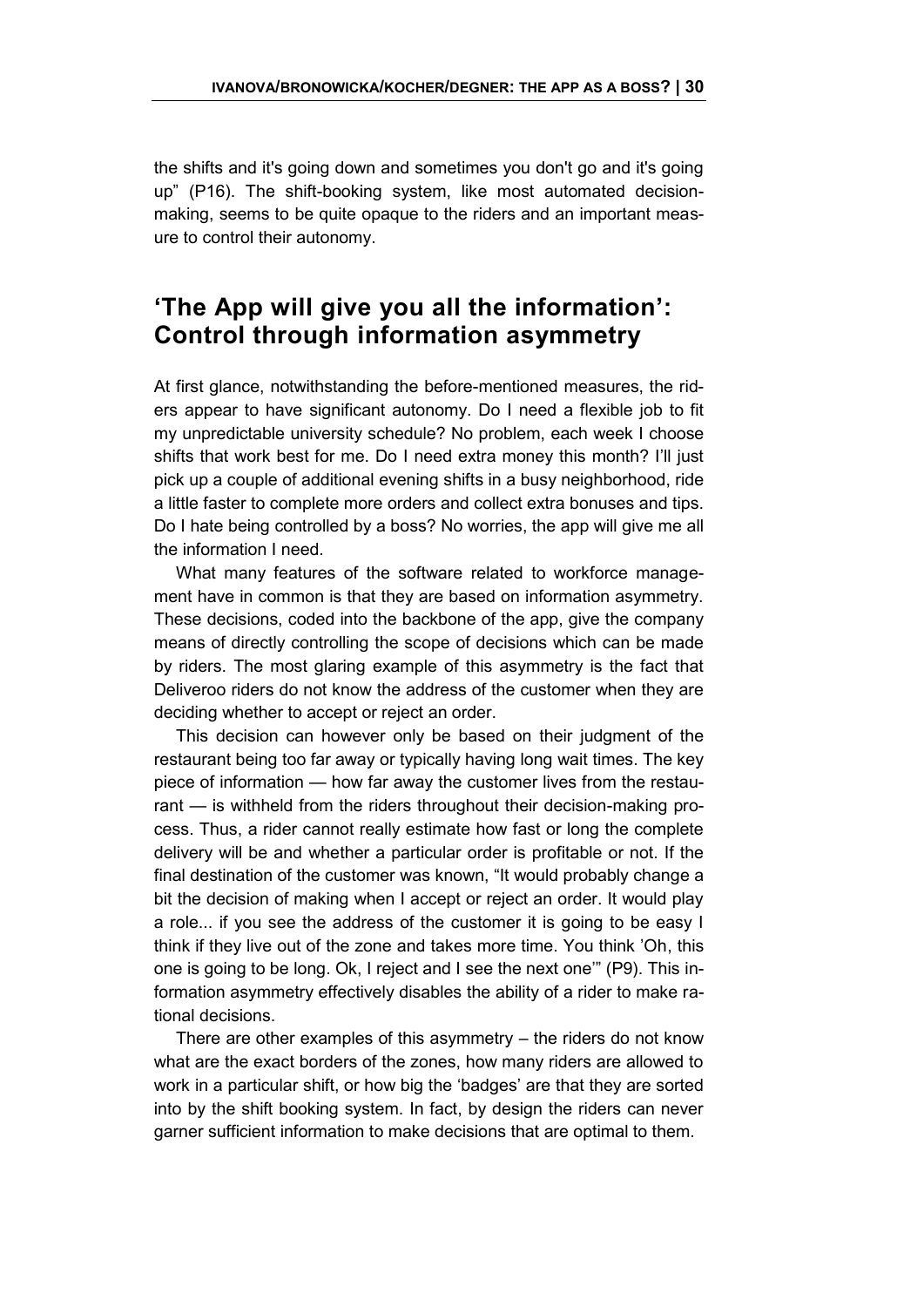In addition to withholding pieces of information important to the riders' daily workflow, the workers have also little insight into how the automated data collection and processing works. Through the newsletter Deliveroo has revealed to the riders that the orders are assigned by an algorithm, but do little to explain how it actually works. The information presented on the website is not very helpful: "You're online. You can see other riders on the road too. You're offered an order – but why? Meet Frank! Frank is our super smart algorithm that decides which rider to offer which order"<sup>5</sup>.

In case of Foodora, there is even less information available to the riders about the algorithm used for assignment of orders, even though this automated decision has an enormous influence on riders' labor. The intransparency also gives rise to questions about the fairness of the algorithms – whether they are calibrated to distribute shifts equally among all available riders, thus evening out their earnings. As is often the case with gig-workers, their choice operates in a pre-programmed environment, where gigs are algorithmically allocated according to a rule that remains unknown (Lee et al., 2015).

 $\overline{a}$ 

<sup>5</sup> <https://roocommunity.com/tech-round-up-how-and-why-am-i-offered-specific-orders/> (Last accessed on 26 November 2018)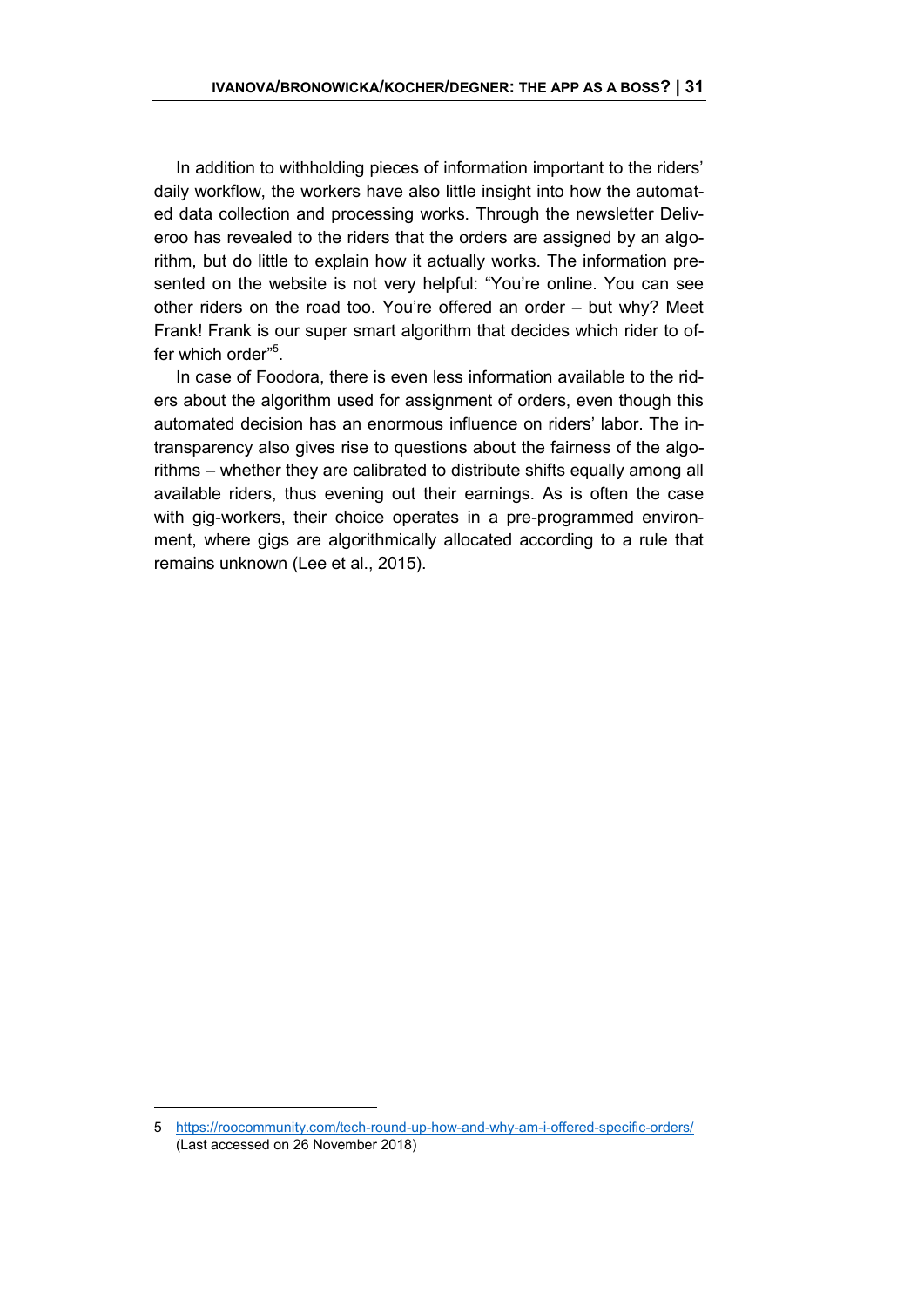# <span id="page-31-0"></span>**Discussion of Findings**

#### <span id="page-31-1"></span>**Why create spheres of autonomy? A comparison**

Our findings demonstrate that although Deliveroo and Foodora have different contractual relationships with their workers, the management models of both platforms provide similar spheres of autonomy. Riders have flexibility over time-scheduling, can decide in which zones they want to work, and are free to determine the route and speed of delivery. In addition to these spheres of autonomy, self-employed riders can enjoy a greater discretion over their job as they are allowed to reject orders, hire substitutes, cancel shifts, and not work for unlimited periods of time. Here we will concentrate on the question of why these spheres of autonomy are so central to the functioning of app-based management and what role the app has in their operation.

As shown above, autonomy in legal terms is defined indirectly in order to distinguish employees from self-employed contractors. In German law as well as in other legal orders, to be considered self-employed, or truly independent from employers, one needs to have control over when, where and how one works. In other words one must have control of the place, the time and the implementation of the assigned tasks. Deliveroo, which builds its workforce model on self-employed contractors, has to adhere to these legal standards. Conversely, Foodora is legally an employer and in principle, could exercise greater control over its riders. Despite this, it relies on an almost identical management model and also draws on and promotes the discourse of 'being your own boss'. What advantages do these companies hope to accrue by granting this type of autonomy to the riders? Why is it so crucial to the proper functioning of this particular app-based management? Why are exactly the same spheres of autonomy that are afforded to 'self-employed' Deliveroo riders also granted to contractual employees of Foodora?

The first explanation is that offering autonomy to riders helps to attract and retain staff. This would explain why Foodora uses the same discursive strategy towards its employees as any other platform employer, "speaking of promoting freedom, flexibility and independence" (Newlands, Lutz, & Fieseler, 2017, p. 25). As the company competes with Deliveroo, it needs to provide similar 'attractive' working conditions in order to get its share of potential riders. It appears that these spheres of autonomy are crucial to the riders themselves. They have specific functions – to give the ability to plan according to individual needs, give the ability to increase income by choosing the most profitable time and place to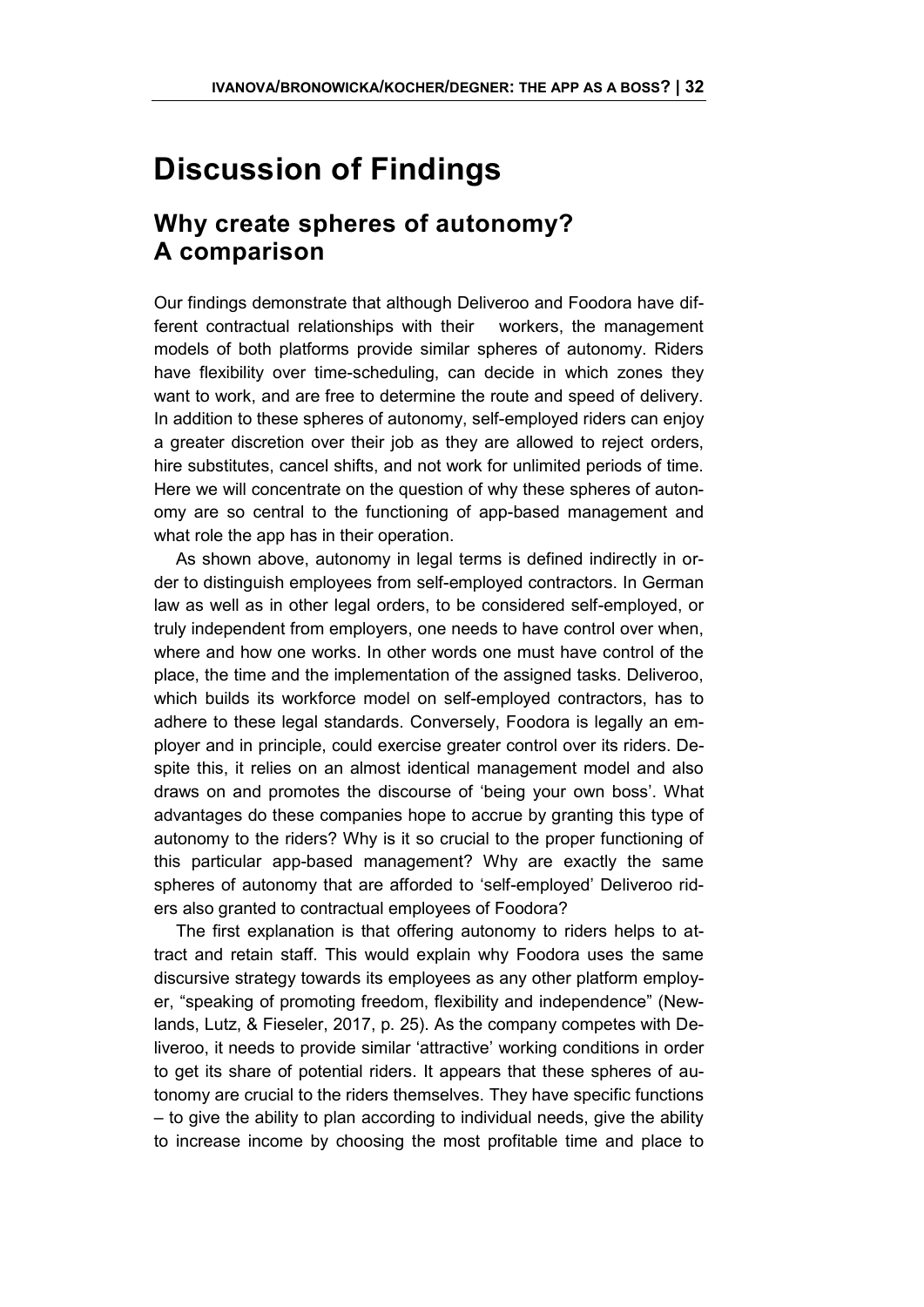work, and to provide a sense of satisfaction from choosing the best and fastest route.

Another explanation has to do with the proposition that giving discretion over routes and speed might actually lead to better performance levels as riders will align their goals with those of the organization. Autonomy can be used strategically in management to maintain an overall control (Edwards, 1979). It seems that the ability to choose the route and speed are important sources of agency to some riders – who turn each delivery into a 'challenge'. Finding the best route through the city and delivering the food promptly might give a sense of accomplishment and enthrallment, which immerses riders in the working process. Riding fast "macht Spaß" ("is fun", P7). As one rider describes it: "It is like when you play sport or football … You have this adrenaline, like a challenge. You have the goal and you make your best to achieve the goal. So in this one, the goal is to make as many orders as possible" (P9). Indeed, a simple task of riding from A to B is transformed into a game-like experience (Munn, 2017; Malin & Chandler, 2017).

Moreover, freedom to choose the route enables companies to exploit riders' urban knowledge related to short-cuts, traffic, road conditions and road maintenance. "Somehow you get to know the streets in time, which roads are good to drive, which are bad. Where is somehow cobblestones, where I can drive well, and where not" (P5). Autonomy permits platforms to draw on workers' knowledge and experience in order to improve the work process (Huws, 2014).

Regarding shift planning, a plausible explanation for granting autonomy has to do with the fact that companies do not know in advance how many riders they need for a shift. As a rider captain of Foodora pointed out: "this job inherently requires flexible people", because "you can't plan this job more than a week in advance basically" (P20). As the number of riders per shift changes according to weather forecast, holidays and many other criteria, it is in the platform's interest to have a flexible workforce. Management tries to develop a system where the dynamics of the market conditions are integrated into the shift planning. The demand for orders is supposed to regulate the supply of riders. This illustrates how in the age of 'market rationalism', organizations try to "internalize the new dictates of the market" (Kunda & Ailon-Souday, 2005, p. 202). Yet in doing so, they destabilize working conditions as they become dependent on a flexible workforce.

The study highlights the role of the app as a provider of autonomy in two senses. First, the spheres of autonomy related to the 'when, where and how' aspects of work are integrated in the design of the app. They are embodied in those features of the app that allows riders to pick up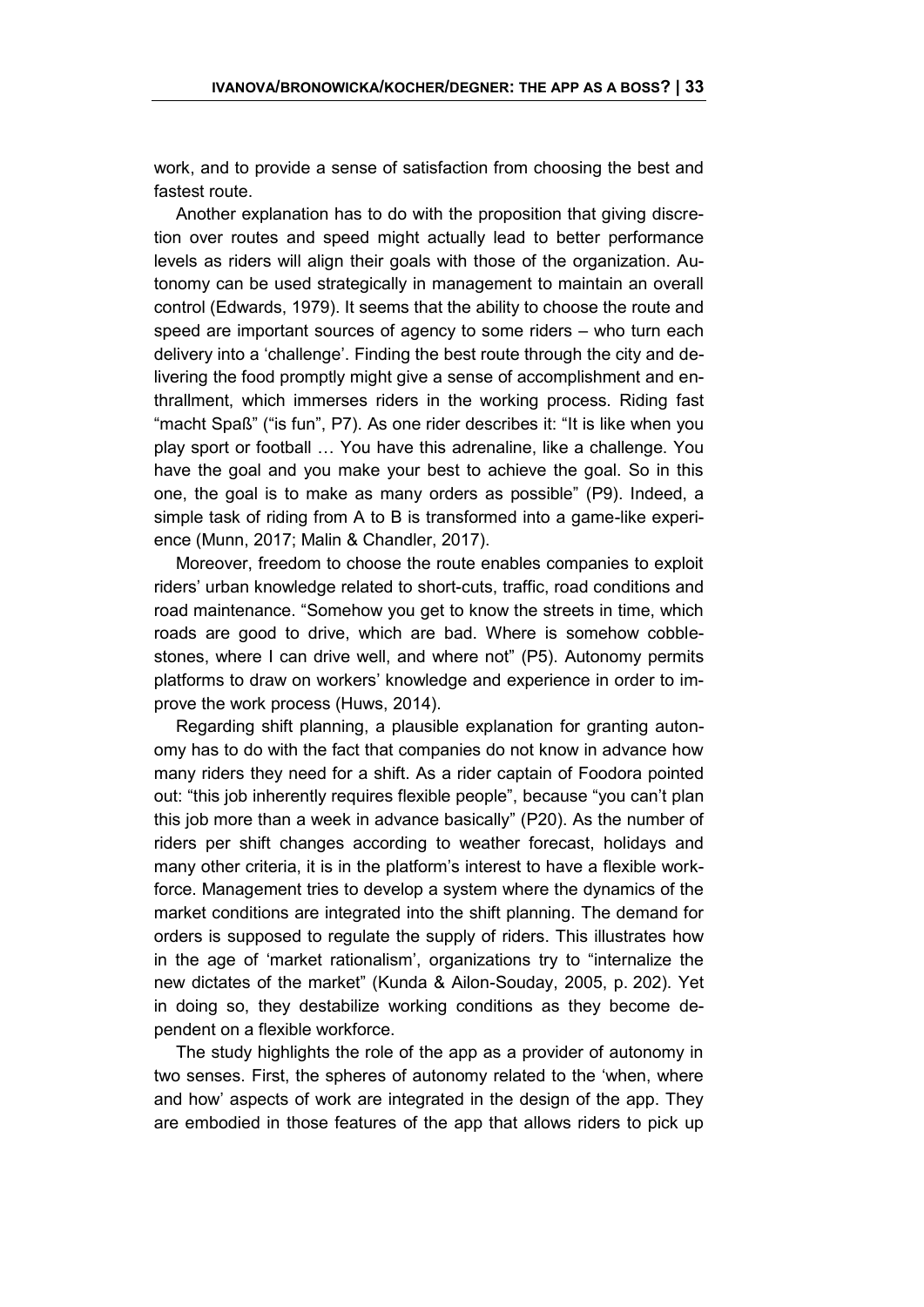shifts at the times that suit them, and to reject orders. The app also doesn't display any speed standards, leaving this to the riders' discretion.

In a second sense, digitally mediated labor means laboring without the physical presence of a 'boss'. The fact that certain organizational functions previously performed by managers are now executed by the app (Strube, 2016) means that workers interact with a system rather than human beings. This freedom of "not having someone behind your shoulder" (P4) and not having to "make jokes and make everything look pleasant" (P13) are themes that appeared on numerous occasions in the interviews.

Other scholars have observed the same experience of autonomy by gig-workers (Waters & Woodcock, 2017; Das Acevado, 2018) and remote workers (Sewell & Taskin, 2015). In relation to Uber drivers, Das Acevedo (2018) notes that "perhaps the salience of this limited vision of freedom means that it is uniquely disempowering to have a fellow person order us about" (p.15). Furthermore, in the case of Deliveroo and Foodora, not having to perform emotional labor in front of supervisors, colleagues and customers might enhance the feeling of independence at work.

App-based management could remove all immaterial labor involved in communicating and getting along with supervisors and bosses. Other studies suggest, however, that since gig workers interact with a 'system' rather than humans, they feel isolated, and deprived of opportunities for social exchange with colleagues and discussion with supervisors about managerial decisions (Wood, Graham, Lehdonvirta, & Hjorth, 2018; Mohlmann & Zalmanson, 2017). A future avenue of research would be to dig deeper into riders' interpretations and experiences of working with an app instead of human beings.

#### <span id="page-33-0"></span>**How is control achieved?**

As Shapiro (2017) points out, adhering to workers' autonomy "comes with its own set of costs" (p. 2). Smaller profits and higher customer dissatisfaction might be the results of flexible scheduling and granting the ability to reject orders. Platforms therefore employ what he calls 'strategies of arbitrage' in order to simultaneously provide autonomy, but also to exert control over workers' choices and behavior.

We found that platforms use information asymmetries, performancebased pay and bonuses, internal competition for shifts, and automated notification systems to influence the choices that are, in principle, dele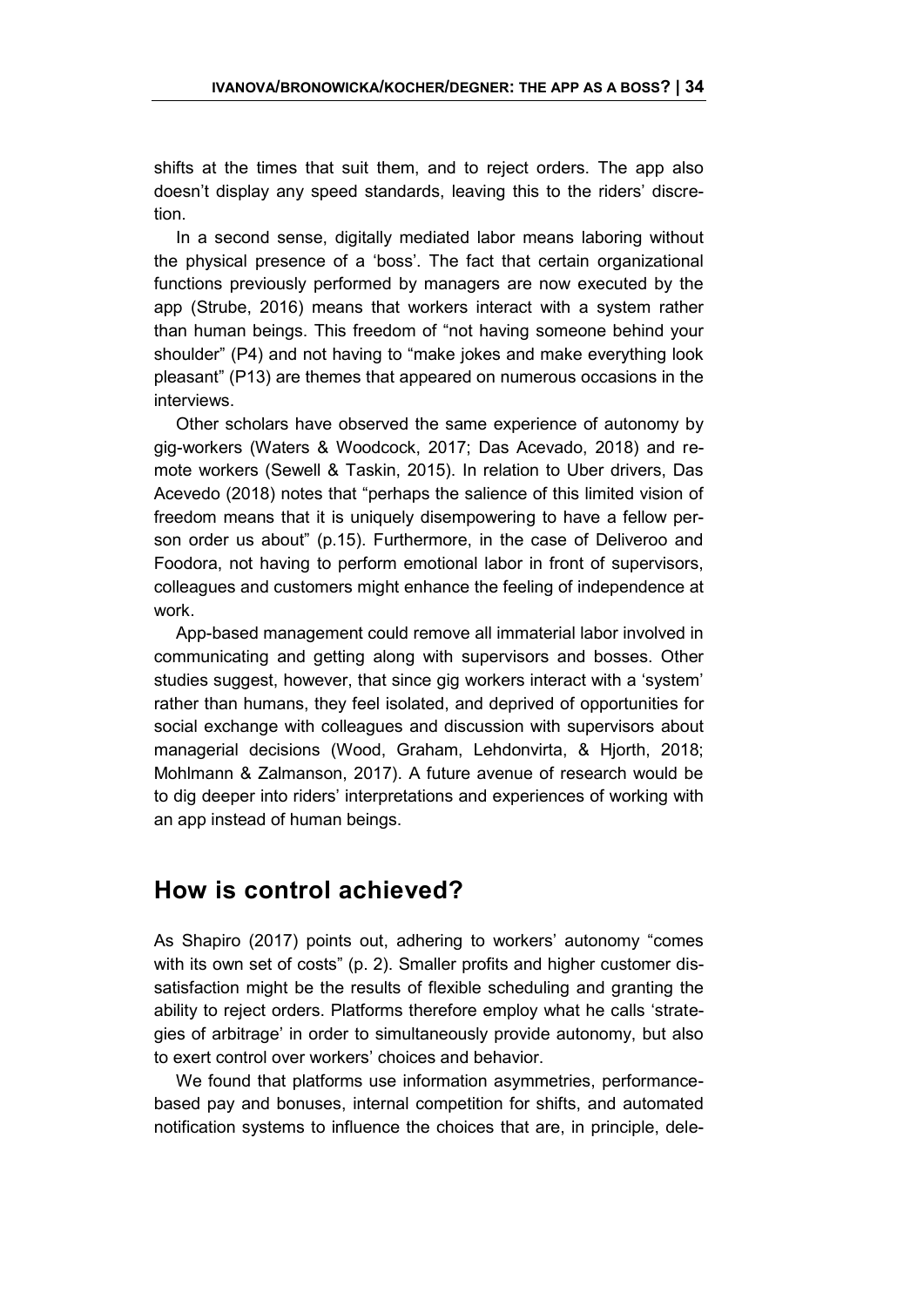gated to autonomous riders. These findings put into question the assumption that market mechanisms are the only regulatory forces operating between platforms and self-employed gig-workers.

Returning to the characteristics of app-based management introduced earlier, several conclusions can be drawn. To begin with, other authors have emphasized GPS tracking as the main source of monitoring (Möhlmann & Zalmanson, 2017). It appears, however, that platforms also rely on tracking workers' behavior via the mobile app. What is known as 'user experience research' – the way users interact with an app – appears to be a vital source of information in app-based management. It seems the vast amounts of information collected on how riders interact with the app is primarily used to advance the control and disciplinary strategies of the platforms aimed at the riders, rather than improving the end-user experience'. While part of this data is indeed used for surveillance purposes by the dispatchers, its other main function is to enable automated algorithmic processes. The first automated process we identified is the real-time messaging system, which through notifications and reminders tries to influence riders' behavior. We discovered that both platforms actually do not use sophisticated persuasive technologies in order to nudge riders. Compared to Uber and Lyft (Scheiber, 2017), the messaging system of the food-delivery companies appears to be rather simple. In the case of Foodora, the reason why their messages have a more commanding than persuasive tone can be explained by the fact that as an employer the company has directional power over its workers. Another explanation relates to the fact that platforms have already found a better mechanism to control workers' behavior and choices – through data-driven performance analytics which fuel the automated pay system and sorting used for the shift-booking system.

These data-fueled systems, based on different metrics (such as speed, performance, attendance and shift-choice) result in a hierarchy between different groups of riders. Interestingly, performance-based techniques of control are usually coupled with payment schemes. On top of the monetary incentives, there is an additional carrot for high performers: Riders can enhance one of the gig-economy's main selling points their work-shift flexibility and self-determination in scheduling.

Autonomy over scheduling here is not fully delegated but a disciplinary incentive. It is a reward to be won if riders are successful in selfcontrolling their working behavior. The finding reminds us that "what management or managerial discourse says it is doing is too often taken as synonymous with effects and effectiveness" (Thompson & McHugh, 1998, p. 131). Our study thus illuminates the disparities between the dis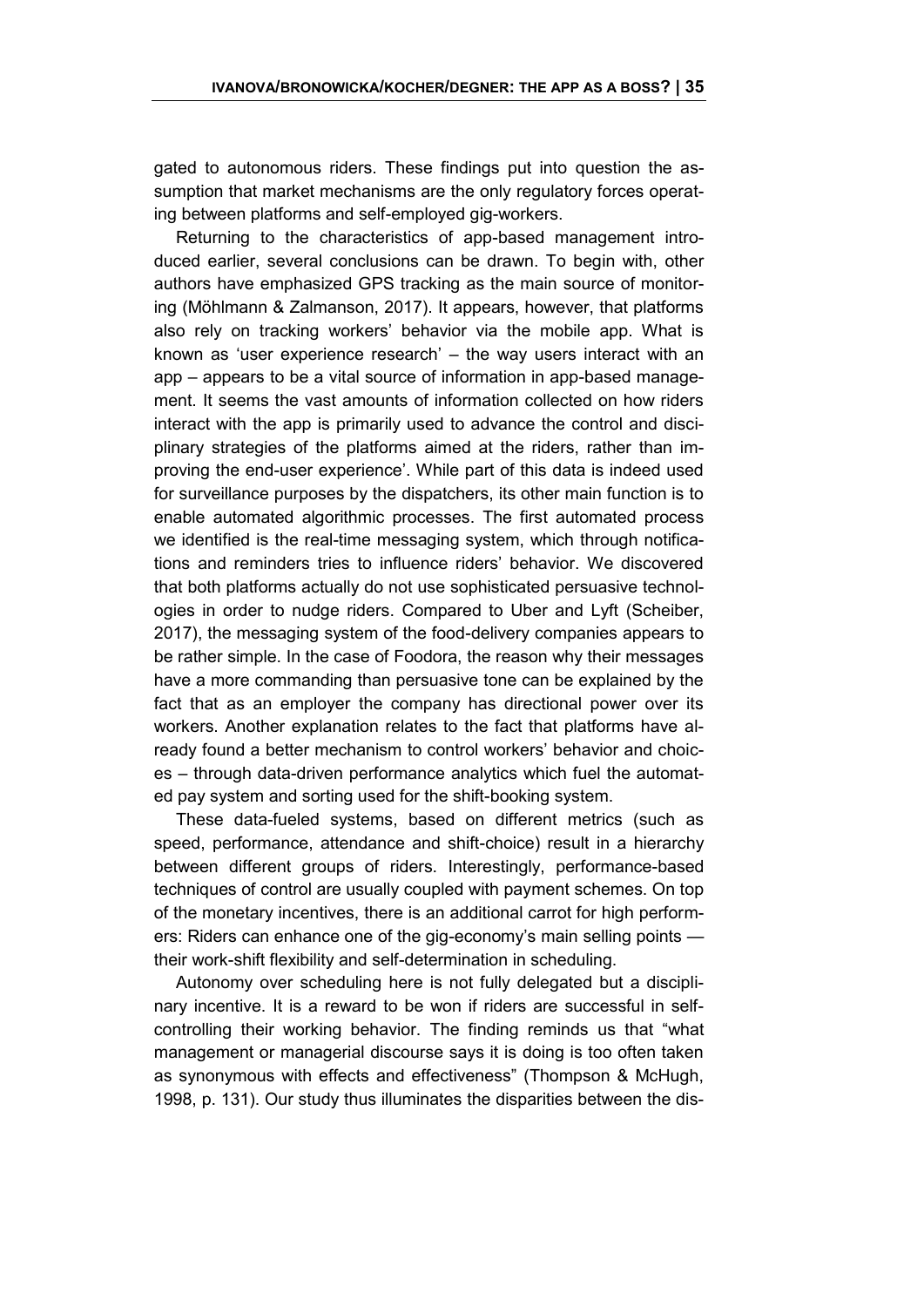cursive strategies of gig work platforms and the actual functioning of its management regime.

The other control mechanisms facilitated by the data sent via app is the performance-based pay in the case of Deliveroo. Through workers' interaction with the app platforms track the amount of orders completed per shift and afterwards calculate riders' income. We found out that the payment per order scheme exerts control over rider's labor performance and influences their shift choices. Piece-work wage is a longstanding method of managerial control aiming to elicit effort from workers and to incentivize self-monitoring. In some sense, payment per order enables platform to partly 'outsource' the control imperative to workers themselves. It also allows platforms to couple 'fate of workers with market risks' (Dörre, 2015, p. 98), where market insecurity and uncertainty is transferred to workers.

Finally, in relation to the choice architecture established by the app, we discovered that a powerful information asymmetry thrives in the appbased management of food-delivery platforms. In similar veins to the other on-demand platforms, Deliveroo's "access to information coupled with control of design" of the app (Calo & Rosenblat, 2017, p. 1670) permits the platforms to narrow the choices of its self-employed workforce. By selecting and restricting the information riders have access to, the platform inhibits workers from making informed choices about the shifts and delivery orders they decide to take. As Graham and Woodcock (2018) emphasize, information asymmetries "facilitate and exacerbate existing inequalities in the digital workplace" (p. 244).

Many similarities could be observed between the management models of other gig-work platforms, such as Uber, and the ones we studied. Information asymmetry, ranking systems, and nudging seem to be common features of app-based management. In contrast to other platforms, rankings used by food-delivery platforms are not customer-driven, but based on the riders' speed performance, attendance behavior and shift-choices. Furthermore, these ratings do not determine the possibility of receiving a new gig, but workers' access to flexible scheduling and chances of receiving a bonus.

While the study's main focus is on the socio-technical reality of control, what does it teach us about the normative mechanism of control? The theme of normative control, defined as "control directed towards engagement with and intended transformation of employee values, identity or emotions" (Thomson & Broek, 2010, p. 6), runs through the literature on the gig economy. We found little evidence of control devices designed to target riders' beliefs, values, emotions and norms. From the two companies studied, Deliveroo appears to be the one that, at least in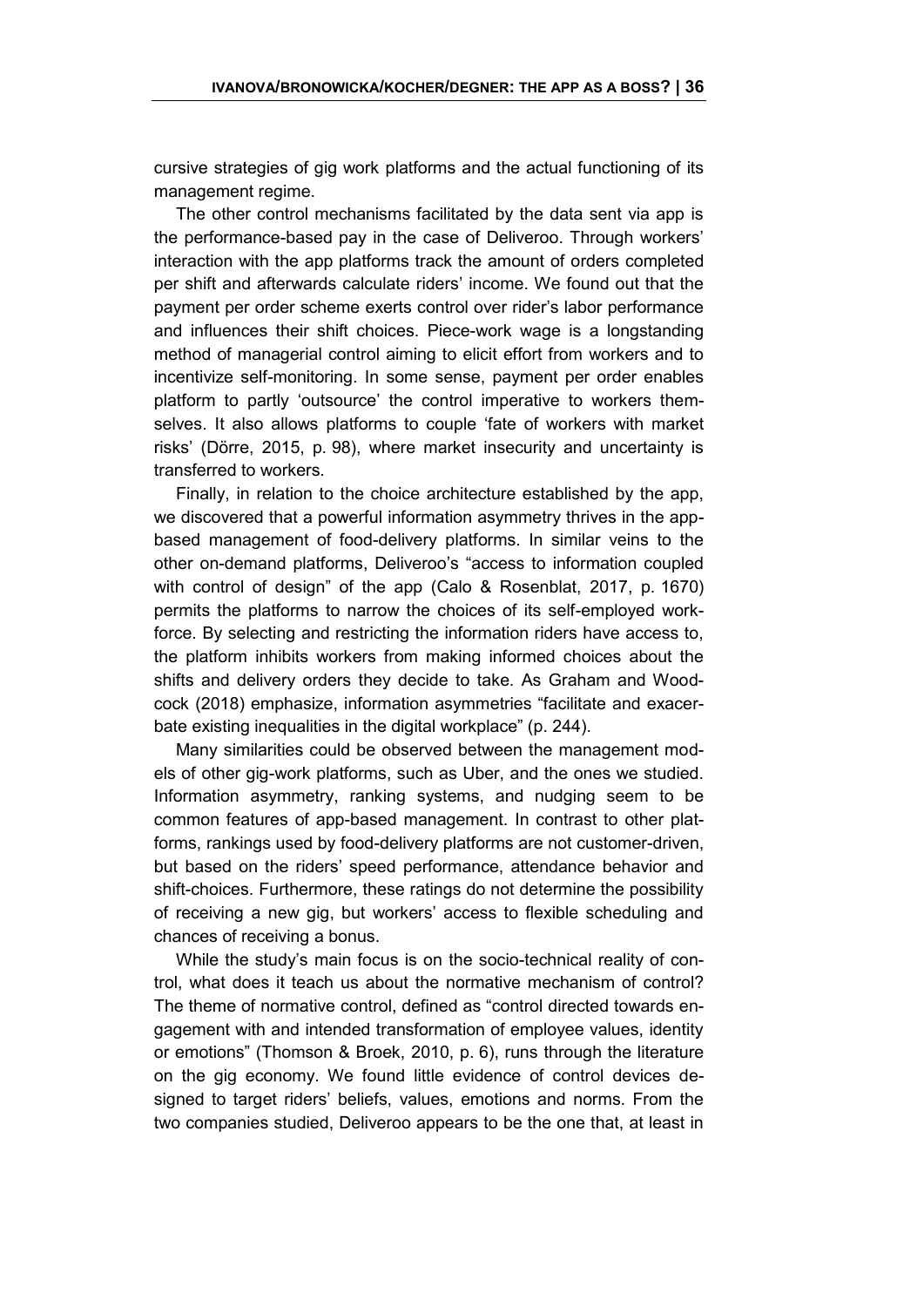the past, invested more in attempts to enlist internal commitment and identification with the company's goals and culture. A community management team was responsible for circulating regular newsletters and organizing meetings where riders and company representatives could meet over a drink. With time, however, the company changed its policy and less money has been invested into community management. According to a customer service representative, it is the employees working in the office rather than the riders who are invited to take part in a "start-up culture" (P21) of fun, informality, and Friday beers.

It is worth noting though that as Kärreman and Alvesson (2004) have shown, the controlling effects of technocratic tools might have nonobvious or unexpected socio-ideological aspects. In the future, we plan to look more in depth into workers' experience of app-based management to explore the nuances of normative aspects of control. However, in a context of an oversupply of potential riders and high turnover, it seems logical that these companies do not need to rely on this type of control, and can focus their efforts elsewhere.

#### <span id="page-36-0"></span>**Self-employment and the socio-legal reality**

The role of the app in this management regime is twofold – it grants certain spheres of autonomy to the workers and at the same time enables several managerial control techniques. We now turn to our last research question in this paper: What are the legal consequences of this sociotechnical reality unveiled in our empirical research? Specifically, is there enough evidence that the conditions of the Deliveroo riders in Berlin correspond to their self-employed status as defined in the German law? If not, what legal status would be more adequate to protect their rights?

The wide range of contractual and factual conditions of the riders, which are subject to constant change, seem to impede a generalized legal analysis. However, as our study has shown, some features of the control regime remain constant even over different contractual models. The platforms' contractual choices seem to suggest that either one of the legal models – employment or self-employment – could be legally acceptable. Such a conclusion would be highly problematic. The consequences would be that the law gives the decision on the application of employment law and social security in the hand of the contractual parties; and as it is the platforms drawing up the contracts, they would have a choice as to the employment models they choose (Däubler, 2010). This is why the "primacy of facts" has been established: Instead of fo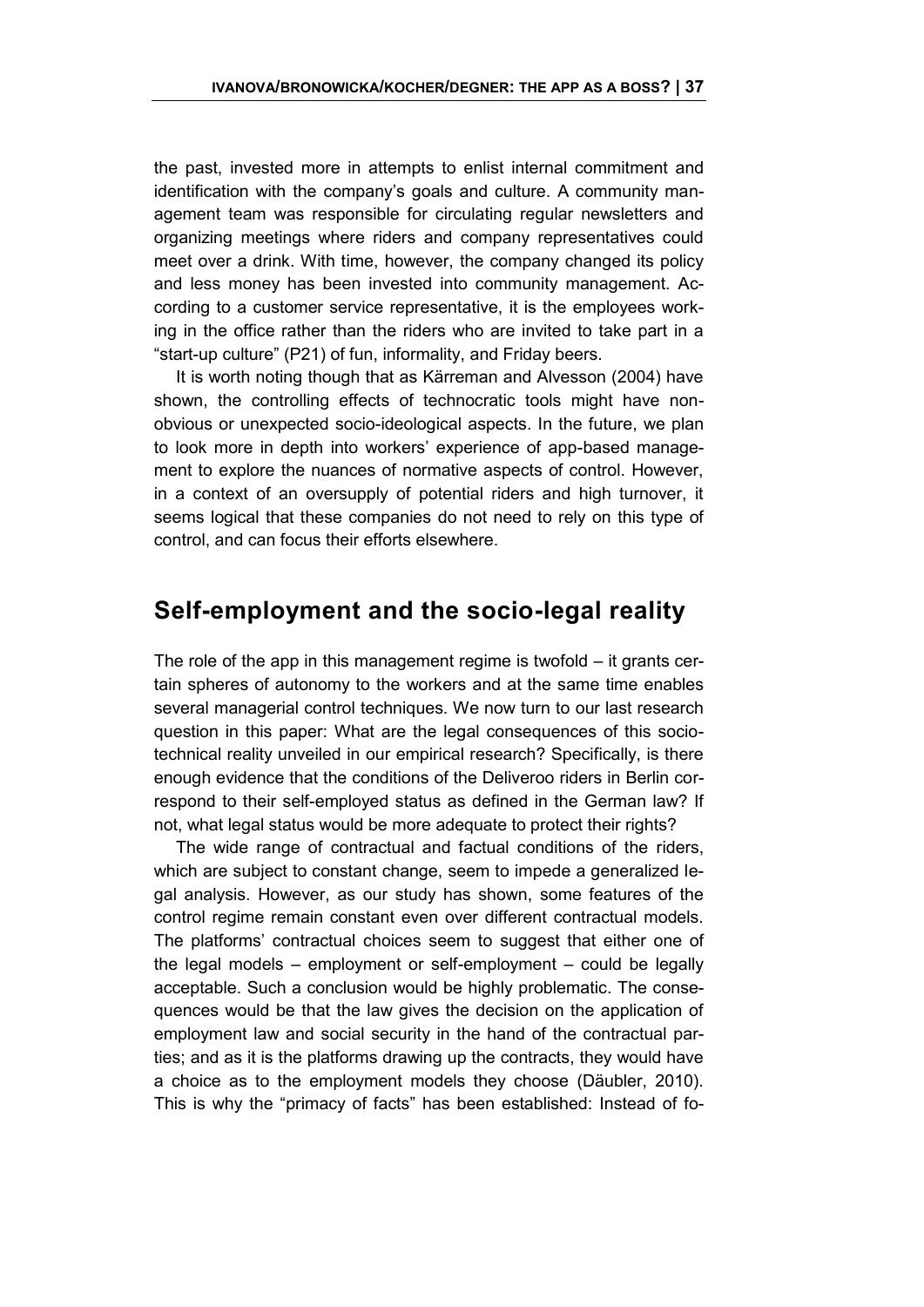cusing on the wording of the contract, a look at the handling and execution of the contract is necessary to determine legal classification.

While the classification as "employee" (in the case of Foodora) does therefore not provoke further legal analysis, the self-employment model used by Deliveroo has to be questioned as to its admissibility. European Tribunals have come to diverging results respectively: In the UK, the Central Arbitration Committee in London ruled on 14<sup>th</sup> of November 2017 that a group of Deliveroo riders in the Camden zone cannot be recognized as 'workers'.<sup>6</sup> Meanwhile in Spain, the Valencia labor court ruled in June 2018 that Deliveroo had to respect employment law when dismissing a rider, because he had to be considered as an employee.<sup>7</sup>

The main legal test in this classification exercise is the test of "personal dependency". In Germany and other countries, personal dependency has mainly been understood as being based on the directional power of the employer over the employee, i.e. the situation of being bound by instructions on time, duration, place and execution of work.

It would seem that the Deliveroo riders are not bound by instructions, since they can reject an incoming order without any consequences. This starkly contrasts with the model employed by Uber, whose drivers are penalized for rejecting orders or not following detailed guidelines provided by complex feedback and rating systems; a fact that supports the assentation that they are employees (De Stefano, 2015; Däubler, 2016; Cherry, 2015). We have found no evidence for a similar punitive mechanism in the case of Deliveroo.

The fact that Deliveroo riders are allowed to work for other companies, also contradicts a classification as "personally dependent". Indeed, their contracts do grant them the right to appoint a substitute (§ 613 BGB). On the other hand, the app-based management makes availing of this right to substitution nearly impossible – the rider would have to hand over their smartphone or the log-in access to the substitute. As a result, they would rather cancel on short notice while risking their statistics being hurt (see also Dullinger, 2017).

Although the search for "instructions" and "directions" in the legal sense may be without success, it is indisputable that this platform also exercises control, through incentives, through feedback systems, etc. Statistics-based sorting has "possible consequences for the prospects of

 $\overline{a}$ 

<sup>6</sup> CAC Case Number: TUR1/985(2016), 14.11.2017, https://iwgbunion.files. wordpress.com/2017/11/17-11-14-final-version-deliveroo-acceptance-decision.pdf.

<sup>7</sup> Labor Court Valencia, SJS nº 6 de Valencia, 1 de junio de 2018, núm. 244/2018; Reuters, Spanish court rules Deliveroo rider is employee, not self-employed, 4.6.2018, [https://uk.reuters.com/article/spain-deliveroo/spanish-court-rules-deliveroo](https://uk.reuters.com/article/spain-deliveroo/spanish-court-rules-deliveroo-rider-is-employee-not-self-employed-idUKL5N1T62QS)[rider-is-employee-not-self-employed-idUKL5N1T62QS](https://uk.reuters.com/article/spain-deliveroo/spanish-court-rules-deliveroo-rider-is-employee-not-self-employed-idUKL5N1T62QS) (Last accessed on 26 November 2018).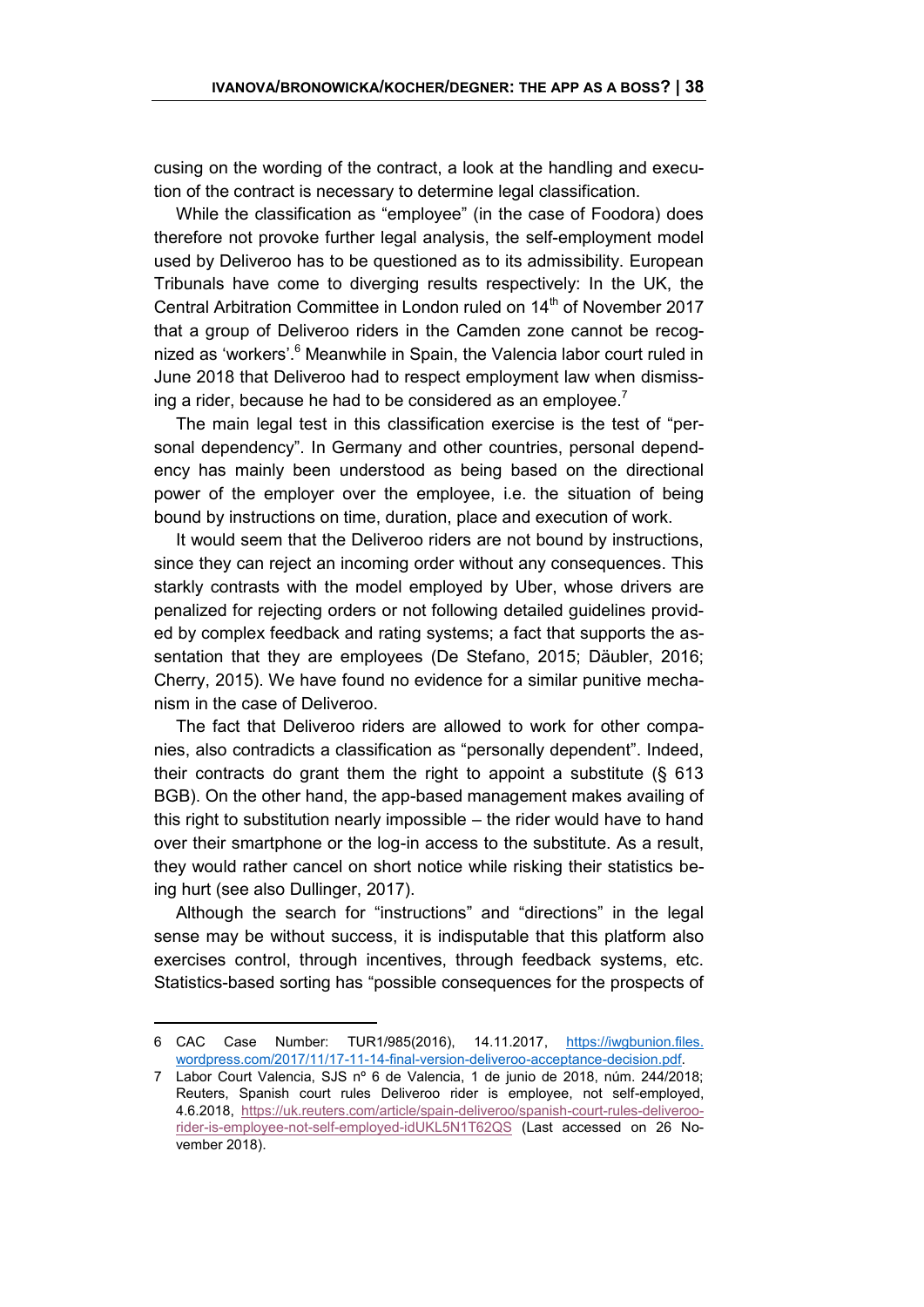concluding future contracts" and therefore controls workers' behavior. However, this is not what a legally binding direction in the sense of "personal dependence" is about. The dynamics that control riders' behavior are not of a formally binding character; they are economic dynamics arising out of market dynamics that have been organized by the platform via the app.

German employment law explicitly differentiates between personal dependence and economic dependence – economically dependent persons may be considered "employee-like persons" with a specific status in employment law (§ 12a TVG). This status is connected to a variety of employment rights such as holidays, protection at work, antidiscrimination legislation, data protection, access to labor courts and collective agreements – but without social security protection, right to the minimum wage or equal dismissal protection.

The economic dependency created by the app is, however, just one of the lesser indicators pointing in the direction of economic dependency. However, economic dependence in the legal sense will only be accepted if riders receive at least half of their income from Deliveroo (Kocher 2015; Klebe & Heuschmid, 2016; Waas et al., 2017). Although our research suggests that this is the case at least for some Deliveroo riders in Berlin, the evaluation would have to be done on a case-by-case basis and require further investigation (see Degner & Kocher 2018 on the right to collective bargaining).

The question of how the specific control regimes of digital platform work can be captured in legal terms, is the object of an on-going legal debate, not only in Germany but also on the European and international level (e.g. Risak, 2017; internationally Heeks, 2017).

One important line of thinking tries to re-conceptualize the concept of "employee". Some scholars argue that the question of "personal dependence", the distinction between employees and freelancers, should not be based on directional power, but on the question whether workers have the opportunity to make their own business decisions under their own responsibility with their own goals and risk on the market (Wank, 2016). Contrary to a common understanding in legal doctrine, this line of thinking does not look for economic dependence, but for independent access to the markets (Wank 2017). It is therefore compatible with the idea that personal dependence is closely connected to an integration of the workers in the organization. While in Fordist work organizations, organizational integration used to be exercised by direct commands and directions, modern forms of coordinating work rely on other forms of organizational integration, which should nevertheless be treated as employment relationships.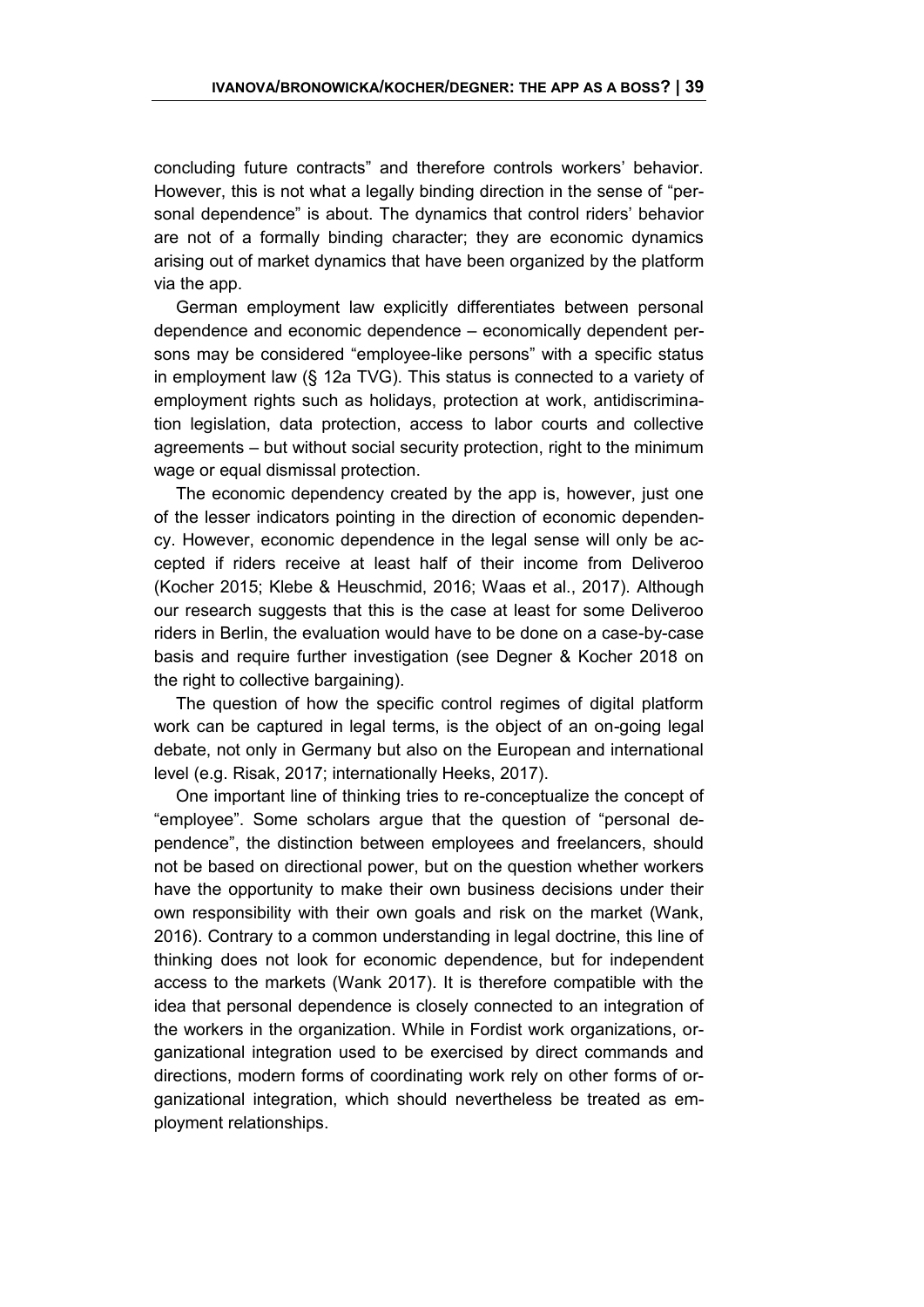For the legal classification of digital platform work, looking for criteria and indicators for organizational integration could prove far more useful than looking for directional power. At first glance, one may think that the work of the Deliveroo riders does not meet the criteria of integration into the work organization because they do not work in one and the same physical location and have to provide at least part of their own equipment, namely a bike and a smartphone. Deliveroo riders even have to pay a very small licensing fee for the use of the Rider App. Defining the app as just a service provided by the platform makes it consistent with conditions for self-employment (Lingemann & Otte, 2016).

However, the (partial) use of one's own equipment does not necessarily mean that the riders are not employees (Däubler, 2016), particularly if one considers the fact that the riders are given working clothes and bags by the platform which conform to the corporate design of Deliveroo (they only pay a deposit for them). There are other indicators suggesting an integration in the organization, which bars riders from an independent access to markets: As the platform withholds information on how the automated decision-making systems work, and the metrics they use from the riders, evaluating market risks is impossible for Deliveroo drivers. The fact that the final destination of the customer is withheld from the rider is just the tip of the iceberg of information that the company has, which would allow riders to make better-informed rational business decisions. People who are deliberately kept in the dark about how the market works can hardly be considered entrepreneurs. Another challenge to the entrepreneurial freedom arises from the automated sorting used by the shift-booking system based on personalized statistics.

As a conclusion, it can be argued that the integration into the app amounts to the integration into the work organization (Degner & Kocher, 2018). The features of the app that enable intense coordination and control are the work organization in this case. Thus, the use of the app undermines the conditions required for self-employment and points to an integration in the platform's organization – the same direction as suggested by Dullinger (2017), who argues that the Foodora riders in Austria are integrated into the work organization by using the app, and who considers Deliveroo works as "employees" under Austrian law (which makes the employment model to one of "false self-employment" (Scheinselbstständigkeit)). The hypothesis is evidenced by the fact that the managerial models of Foodora and Deliveroo hardly differ, while at the same time corresponding to different contractual models. Even Deliveroo itself used to work with employment contracts and freelances at the same time, with similar management models. Notwithstanding these analyses, the present situation creates legal insecurity for all actors. De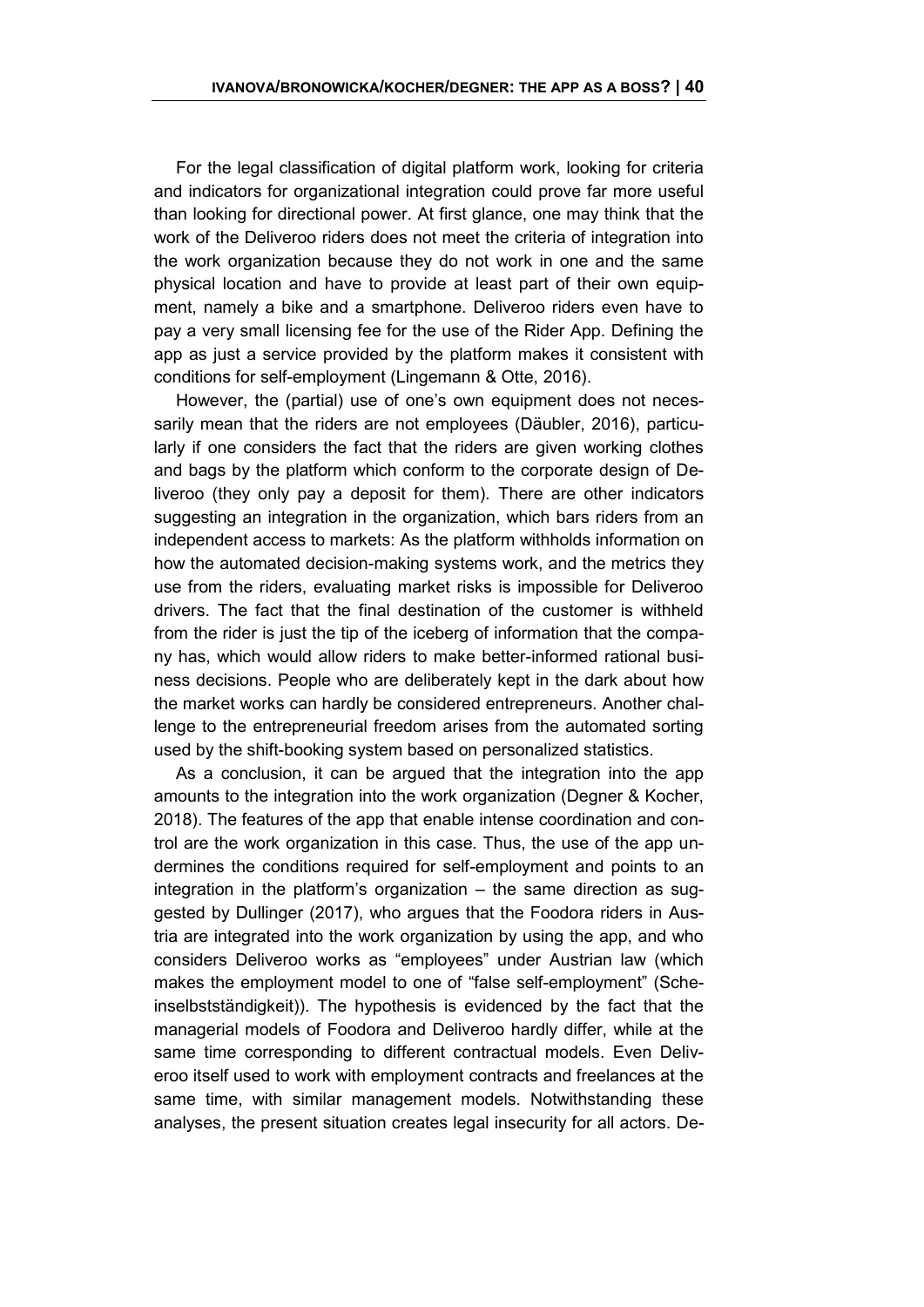liveroo runs great risks with its employment model evidenced by the fact that in Germany, some Customs Offices (Zollamt) seem to have already controlled rider contracts in view of possible social security obligations.

As a policy option, some legal scholars have argued that integrating self-employed contractors into a specific technical and communicative infrastructure should be explicitly added as a basis for establishing personal dependency (Kilian, Borsum, & Hoffmeister, 1987; Linnenkohl, 1998; Risak, 2015). Others call for broadening the concept of an employer (Prassl & Risak, 2015; Bücker, 2016) or of extending the personal and objective scope of only some specific norms (Leist, Hießl, & Schlachter, 2017, 49f; Kocher, 2015), at the risk of further reducing the number of fully protected workers (Risak 2015; De Stefano, 2016). One such option would be extending social security laws to self-employed persons.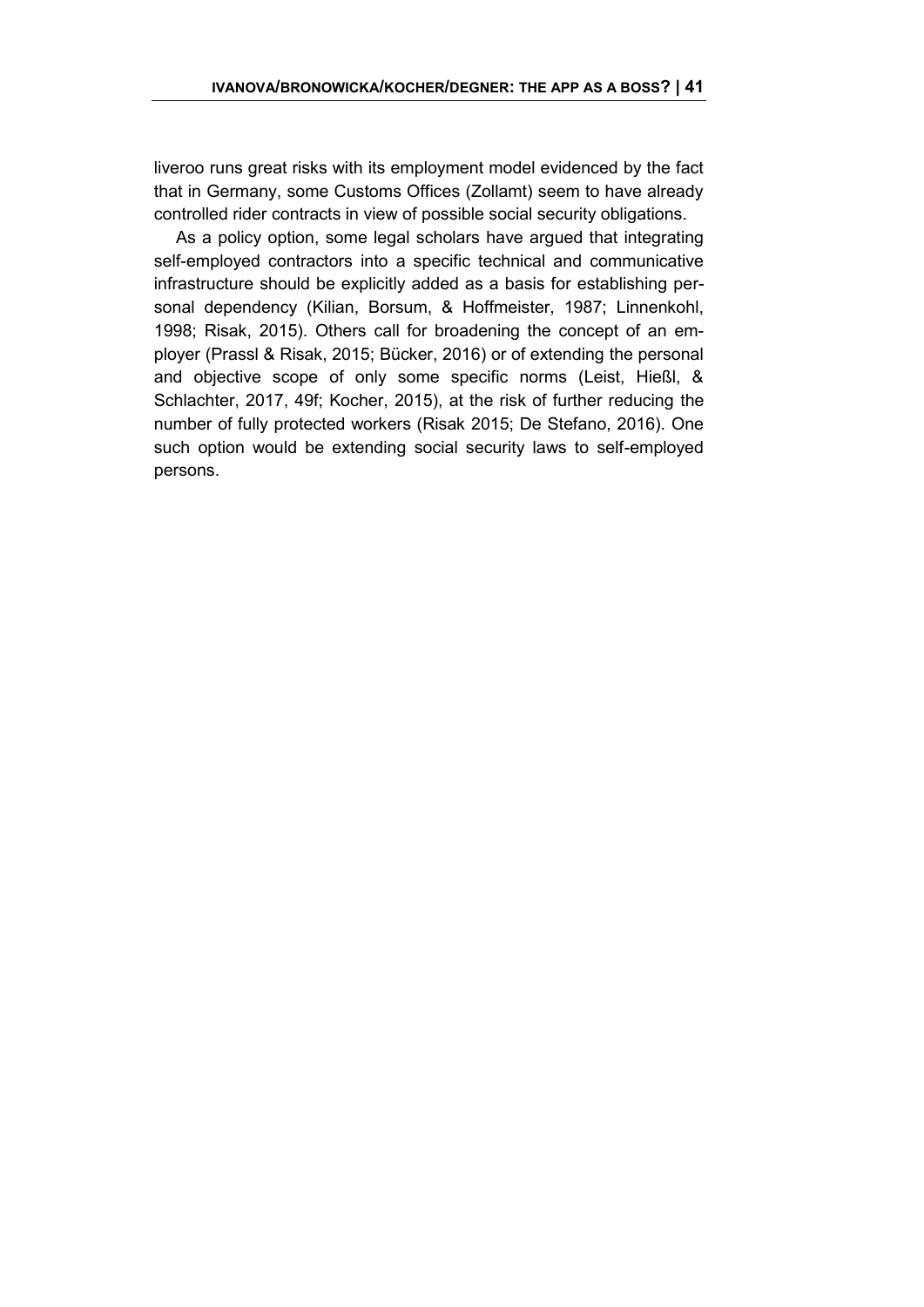# <span id="page-41-0"></span>**Conclusion**

In this paper, we focused on the characteristic of app-based management in the case of Foodora and Deliveroo in Berlin. We found evidence that these apps embody simultaneously the spheres of control delegated to the riders and the strategies of control. We hope that the preliminary findings presented in this paper inform future research endeavors, as well as provide useful information for lawmakers, trade unions, as well as companies and workers.

Certain features of app-based design, such as information asymmetry, automated performance evaluations and automated sorting into hierarchical groups are increasingly present in other technologically mediated workplaces, even if they do not use mobile apps, but for example desktop-based solutions. In the future, we therefore plan to compare and contrast our findings with other workplaces, for example crowd-working platforms or multichannel contact centers.

We also hope to be able to explore in detail if and how digital work platforms engages its workforce in the design of the work process and the app. The process of collectivization of interests of riders working for the platforms is still in its early stages. We already have collected evidence that will allow us to draw conclusions about the consequences of app-based management for mobilizing collective action.

To this date, the riders who organize with the support of trade unions, such as NGG in Cologne and FAU in Berlin, focus their demands on economic and legal aspects rather than technological ones. Our interviews also reveal that there is limited communication with the riders about their experience of using the technology. It would, however, seem worthwhile, to consider innovative methods for co-designing technological solutions which improve working conditions in platforms. As Glöss et al's (2016) study demonstrates, designing a labor platform app means also designing labor relations. Programming and computing should therefore also "engage with the issue of designing for labor – taking labor more directly into our concerns in HCI [Human-Computer Interaction]" (Glöss, McGregor, & Brown, 2016, p. 9).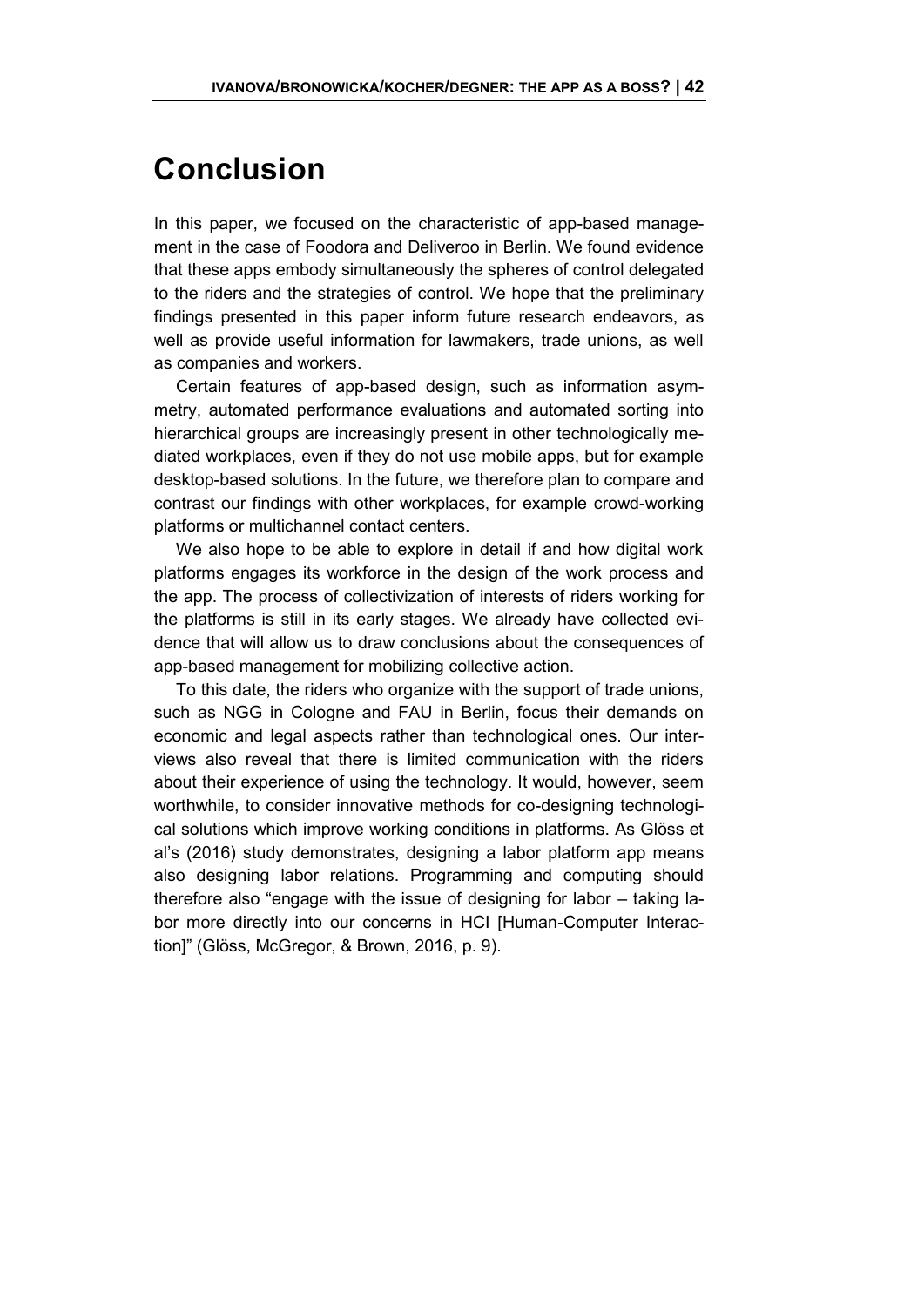## <span id="page-42-0"></span>**References**

- Aneesh, A. (2009): Global labor: Algocratic modes of organization. *Sociological Theory*, *27*(4), 347–370.
- Bain, P., & Taylor, P. (2000): Entrapped by the 'electronic panopticon'? Worker resistance in the call centre. *New technology, work and employment*, *15*(1), 2–18.
- Bakewell, L., Vasileiou, K., Long, K., Atkinson, M., Rice, H., Barreto, M., Barnett, J., Wilson, M., Lawson, S., and Vines, J. (2018, in press): Everything We Do, Everything We Press: Data-Driven Remote Performance Management in a Mobile Workplace. In*: Proceedings of the 2018 ACM Conference on Human Factors in Computing Systems (CHI '18*), ACM Press, New York, NY.
- Barley, S. R., & Kunda, G. (1992): Design and devotion: Surges of rational and normative ideologies of control in managerial discourse. *Administrative Science Quarterly*, 37(3), 363–399.

Beer, D. (2016): *Metric power.* London, UK: Palgrave Macmillan.

- Belanger, J., & Thuderoz, C. (2010): The repertoire of employee opposition. In P. Thompson & C. Smith (Eds.), *Working life: Renewing labour process analysis* (pp. 136–158). New York: Palgrave Macmillan.
- Braverman, H. (1974): *Labor and Monopoly Capital*. New York, NY: Monthly Review Press.
- Bröckling, U. (2015): *The entrepreneurial self. Fabricating a new type of subject.* London, UK: Sage.
- Bücker, A. (2016): Arbeitsrecht in der vernetzten Arbeitswelt. *Industrielle Beziehungen*, 23 (2), 190–225.

Burawoy, M. (1985): *The Politics of Production*. London, UK: Verso.

- Calo, R., & Rosenblat, A. (2017): The taking economy: Uber, information, and power. *Columbia Law Review*, 117(6), 1623–1690.
- Chan, N. K., & Humphreys, L. (2018): Mediatization of social space and the case of Uber drivers. *Media and Communication*, *6*(2), 29–38.
- Cherry, M. A. (2015): Beyond misclassification: The digital transformation of work. *Comparative Labor Law & Policy Journal,* 37(3), 577–602.
- Das Acevedo, D. (2018, in press): Unbundling Freedom in the Sharing Economy, *California Law Review, 91 S* forthcoming. [https://papers.ssrn.com/sol3/papers.cfm?abstract\\_id=3018211](https://papers.ssrn.com/sol3/papers.cfm?abstract_id=3018211) (Last accessed on 26 November 2018).
- Däubler, W. (2010): Die offenen Flanken des Arbeitsrecht. *Arbeit und Recht*, 4, 142–148.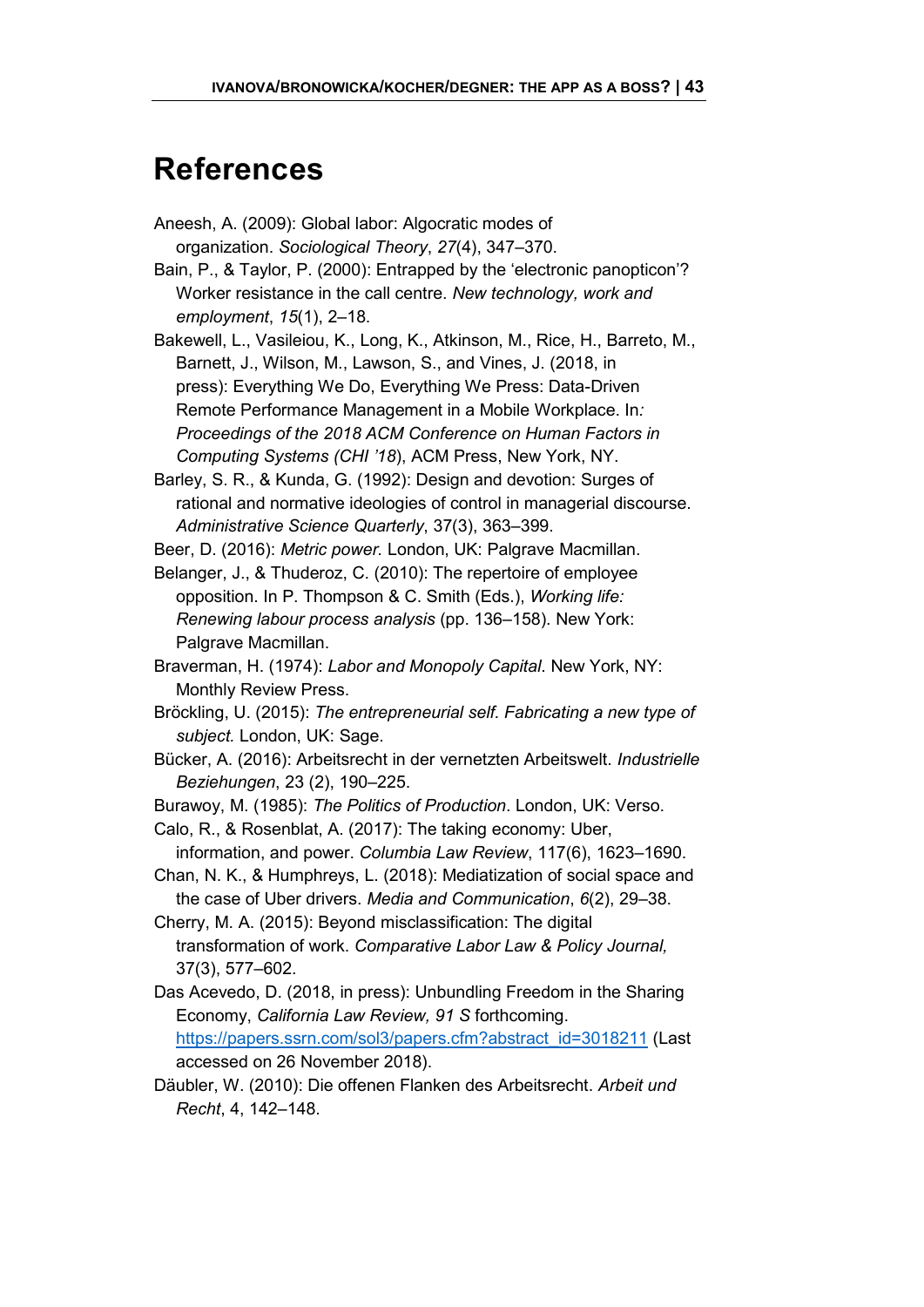- Däubler, W. (2016): Digitalisierung und Arbeitsrecht. *SR-Sonderausgabe*, Juli, 2–44.
- Däubler, W., & Klebe, T. (2015): Crowdwork: Die neue Form der Arbeit Arbeitgeber auf der Flucht? *Neue Zeitschrift für Arbeitsrecht*, 1033– 1041.
- Davidov, G., Freedland, M., & Kountouris, N. (2015): The Subjects of Labor law: "Employees" and Other Workers. In M. Finkin & G. Mundlak (Eds.), *Research Handbook in Comparative Labor Law* (pp. 115–131). Cheltenham, UK: Edward Elgar.
- De Stefano, V. (2015): The Rise of the 'Just-in-Time Workforce': On-Demand Work, Crowd Work and Labour Protection in the 'Gig-Economy', *Conditions of Work and Employment Series No. 71, ILO*, Geneva, November.
- De Stefano,V. (2016): Crowdsourcing, the Gig-Economy and the Law (Introduction). *Comparative Labor Law & Policy Journal*, 37, 1–10.
- Degner, A. & Kocher, E. (2018): Arbeitskämpfe in der "Gig-Economy"? Die Protestbewegungen der Foodora- und Deliveroo-"Riders" und Rechtsfragen ihrer kollektiven Selbstorganisation. *Kritische Justiz*, 51(3), 247–265.
- Dörre, K. (2015): Beyond shareholder value? The impact of capital market-oriented business management on labor relations in Germany. In C. E. Weller (Eds.), *Financial Market Developments and Labor* (pp. 85–117). Labor and Employment Relations Series. Champaign.
- Dullinger, T. (2017): Essenszustellung: foodora. In M.E. Risak and D. Lutz (Eds.), *Arbeit in der Gig-Economy. Rechtsfragen neuer Arbeitsformen in der Crowd und Cloud* (pp. 186–203)*.* Wien.

Edwards, R. (1979): *Contested terrain: The transformation of the workplace in the twentieth century*. New York, NY: Harper Colophon.

- Ezzamel, M., & Willmott, H. (1998): Accounting for teamwork: A critical study of group-based systems of organizational control. *Administrative Science Quarterly*, 43(2), 358–396.
- Fleming, P. (2017): The human capital hoax: Work, debt and insecurity in the era of Uberization. *Organization Studies*, *38*(5), 691–709.
- Friedman, A. (1977): *Industry and Labour: Class Struggle at Work and Monopoly Capitalism*. London, UK: Macmillan.
- Gillespie, T. (2014): The relevance of algorithms. In T. Gillespie, P. Boczkowski, and K. Foot (Eds*.*)*, Media Technologies: Essays on Communication, Materiality, and Society* (pp. 167–194). MIT Press, Cambridge, MA.
- Gillespie, T. (2017): Governance of and by platforms. In J. Burgess, T. Poell, & A. Marwick (Eds.), *SAGE handbook of social media*.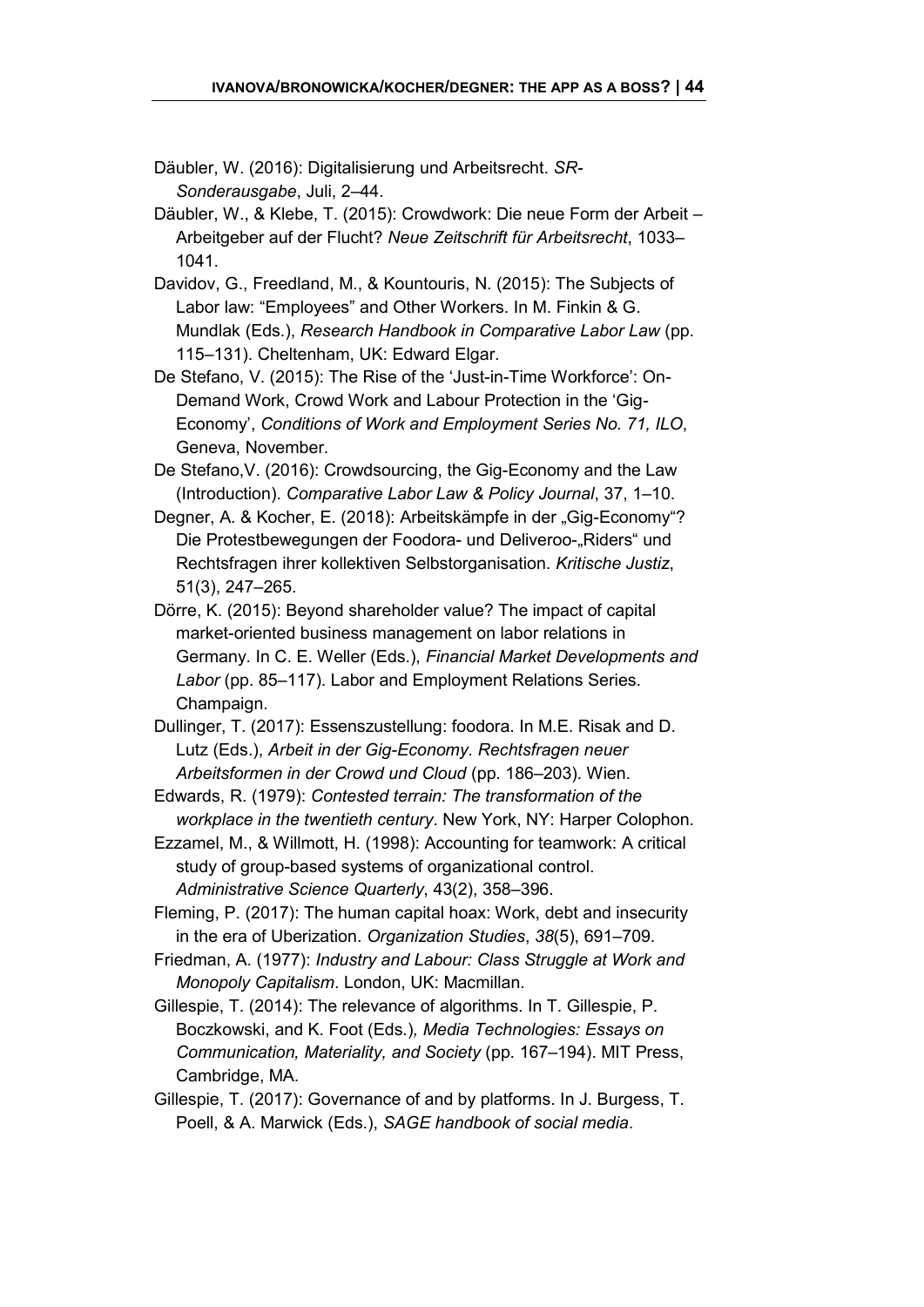Thousand Oaks, CA: SAGE Publications. Book accepted for publication. Retrieved from: [http://culturedigitally.org/wp](http://culturedigitally.org/wp-content/uploads/2016/06/Gillespie-Governance-ofby-Platforms-PREPRINT.pdf)[content/uploads/2016/06/Gillespie-Governance-ofby-Platforms-](http://culturedigitally.org/wp-content/uploads/2016/06/Gillespie-Governance-ofby-Platforms-PREPRINT.pdf)[PREPRINT.pdf](http://culturedigitally.org/wp-content/uploads/2016/06/Gillespie-Governance-ofby-Platforms-PREPRINT.pdf) (Last accessed on 26 November 2018).

- Glöss, M., McGregor, M., & Brown, B. (2016, May): Designing for labour: Uber and the on-demand mobile workforce. In *Proceedings of the 2016 CHI conference on human factors in computing systems* (pp. 1632–1643). ACM.
- Graham, M., & Woodcock, J. (2018): Towards a Fairer Platform Economy: Introducing the Fairwork Foundation*. Alternate Routes: A Journal of Critical Social Research,* 29. 242–253.
- Green, F. (2004): Work intensification, discretion, and the decline in wellbeing at work. *Eastern Economic Journal*, *30*(4), 615–625.
- Günther, J., & Böglmüller, M. (2015): Arbeitsrecht 4.0: Arbeitsrechtliche Herausforderungen in der 4. industriellen Revolution. *Neue Zeitschrift für Arbeitsrecht,* 1025–1031.
- Hall, R. (2010): Renewing and Revising the Engagement between Labour Process Theory and Technology. In P. Thompson & C. Smith (Eds.), *Working Life: Renewing Labour Process Analysis* (pp. 159– 181). London, UK: Palgrave Macmillan.
- Hanrahan, B. V., Ma, N. F., & Yuan, C. W. (2018): *The Roots of Bias on Uber*. ArXiv:1803.08579 [Cs]. Retrieved from <http://arxiv.org/abs/1803.08579> (Last accessed on 26 November 2018).
- Heeks, R. (2017): *Decent work and the digital gig economy: A developing country perspective on employment impacts and standards in online outsourcing, crowdwork, etc,* Centre for Development Informatics, Global Development Institute, University of Manchester.

[http://hummedia.manchester.ac.uk/institutes/gdi/publications/working](http://hummedia.manchester.ac.uk/institutes/gdi/publications/workingpapers/di/di_wp71.pdf) [papers/di/di\\_wp71.pdf](http://hummedia.manchester.ac.uk/institutes/gdi/publications/workingpapers/di/di_wp71.pdf) (Last accessed on 26 November 2018).

- Heiland, H. (2018): Algorithmus = Logik + Kontrolle. Algorithmisches Management und die. Kontrolle der einfachen Arbeit. In D. Houben & B. Prietl (Eds.) *Datengesellschaft: Einsichten in die Datafizierung des Sozialen* (pp. 233–253). Bielefeld.
- Hensel, I. (2017): Hire me! Arbeiten in der Crowd. In L. Bertram (Eds.), *Die Fälle der Gesellschaft* (pp. 183–194). Tübingen: Mohr Siebeck.

Hensel, I., Koch, J., Kocher, E., & Schwarz, A. (2016): Crowdworking als Phänomen der Koordination digitaler Erwerbsarbeit – Eine interdisziplinäre Perspektive. *Industrielle Beziehungen*, 23(2), 162– 186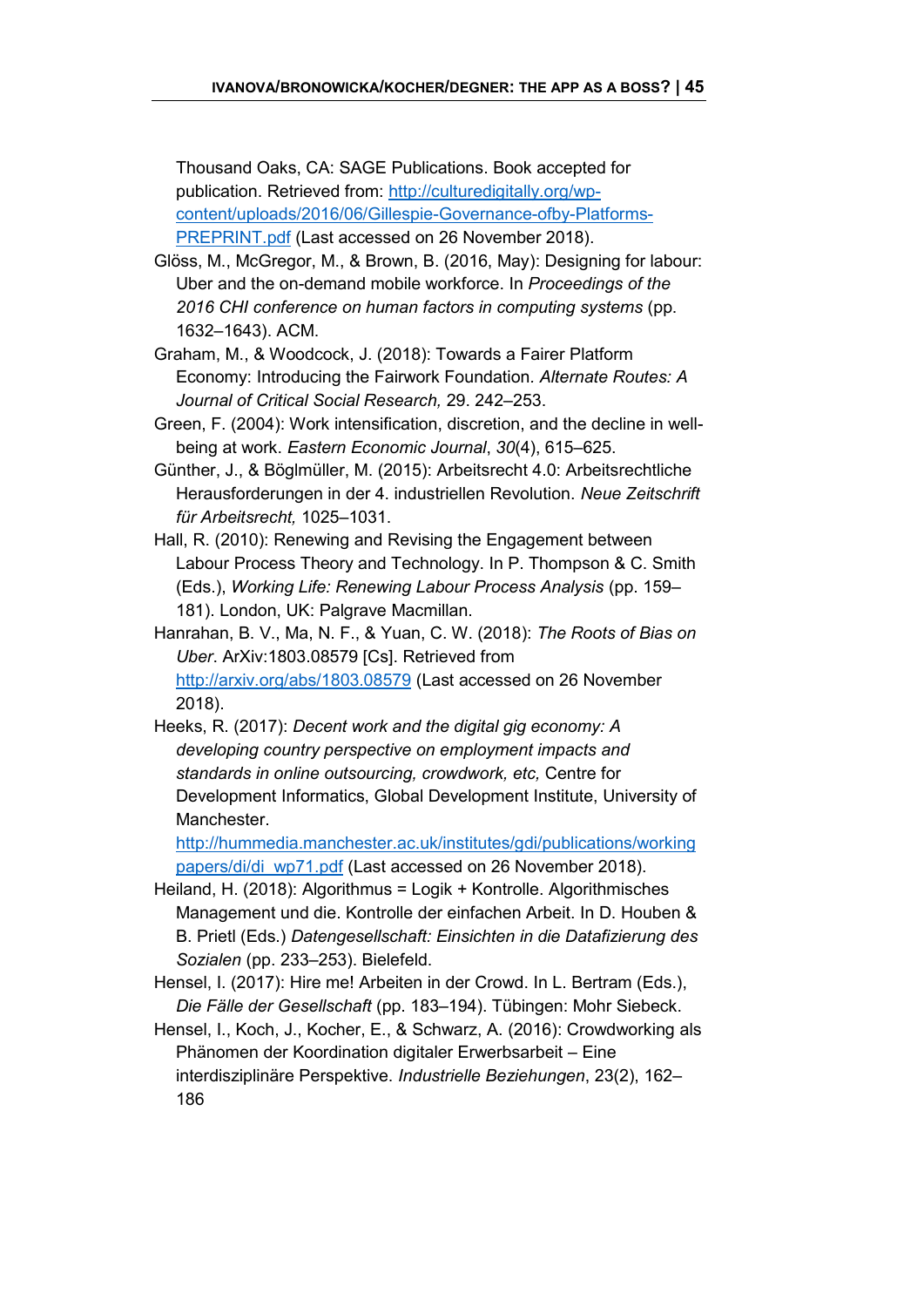- Hill, S. (2015): *Raw deal: How the 'Uber economy' and runaway capitalism are screwing American workers.* London, UK: Macmillan.
- Huws, U. (2014): *Labor in the global digital economy: The cybertariat comes of age*. New York, NY: Monthly Review Press.
- Hyman, R. (1987): Strategy or structure? Capital, labour and control. *Work, employment and society*, *1*(1), 25–55.
- Kalleberg, A. (2011): *Good Jobs, Bad Jobs: The Rise of Polarized and Precarious Employment Systems in the United States, 1970s to 2000s*. New York, NY: Russell Sage Foundation.
- Kärreman, D., & Alvesson, M. (2004): Cages in tandem: Management control, social identity, and identification in a knowledge-intensive firm. *Organization*, 11(1), 149–175.
- Kilian, W., Borsum, W., & Hoffmeister, U. (1987): *Telearbeit und Arbeitsrecht. Forschungsbericht des Bundesministeriums für Arbeit und Sozialordnung*. Band 139. Bonn.
- Klebe, T., & Heuschmid, J. (2016): Collective Regulation of Contingent Work: From Traditional Forms of Contingent Work to Crowdwork – A German Perspective. In E. Ales, O. Deinert & J. Kenner (Eds). *Core and Contingent Work in the European Union* (pp.176–197). Oxford: Bloomsbury.
- Kocher, E. (2015): Private Macht im Arbeitsrecht. In F. Möslein (Eds.), *Private Macht* (pp. 241–280). Tübingen: Mohr Siebeck.
- Kocher, E., & Hensel, I. (2016): Herausforderungen des Arbeitsrechts durch digitale Plattformen – ein neuer Koordinationsmodus von Erwerbsarbeit. *Neue Zeitschrift für Arbeitsrecht*: 984–990.
- Kunda, G., & Ailon-Souday, G. (2005): Managers, markets and ideologies – Design and devotion revisited. In S. Ackroyd, et al. (Eds.), *Oxford handbook of work and organization*. Oxford: Oxford University Press.
- Lee, M. K., Kusbit, D., Metsky, E., & Dabbish, L. (2015, April): Working with machines: The impact of algorithmic and data-driven management on human workers. In *Proceedings of the 33rd Annual ACM Conference on Human Factors in Computing Systems* (pp. 1603–1612). ACM.
- Leist, D., Hießl, C., & Schlachter, M. (2017): Plattformökonomie eine Literaturauswertung (Forschungsbericht / Bundesministerium für Arbeit und Soziales, FB499). Berlin: Bundesministerium für Arbeit und Soziales; Universität Trier, Institut für Arbeitsrecht und Arbeitsbeziehungen in der Europäischen Union (IAAEU). [http://nbn](http://nbn-resolving.de/urn:nbn:de:0168-ssoar-55486-2)[resolving.de/urn:nbn:de:0168-ssoar-55486-2](http://nbn-resolving.de/urn:nbn:de:0168-ssoar-55486-2) (Last accessed on 26 November 2018).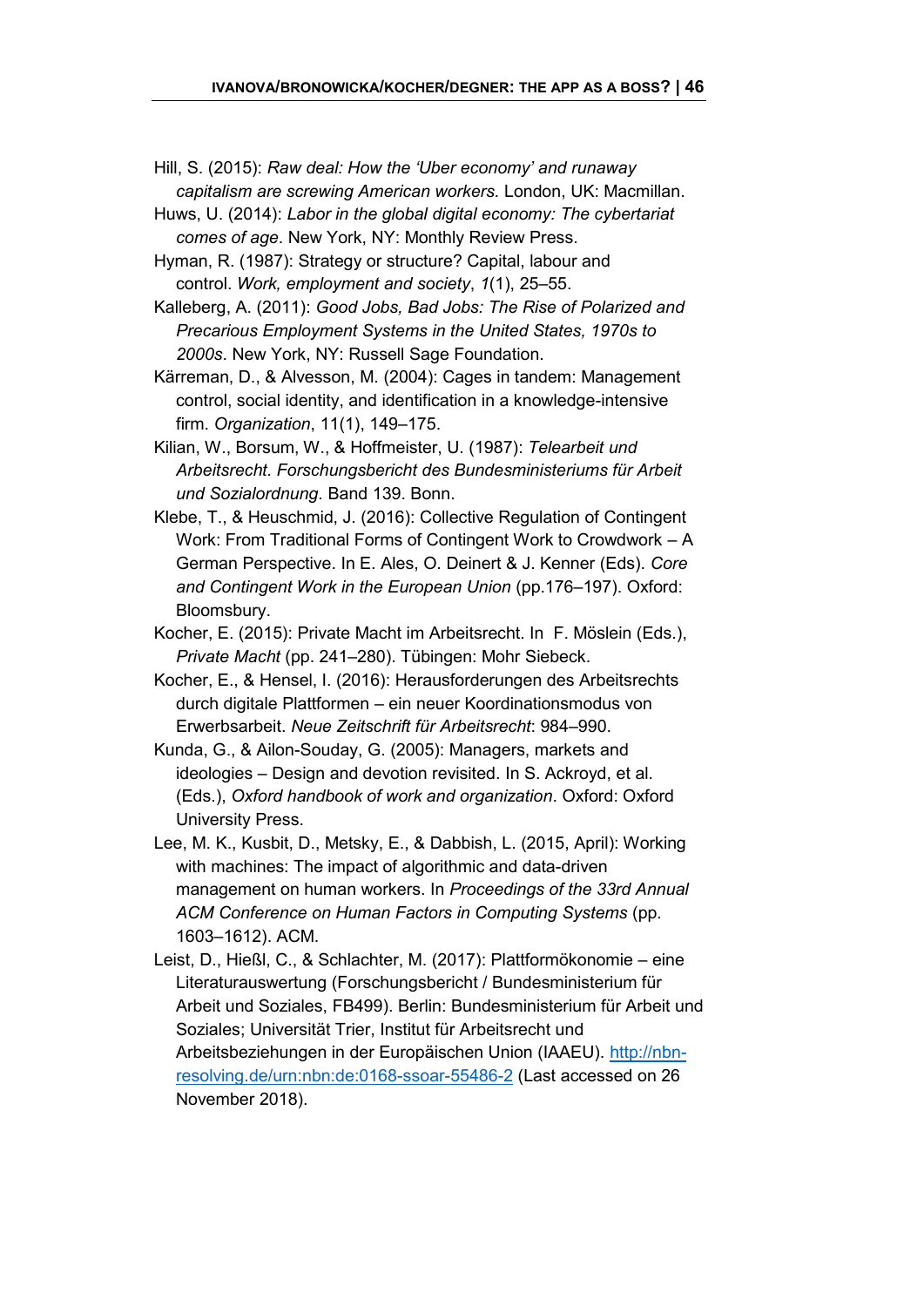- Levy, K. E. (2015): The contexts of control: Information, power, and truck-driving work. *The Information Society*, 31(2), 160–174.
- Lingemann, S., & Otte, J. (2015): Arbeitsrechtliche Fragen der "economy on demand". *Neue Zeitschrift für Arbeitsrecht*: 1042–1047.
- Linnenkohl, K. (1998): Die Virtualisierung der Arbeitsbeziehungen. In A. Brill and M. De Vries (Eds.), *Virtuelle Wirtschaft: virtuelle Unternehmen, virtuelle Produkte, virtuelles Geld und virtuelle Kommunikation* (pp. 146–173). Opladen.
- Malin, B. J., & Chandler, C. (2017): Free to work anxiously: Splintering precarity among drivers for Uber and Lyft. *Communication, Culture & Critique*, *10*(2), 382–400.
- Mazmanian, M., Orlikowski, W. J., & Yates, J. (2013): The autonomy paradox: The implications of mobile email devices for knowledge professionals. *Organization science*, *24*(5), 1337–1357.
- Möhlmann, M., & Zalmanson, L. (2017): Hands on the wheel: Navigating algorithmic management and Uber drivers' autonomy*, Proceedings of the International Conference on Information Systems (ICIS 2017*), December 10–13, Seoul, South Korea.
- Moore, P. V., Upchurch, M., & Whittaker, X. (2018): Humans and Machines at Work: Monitoring, Surveillance and Automation in Contemporary Capitalism. In P. V. Moore, M. Upchurch & X. Whittaker (Eds.), *Humans and Machines at Work* (pp. 1–16). Palgrave Macmillan, Cham.
- Moore, P., & Robinson, A. (2016): The quantified self: What counts in the neoliberal workplace. *New Media & Society*, *18*(11), 2774–2792.
- Munn, L. (2017): I am a Driver-Partner. *Work Organisation, Labour and Globalisation*, 11(2), 7–20.
- Newlands, G., Lutz, C., & Fieseler, C. (2017): Power in the Sharing Economy. *SSRN Electronic Journal.* Retrieved from <https://ssrn.com/abstract=2960938> (Last accessed on 26 November 2018).
- Pfeiffer, S. (2017): Industrie 4.0 in the Making Discourse Patterns and the Rise of Digital Despotism. In K. Briken, S. Chillas, M. Krzywdzinski, & A. Marks (Eds.), *The New Digital Workplace. How Technologies Revolutionise Work* (pp. 21–41). Houndmills, Basingstoke, Hampshire: Palgrave Macmillan.
- Prassl, J. (2018): *Humans as a Service*. Oxford: Oxford University Press.
- Prassl, J., & Risak, M. (2015): Uber, Taskrabbit, and Co.: Platforms as Employers – Rethinking the Legal Analysis of Crowdwork. *Comparative Labor Law & Policy Journal*, 37 (3), 618–651.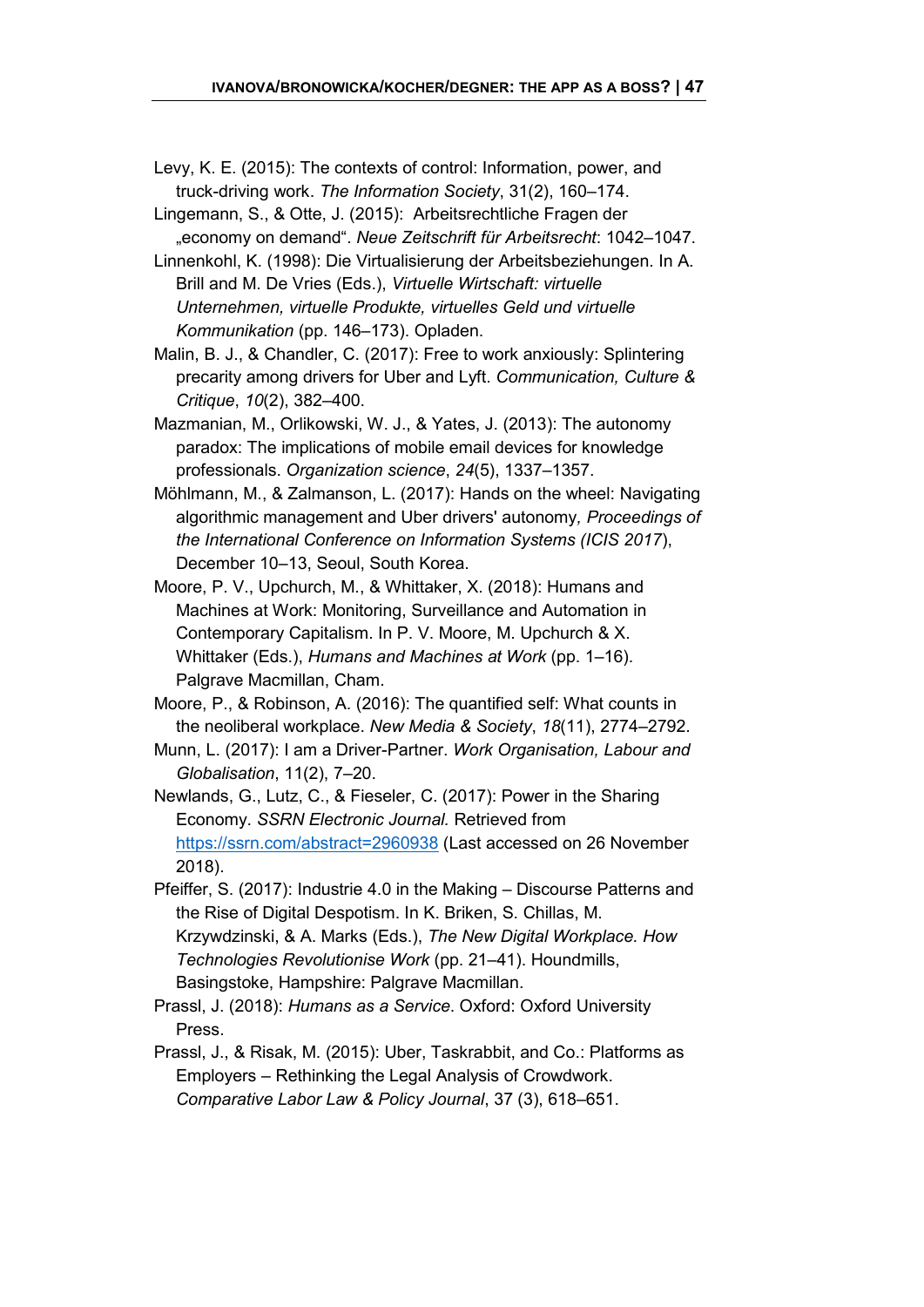- Risak, M. (2015): Crowdwork Erste rechtliche Annäherungen an eine "neue" Arbeitsform. *Zeitschrift für Arbeits- und Sozialrecht,* 11–19.
- Risak, M. (2017): *Fair working conditions for platform workers. Possible regulatory approaches at the EU level.* Friedrich-Ebert-Stiftung
- Risak, M., & Lutz, D. (Eds) (2017): *Arbeit in der Gig-Economy. Rechtsfragen neuer Arbeitsformen in Crowd und Cloud*. Wien: Österreichischer Gewerkschaftsbund (ÖGB).
- Rosenblat, A. & Stark, L. (2016): Algorithmic labor and information asymmetries: A case study of Uber's drivers. *International Journal of Communication,* 10 (27), 3758–3784.
- Scheiber, N. (2017): How Uber uses psychological tricks to push its drivers' buttons. *The New York Times*, *2*.
- Schlachter, M. (2010): Streikrecht außerhalb des Arbeitsverhältnisses? In T. Diedrich, M. Le Friant, L. Nogler, K. Kezuka, H. Pfarr (Eds.), *Individuelle und kollektive Freiheit im Arbeitsrecht, Gedächtsnisschrift für Ulrich Zachert* (pp. 634–644). Nomos
- Schmidt, F. A. (2017): *Digital labour markets in the platform economy. Mapping the political challenges of crowd work and gig work*. Bonn: Friedrich-Ebert-Stiftung. Retrieved from [http://library.fes.de/pdf](http://library.fes.de/pdf-files/wiso/13164.pdf)[files/wiso/13164.pdf](http://library.fes.de/pdf-files/wiso/13164.pdf) (Last accessed on 26 November 2018).
- Sewell, G. (1998): The discipline of teams: The control of team-based industrial work through electronic and peer surveillance. *Admin. Sci. Quart*, 43(2), 397–428.
- Sewell, G., & Taskin, L. (2015): Out of sight, out of mind in a new world of work? Autonomy, control, and spatiotemporal scaling in telework. *Organization Studies*, 36(11), 1507–1529.
- Shapiro, A. (2017): Between autonomy and control: Strategies of arbitrage in the "on-demand" economy. *New Media & Society*. doi:10.1177/ 1461444817738236
- Smith, C. (2006): The double indeterminacy of labour power: labour effort and labour mobility. *Work, employment and society*, *20*(2), 389– 402.
- Smith, C. (2015): Rediscovery of the labour process. In S. Edgell, H. Gottfried and E. Granter (Eds.), *The Sage Handbook of the Sociology of Work and Employment* (pp. 205–224). Los Angeles, LA: SAGE.
- Srnicek, N. (2017): *Platform capitalism*. Cambridge, UK: Polity Press.
- Strube, S. (2016): "Unused value ist wasted value ". Von der Sharing Economy zur Gig Economy. In P. Stary (Eds.), *Digitalisierung der Arbeit. Arbeit*, (pp. 52–61). Manuscripte RLS – Neue Folge.
- Sunstein, C. R. (2015): The ethics of nudging. *Yale Journal on Regulation*, 32(2), 413–450.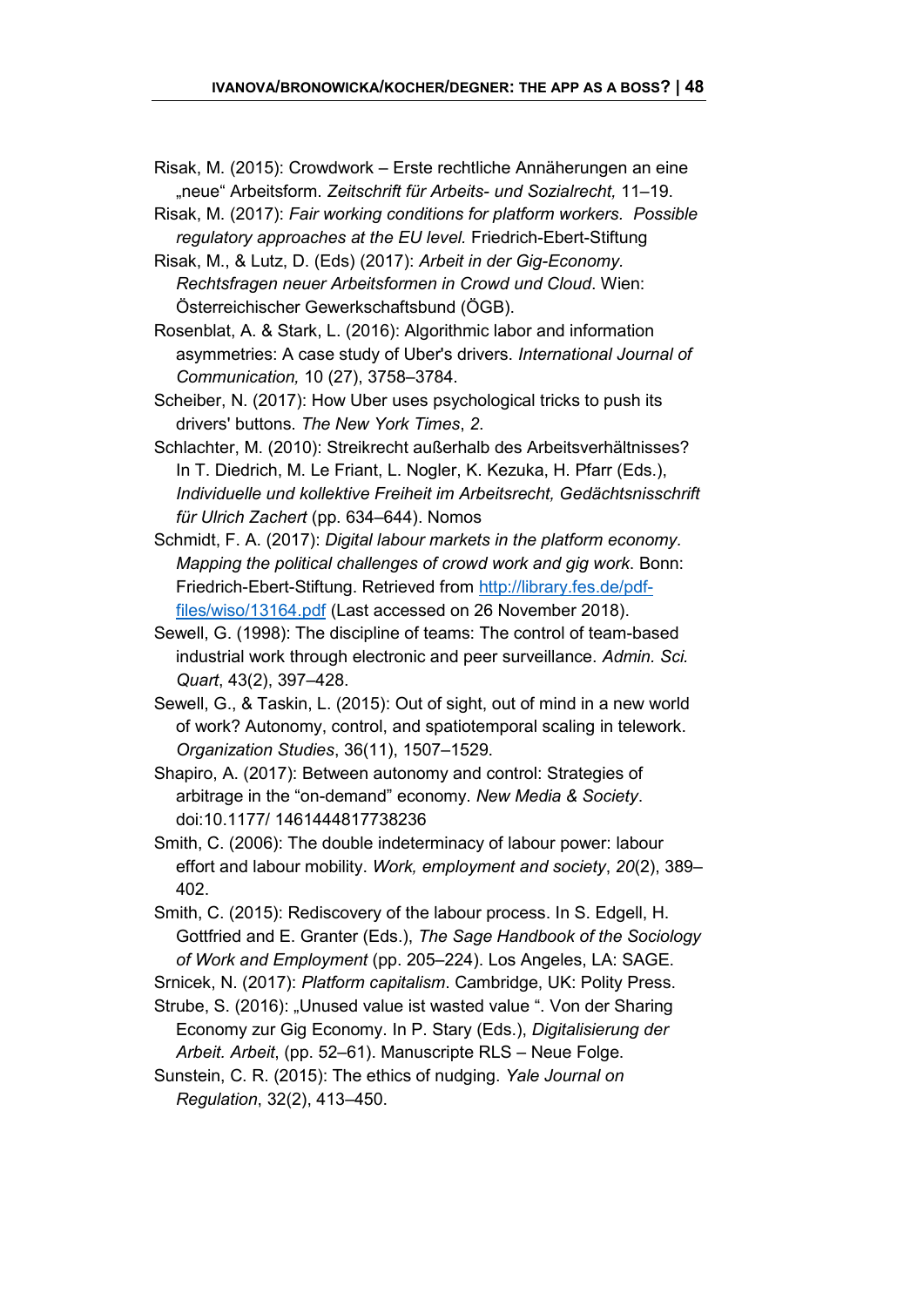- Thompson, P. (2010): The capitalist labour process: Concepts and connections. *Capital & Class*, *34*(1), 7–14.
- Thompson, P. & McHugh, D. (1995): *Work organisations: A critical introduction* (2nd ed.). Houndmills, UK: Macmillan.

Thompson, P., & Briken, K. (2017): Actually existing capitalism: Some digital delusions. In A. Marks, K. Brinken, S. Chillas, & K. Martin (Eds.), *The New Digital Workplace: How New Technologies Revolutionise Work* (pp. 241–263). London, UK: Palgrave.

Thompson, P., & Newsome, K. (2004): Labor process theory, work, and the employment relation. In B. Kaufman (Ed.), *Theoretical perspectives on work and the employment relationship* (pp. 133–162). Urbana, IL: Industrial Relations Research Association.

Thompson, P., & Van den Broek, D. (2010): Managerial control and workplace regimes: an introduction. *Work, employment and society*, *24*(3), 1–12.

van Doorn, N. (2017): Platform labor: on the gendered and racialized exploitation of low-income service work in the 'on-demand'economy. *Information, Communication & Society*, 20(6), 898–914.

Waas, B., Liebman, W.B., Lyubarsky, A. & Kezuka, K. (2017): *Crowdwork – a comparative law perspective*. Frankfurt am Main: Bund-Verlag GmbH.

- Wank, R. (2016): Die personelle Reichweite des Arbeitnehmerschutzes aus rechtsdogmatischer und rechtspolitischer Perspektive, *EuZA*, 143–170
- Wank, R. (2017): Der Arbeitnehmer-Begriff im neuen § 611a BGB. *Arbeit und Recht (AuR),* 140–153
- Wank, R. (2018): Neues zum Arbeitnehmerbegriff des EuGH, *Europäische Zeitschrift für Wirtschaftsrecht*, 1, 21–30.

Waters, F., & Woodcock, J. (2017): Far From Seamless: a Workers' Inquiry at Deliveroo, *Viewpoint Magazine.A*available at*:*  [https://www.viewpointmag.com/2017/09/20/far-seamless-workers](https://www.viewpointmag.com/2017/09/20/far-seamless-workers-inquiry-deliveroo/)[inquiry-deliveroo/](https://www.viewpointmag.com/2017/09/20/far-seamless-workers-inquiry-deliveroo/) (Last accessed on 26 November 2018).

Weinmann, M., Schneider, C., & vom Brocke, J. (2016): Digital nudging. *Business & Information Systems Engineering*, 58(6), 433–436.

Wood, A. J., Graham, M., Lehdonvirta, V., & Hjorth, I. (2018): Good Gig, Bad Big: Autonomy and Algorithmic Control in the Global Gig Economy. *Work, Employment and Society*, <https://doi.org/10.1177%2F0950017018785616> (Last accessed on 26 November 2018).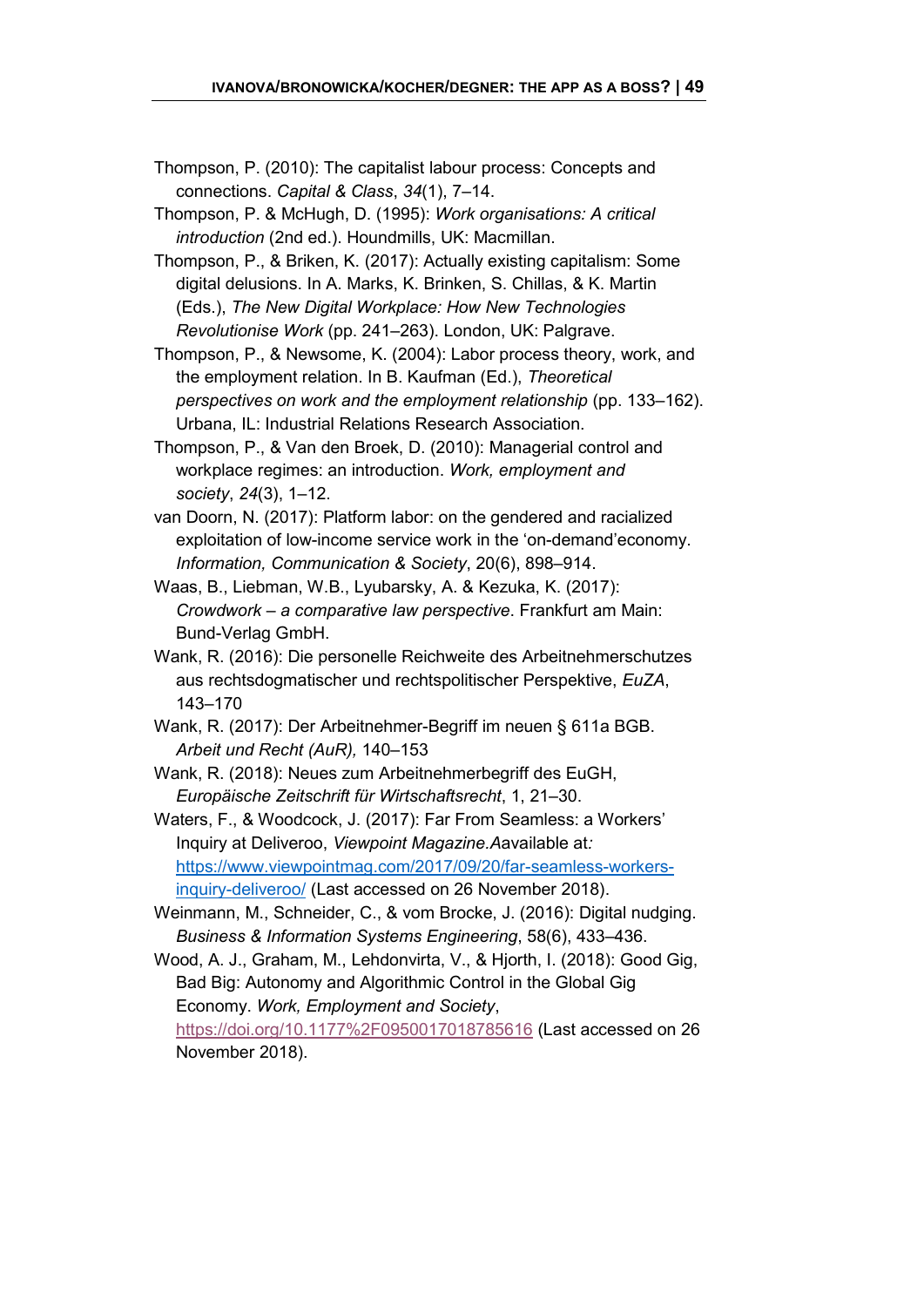# <span id="page-49-0"></span>**Authors**

**Anne Degner** worked as a legal researcher at the chair for private law and labour law at the Law Faculty of the European University Viadrina in Frankfurt (Oder).

**Prof. Eva Kocher** holds the chair for private law and labour law at the Law Faculty of the European University Viadrina in Frankfurt (Oder).

**Joanna Bronowicka** is a sociologist and the director of the Centre for Internet and Human Rights at European University Viadrina in Frankfurt (Oder).

**Mirela Ivanova** is a sociologist and researcher at the Centre for Internet and Human Rights at European University Viadrina in Frankfurt (Oder).